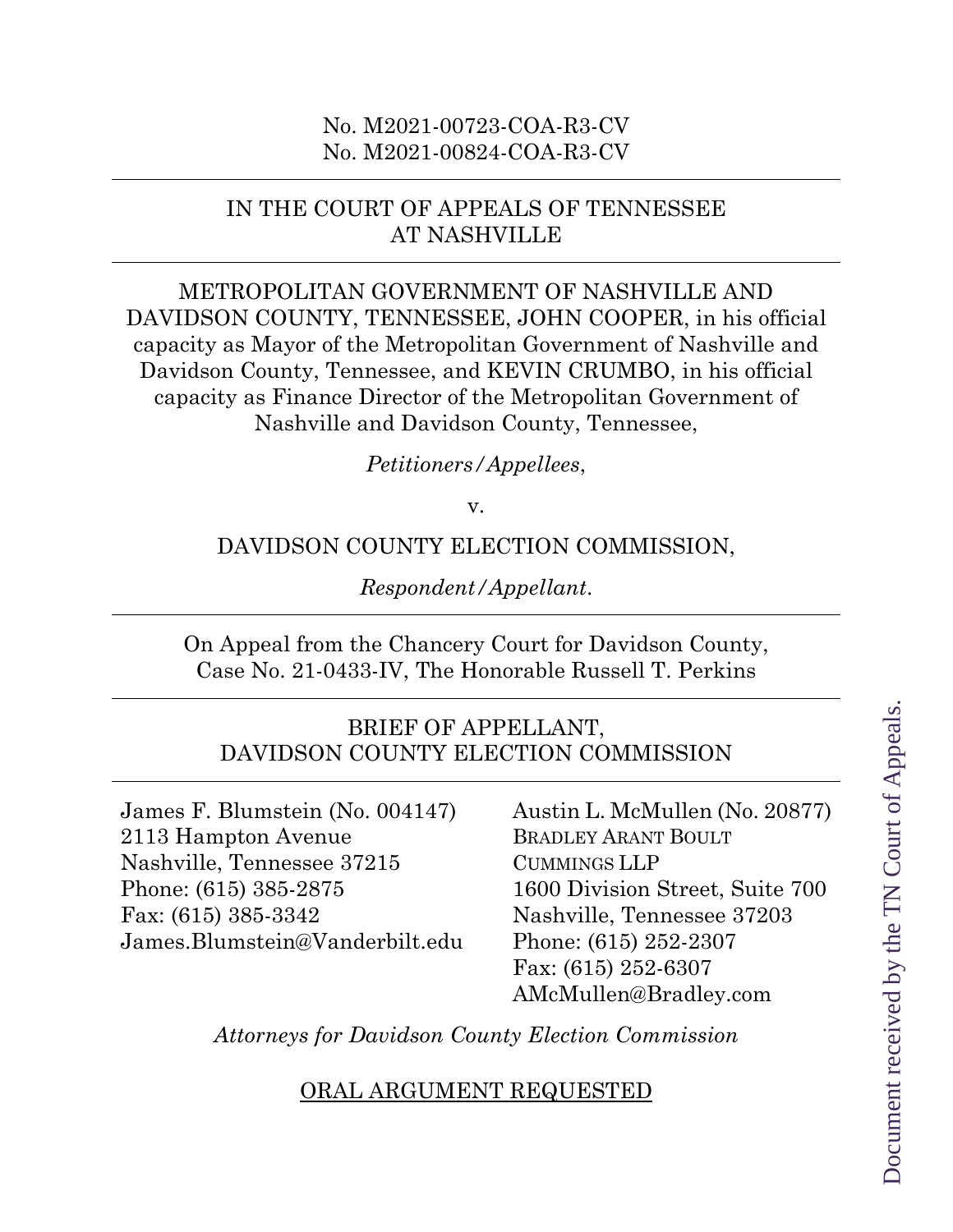# **TABLE OF CONTENTS**

| THE TRIAL COURT RULED ON THE UNRIPE ISSUE<br>I.                |  |
|----------------------------------------------------------------|--|
| OF THE SUBSTANTIVE CONSTITUTIONALITY OF THE                    |  |
| PROPOSED AMENDMENTS IN VIOLATION OF THE                        |  |
|                                                                |  |
| City of Memphis established the rule that "pre-election"<br>A. |  |
| challenges to the substantive constitutional validity of       |  |
| referendum measures are not ripe while pre-election            |  |
| challenges to the form or facial constitutional validity       |  |
| of referendum measures are ripe for judicial scrutiny."13      |  |
| The "form" challenge allowed under <i>City of</i><br>1.        |  |
| <i>Memphis</i> is non-substantive and cannot apply here16      |  |
| The "facial" challenge allowed under City of<br>2.             |  |
| <i>Memphis</i> is a very narrow substantive challenge          |  |
|                                                                |  |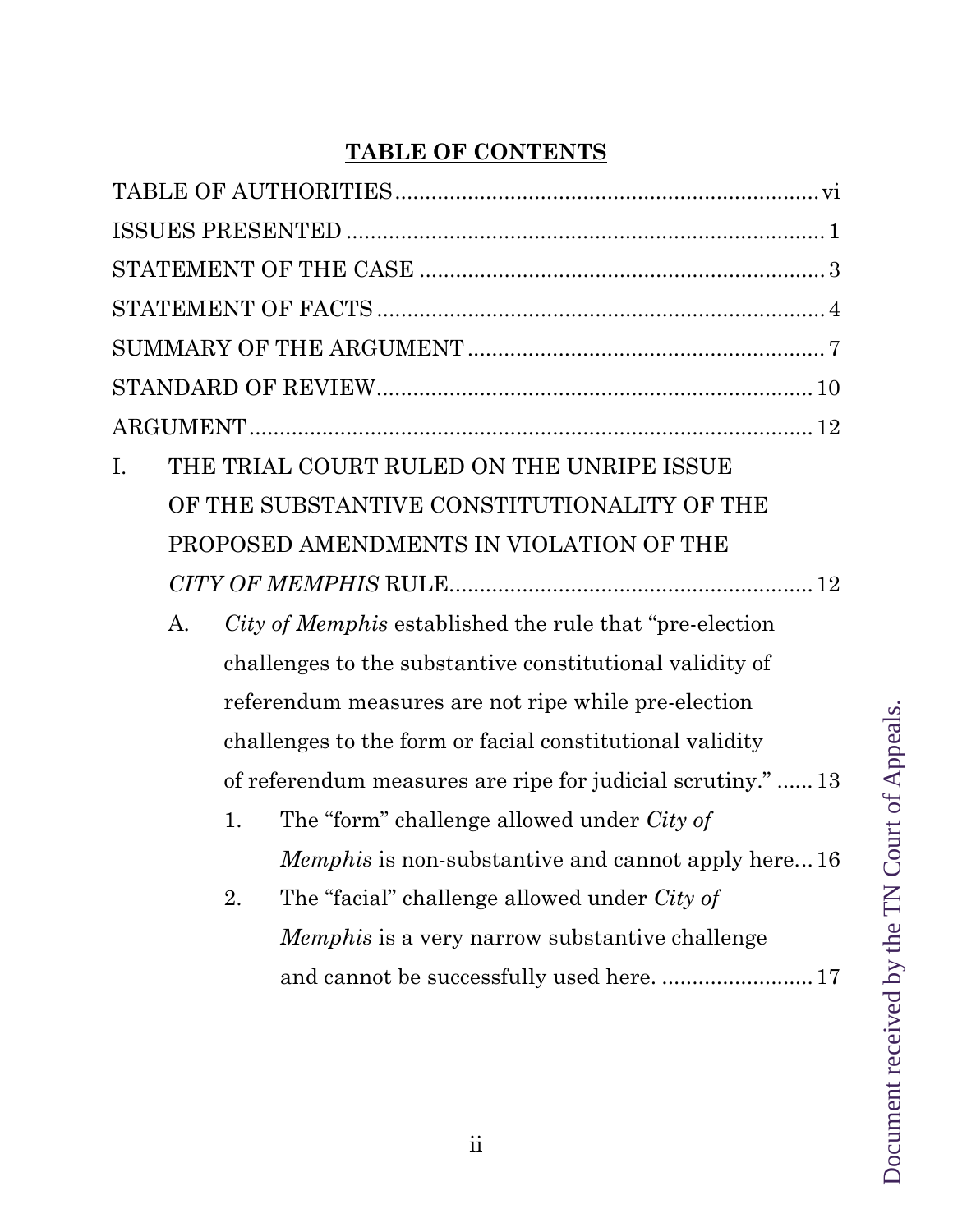| В.                                           | The Trial Court's decision violates the City of Memphis |                |                                                          |
|----------------------------------------------|---------------------------------------------------------|----------------|----------------------------------------------------------|
|                                              |                                                         |                | rule because it rests on broad substantive challenges to |
|                                              |                                                         |                | the proposed Amendments, incorrectly labeled as "form"   |
|                                              |                                                         |                |                                                          |
|                                              | 1.                                                      |                | The objections to proposed Amendment 1 are               |
|                                              |                                                         |                | broad substantive objections that are not allowed,       |
|                                              |                                                         |                | pre-election, under the <i>City of Memphis</i> rule20    |
|                                              | 2.                                                      |                | The objections to proposed Amendments 3 and 6            |
|                                              |                                                         |                | are also as-applied substantive objections that are      |
|                                              |                                                         |                | not allowed, pre-election, under the City of Memphis     |
|                                              |                                                         |                |                                                          |
| C.                                           |                                                         |                | Even if Metro's substantive challenges were not          |
| premature, the proposed Amendments withstand |                                                         |                |                                                          |
|                                              |                                                         |                |                                                          |
|                                              | 1.                                                      |                | Proposed Amendment 1 withstands substantive              |
|                                              |                                                         |                |                                                          |
|                                              |                                                         | a.             | Question 1: Is there a source of authority to            |
|                                              |                                                         |                | amend the Charter, as proposed by                        |
|                                              |                                                         |                | Amendment 1?                                             |
|                                              |                                                         |                |                                                          |
|                                              |                                                         | $\mathbf{b}$ . | Question 2: Is there a limitation on the                 |
|                                              |                                                         |                | authority to amend the Charter, as proposed              |
|                                              |                                                         |                | by Amendment 1?                                          |
|                                              |                                                         |                | 28                                                       |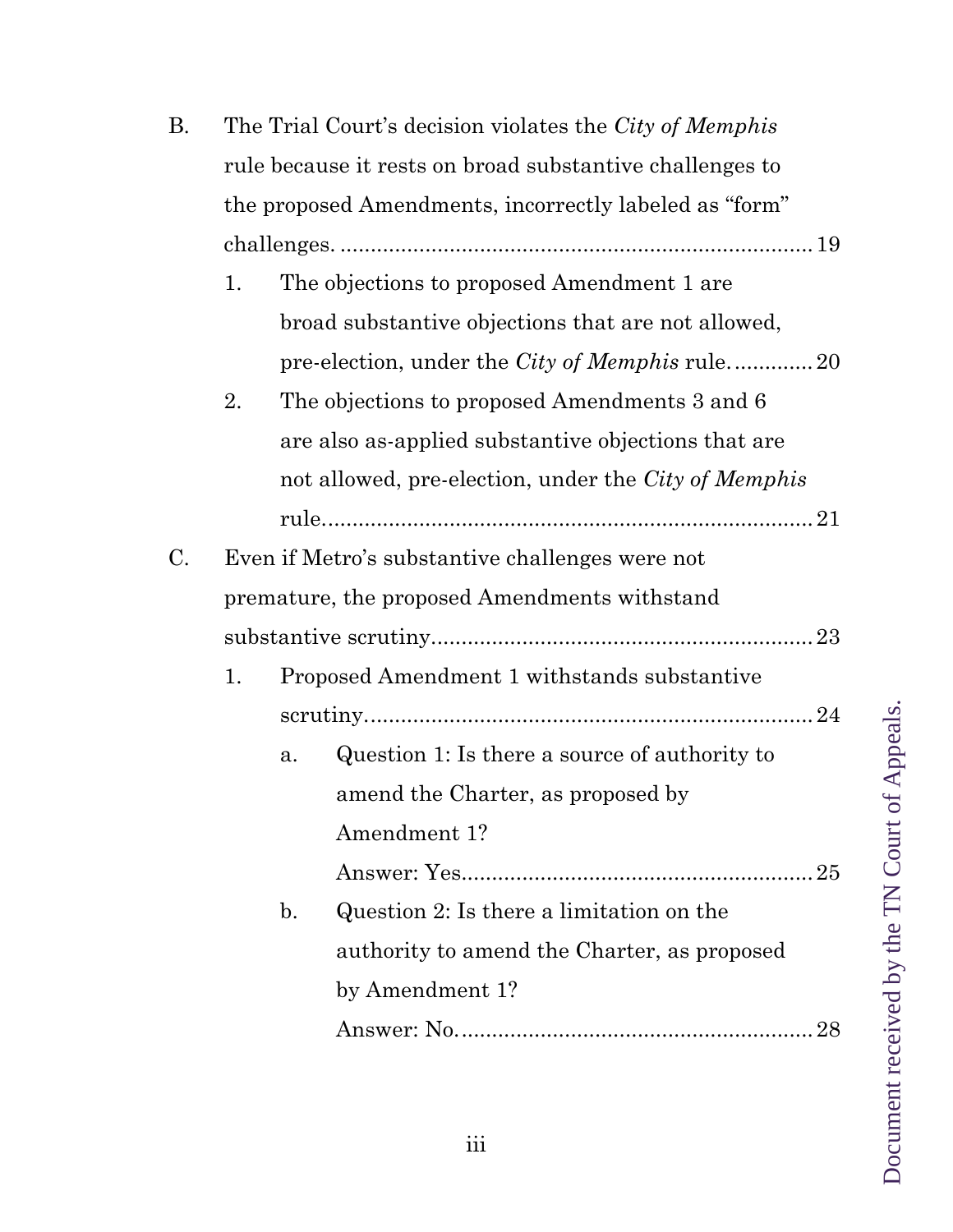|     |    | 2. | Substantive analysis of proposed Amendment 6            |
|-----|----|----|---------------------------------------------------------|
|     |    |    | must proceed on an as-applied, not a facial, basis,     |
|     |    |    | and, because it provides for compensation if            |
|     |    |    |                                                         |
|     |    | 3. | Substantive analysis of Metro's vagueness               |
|     |    |    | challenges to proposed Amendments 3 and 6 is            |
|     |    |    |                                                         |
| II. |    |    | THE TRIAL COURT INCORRECTLY APPLIED THE                 |
|     |    |    | "PRESCRIBE-A-DATE" LANGUAGE IN THE METRO                |
|     |    |    | CHARTER TO PREVENT VOTERS FROM CONSIDERING              |
|     |    |    |                                                         |
|     | A. |    | The Election Commission's discretion, exercised         |
|     |    |    | pursuant to state law, controls when a referendum       |
|     |    |    | election occurs; neither the Metro Charter nor a date   |
|     |    |    | in a petition determines when the election will occur50 |
|     | Β. |    | The Petition complies with the text of the "prescribe"  |
|     |    |    |                                                         |
|     | C. |    | The Election Commission's interpretation of the         |
|     |    |    | "prescribe -a-date" provision is entitled to respect    |
|     |    |    | because there is "room for two opinions" about the      |
|     |    |    |                                                         |
|     | D. |    | Even if the Petition does not comply with the           |
|     |    |    | "prescribe -a-date" provision, the remedy for non-      |
|     |    |    | compliance should not be withholding the measure        |
|     |    |    |                                                         |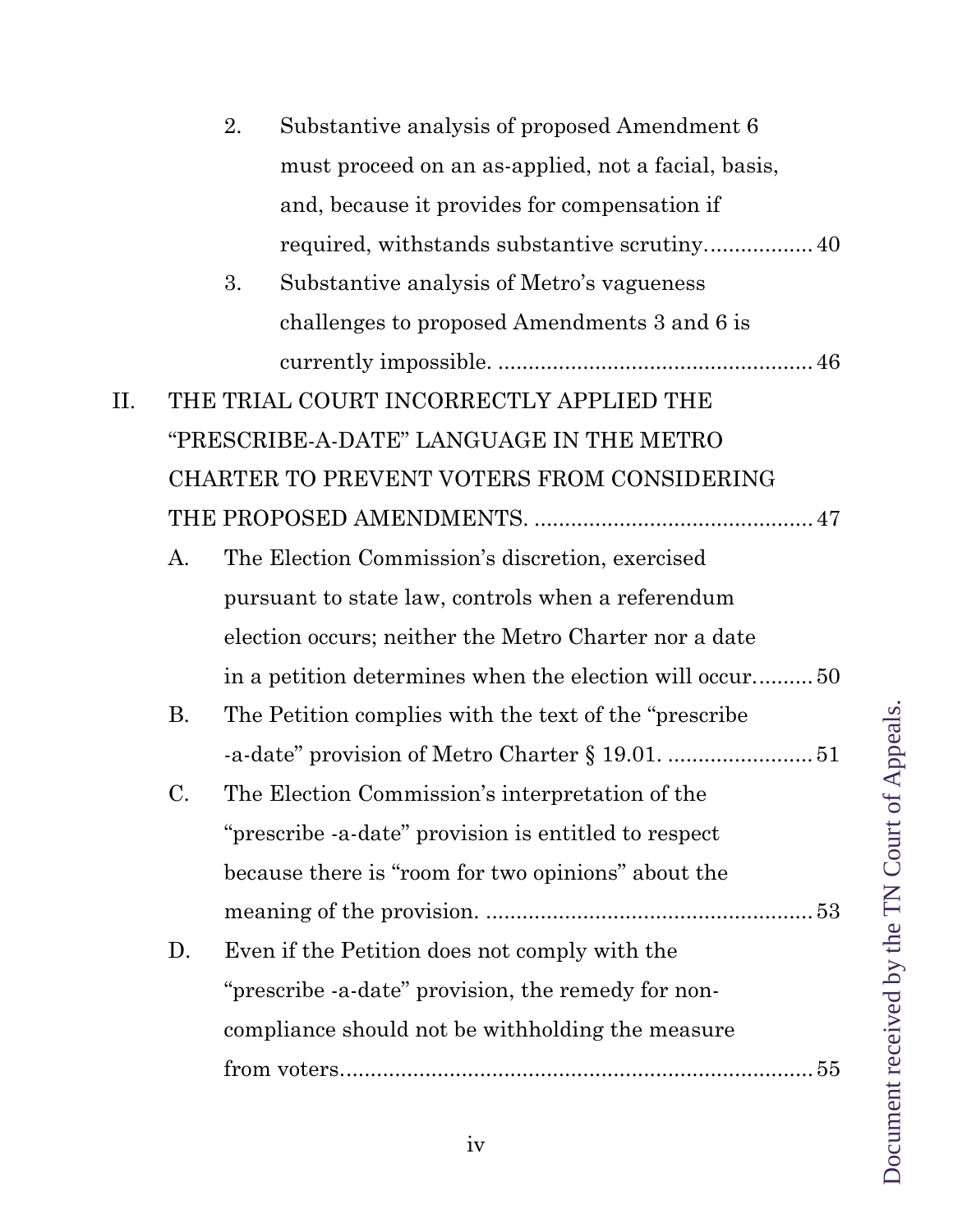|             | III. THE TRIAL COURT ERRONEOUSLY APPLIED THE |  |
|-------------|----------------------------------------------|--|
|             | PRINCIPLE OF SEVERABILITY TO WITHHOLD THE    |  |
|             |                                              |  |
| IV.         | PORTIONS OF AMENDMENT 1 THAT ARE NO          |  |
|             | LONGER OPERABLE ARE SEVERABLE UNDER          |  |
|             | THE SEVERABILITY PROVISION IN PROPOSED       |  |
|             |                                              |  |
| $V_{\cdot}$ | THE TRIAL COURT APPLIED THE WRONG STANDARD   |  |
|             |                                              |  |
|             |                                              |  |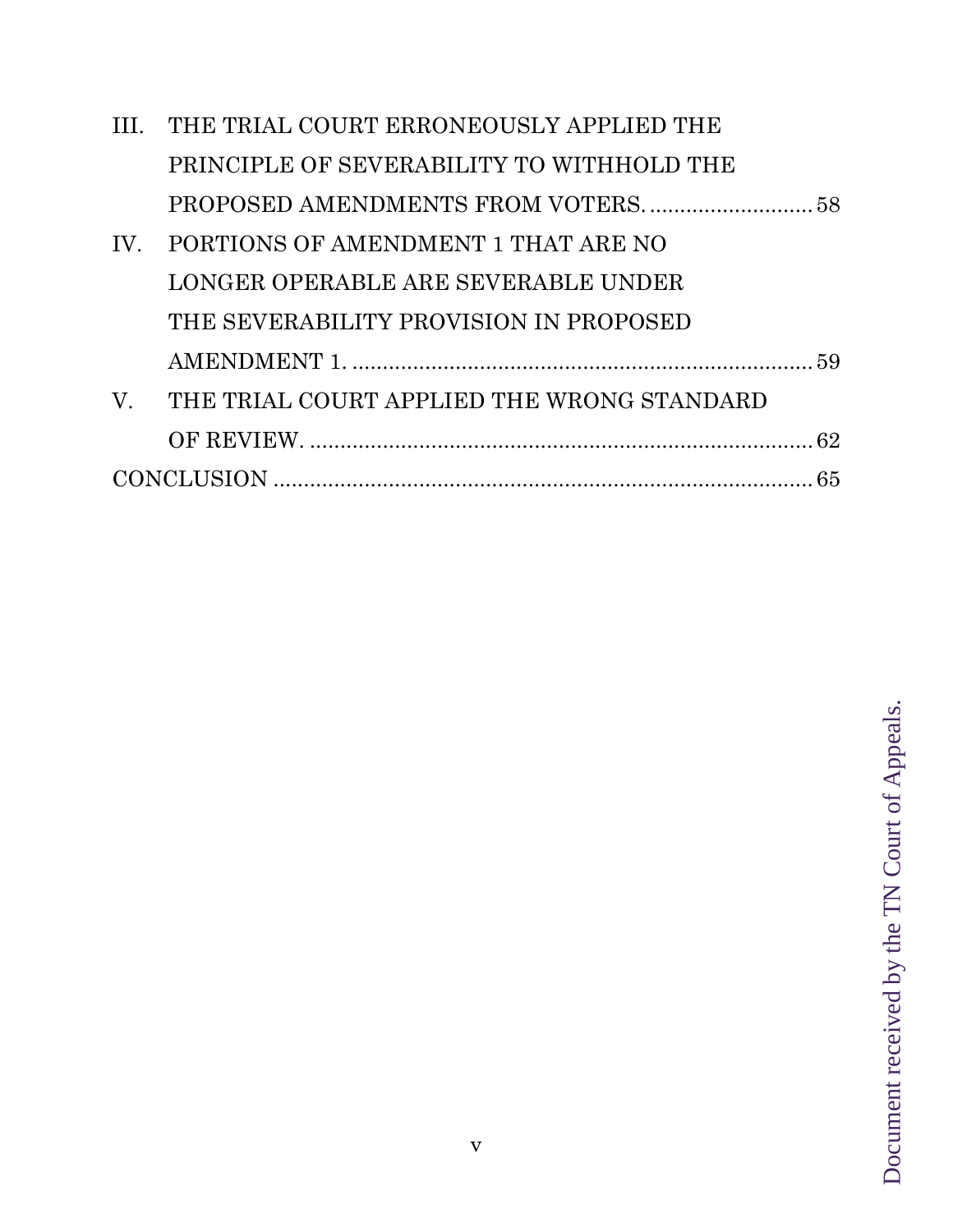## **TABLE OF AUTHORITIES**

## **Cases**

| Barr v. Am. Assn. of Political Consultants, Inc.,                |
|------------------------------------------------------------------|
|                                                                  |
|                                                                  |
|                                                                  |
| Brown v. State ex rel. Jubilee Shops, Inc.,                      |
|                                                                  |
|                                                                  |
| City of Memphis v. Shelby County Election Commission,            |
|                                                                  |
| First English Evangelical Lutheran Church v. Los Angeles County, |
|                                                                  |
|                                                                  |
|                                                                  |
| Free Enter. Fund v. Public Co. Accounting Oversight Bd.,         |
|                                                                  |
|                                                                  |
| Hawaii Housing Authority v. Midkiff, 467 U.S. 229 (1984)  45     |
|                                                                  |
| Heyne v. Metropolitan Nashville Bd. of Public Educ.,             |
|                                                                  |
| In re Cumberland Bail Bonding,                                   |
|                                                                  |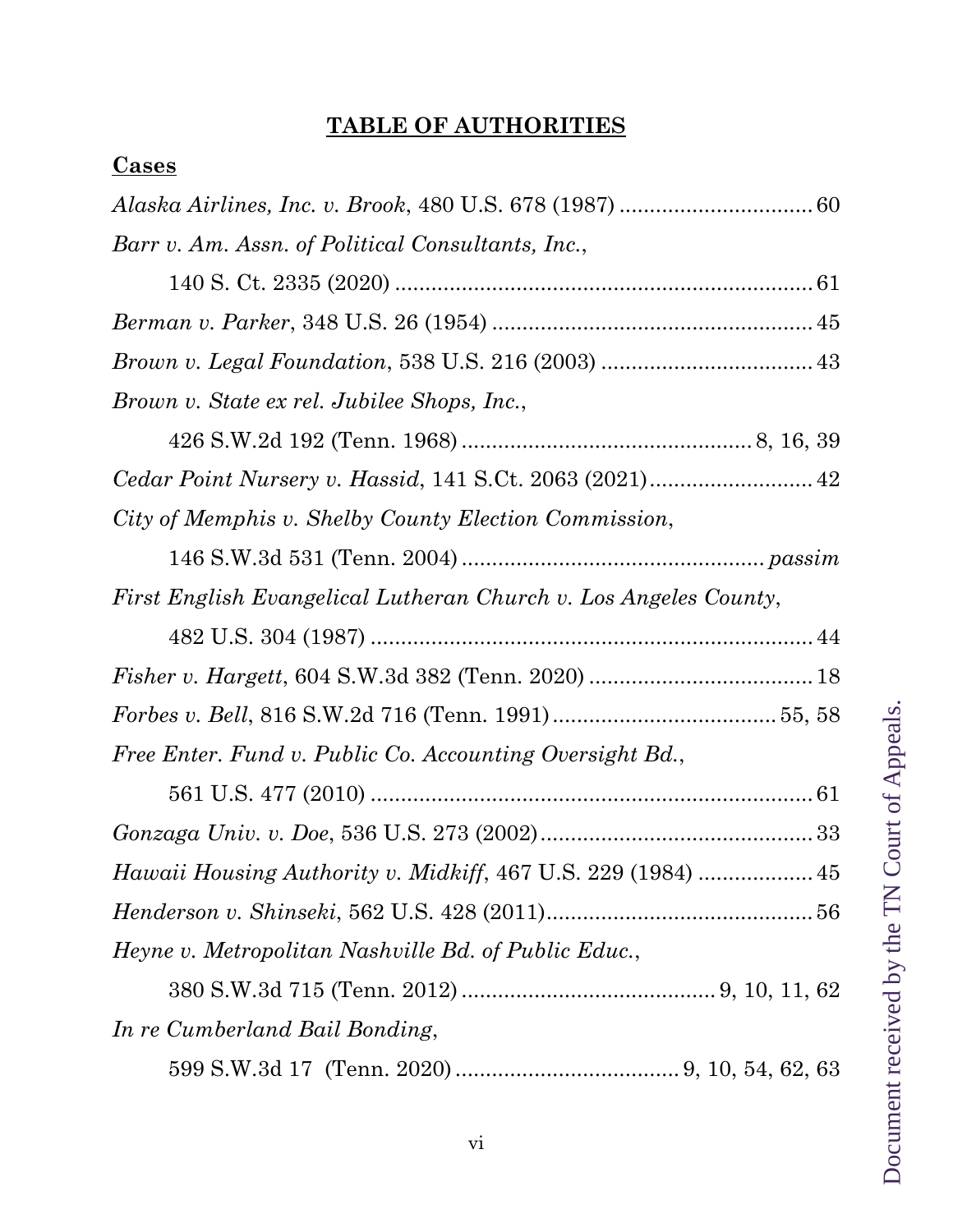## **TABLE OF AUTHORITIES (cont'd)**

| Lanier v. Revell, 605 S.W.2d 821 (Tenn. 1980) 55, 56, 57                                |
|-----------------------------------------------------------------------------------------|
| Leonard Plating Co. v. Metropolitan Gov't,                                              |
| 213 S.W.3d 898 (Tenn. Ct. App. 2006)  9, 11, 62, 64                                     |
|                                                                                         |
| Lucas v. South Carolina Coastal Council, 505 U.S. 1003 (1992) 44                        |
| Martin v. Rolling Hills Hosp., LLC,                                                     |
|                                                                                         |
| <i>McCallen v. Memphis, 786 S.W.2d 633 (Tenn. 1990)  11, 54, 58, 63</i>                 |
| <i>McFarland v. Pemberton,</i> 530 S.W.3d 76 (Tenn. 2017)  9, 15, 64                    |
|                                                                                         |
| Nashville English First v. Davidson County Election Commission,                         |
|                                                                                         |
| Nashville Mobilphone Co., Inc. v. Atkins,                                               |
|                                                                                         |
| National Cable & Telecomms. Ass'n v. Brand X Internet Servs.,                           |
|                                                                                         |
|                                                                                         |
| <i>Newsom v. Vanderbilt Univ. Hosp.</i> , 653 F.2d 1100 (6 <sup>th</sup> Cir. 1981)  33 |
| <i>Pakdel v. City &amp; County of San Francisco</i> , 141 S. Ct. 2226 (2021) 46         |
| Penn-Central Transportation Co. v. New York City,                                       |
|                                                                                         |
| Phillips v. Montgomery County, 442 S.W.3d 233 (Tenn. 2014)21, 43, 45                    |
| Phillips v. State Bd. of Regents of State Univ. & Cmty. Coll. Sys.,                     |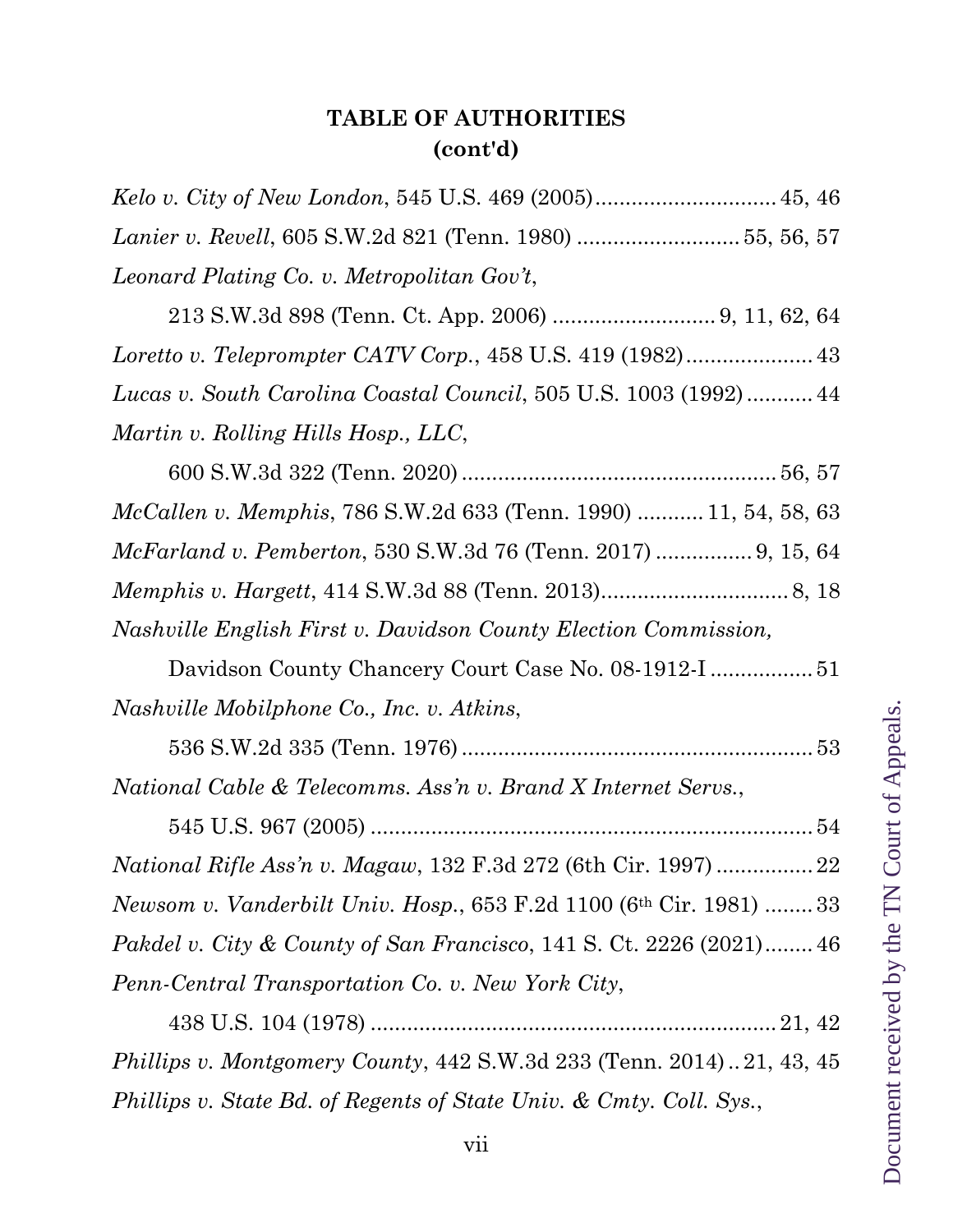## **TABLE OF AUTHORITIES (cont'd)**

| Scheele v. Hartford Underwriters Ins. Co.,                           |
|----------------------------------------------------------------------|
|                                                                      |
| Seila Law LLC v. Consumer Fin. Protection Bureau,                    |
|                                                                      |
| <i>Shaw v. Gross, No. W2019-01448-COA-R3-CV,</i>                     |
|                                                                      |
| <i>State v. Cleveland, No. W2004-02892-CCA-R3-CD,</i>                |
|                                                                      |
|                                                                      |
| <i>State v. McMahan,</i> 614 S.W.2d 83 (Tenn. Ct. Crim. App. 1981)65 |
| State ex rel. Flowers v. Tennessee Coordinated Care Network,         |
| M2003-01658-COA-R3-CV, 2005 WL 427990                                |
|                                                                      |
| Tennessee Baptist Children's Homes, Inc. v. Swanson,                 |
|                                                                      |
| Vandergriff v. City of Chattanooga,                                  |
|                                                                      |
| Wallace v. Metro Gov't of Nashville, 546 S.W.3d 47 (Tenn. 2018) 65   |
|                                                                      |
|                                                                      |
| Williamson v. Lee Optical Co., 348 U.S. 483 (1955) 10, 63            |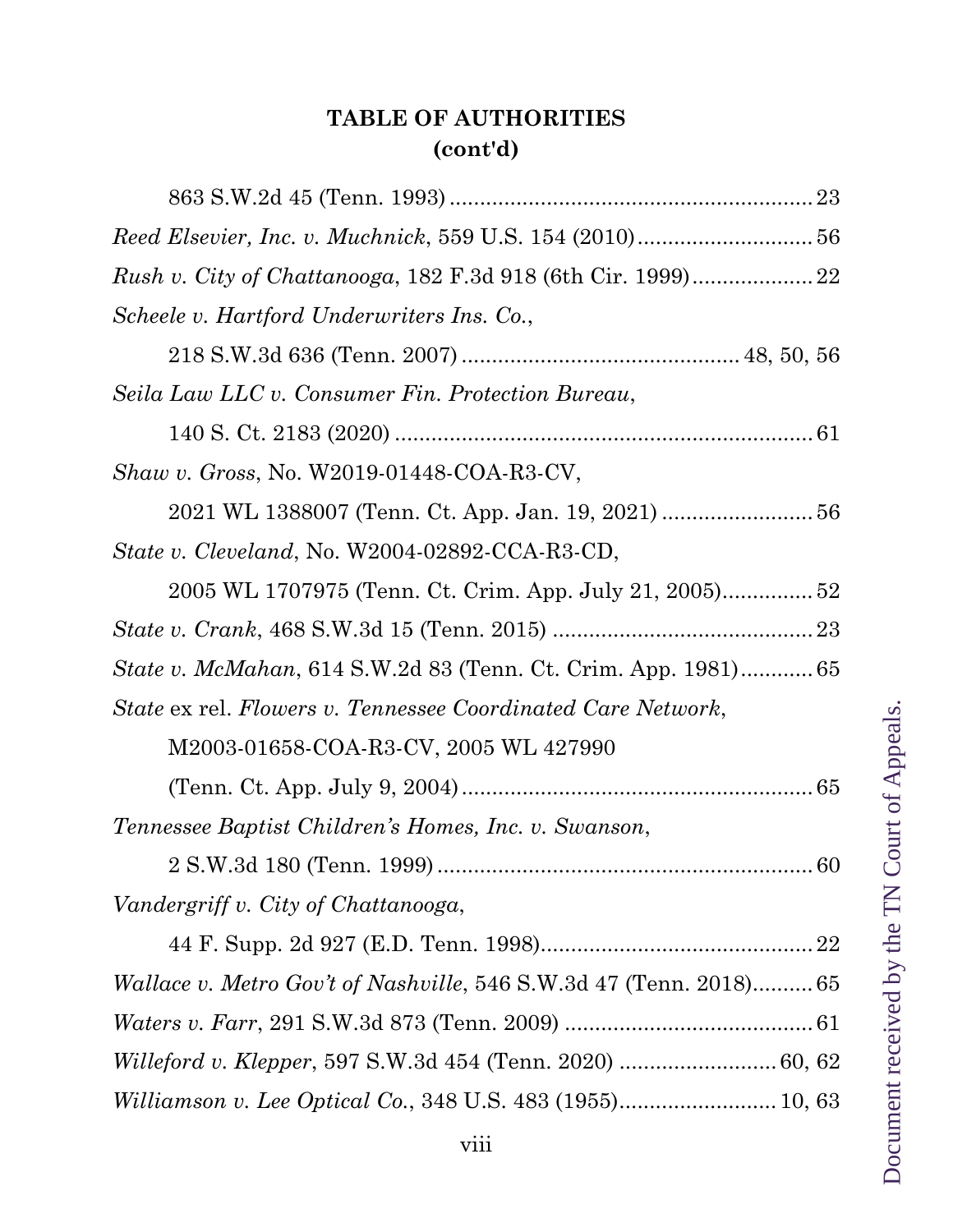## **TABLE OF AUTHORITIES**  $(cont'd)$

## **Statutes**

| Tenn. Code Ann. § 2-3-204  47, 49, 50, 53, 55, 58, 64, 65 |  |
|-----------------------------------------------------------|--|
|                                                           |  |
|                                                           |  |
|                                                           |  |
|                                                           |  |
|                                                           |  |
|                                                           |  |
|                                                           |  |
|                                                           |  |
|                                                           |  |
|                                                           |  |
|                                                           |  |
|                                                           |  |
|                                                           |  |
|                                                           |  |
|                                                           |  |
|                                                           |  |
|                                                           |  |
|                                                           |  |
|                                                           |  |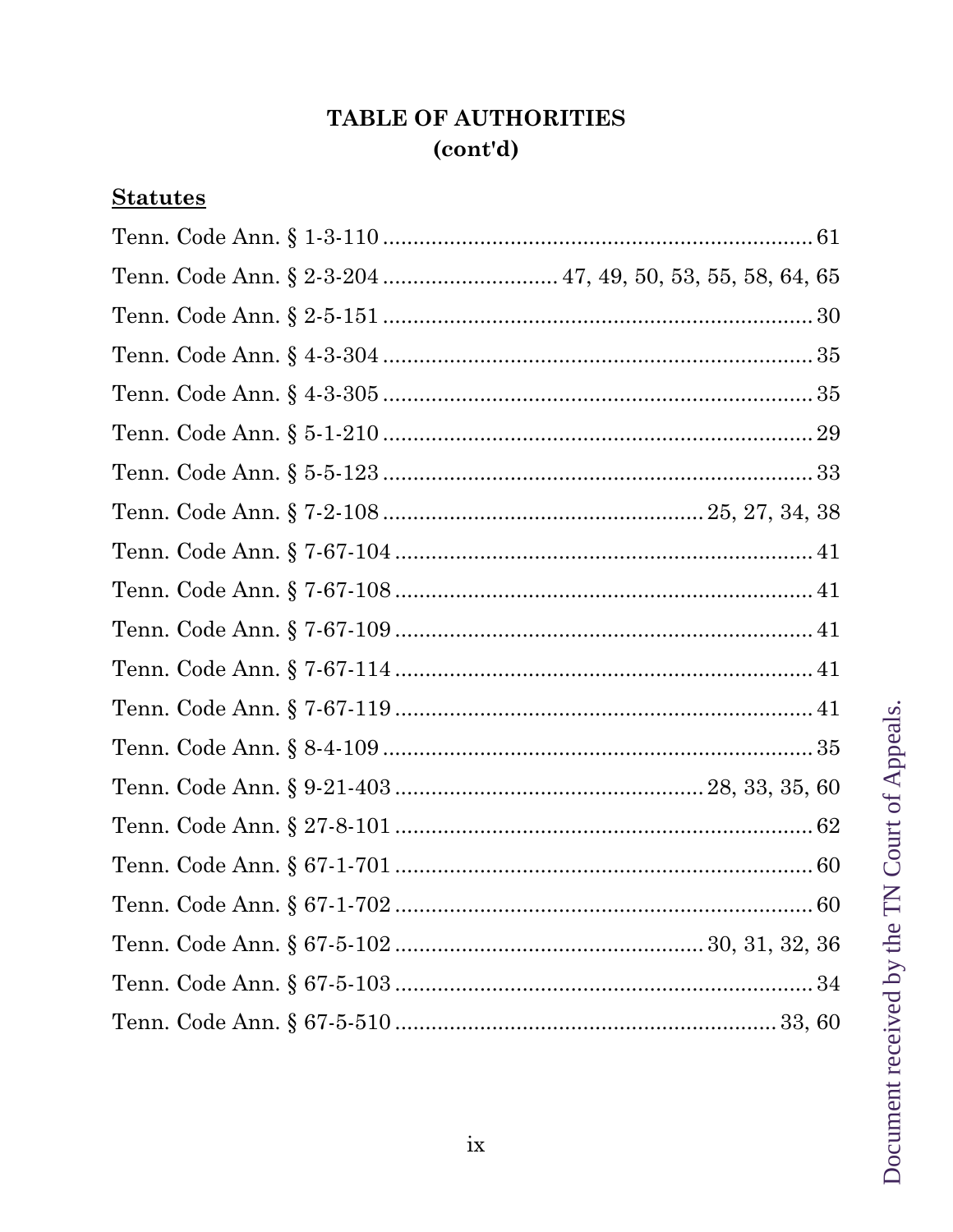## **TABLE OF AUTHORITIES (cont'd)**

# **Other Authorities**

| 2A EUGENE MCQUILLIN, THE LAW OF MUNICIPAL CORPORATIONS            |
|-------------------------------------------------------------------|
|                                                                   |
| Ben H. Cantrell, Review of Administrative Decisions By Writ of    |
|                                                                   |
| James D. Gordon III and David B. Magleby, Pre-Election Judicial   |
| <i>Review of Initiatives and Referendums, 64 Notre Dame</i>       |
|                                                                   |
|                                                                   |
|                                                                   |
|                                                                   |
| Metro Charter § 19.01  24, 25, 34, 37, 48, 50, 51, 52, 53, 57, 58 |
| NOAH R. FELDMAN & KATHLEEN M. SULLIVAN, CONSTITUTIONAL LAW        |
|                                                                   |
|                                                                   |
|                                                                   |
|                                                                   |
|                                                                   |
|                                                                   |
|                                                                   |
|                                                                   |
|                                                                   |
|                                                                   |
|                                                                   |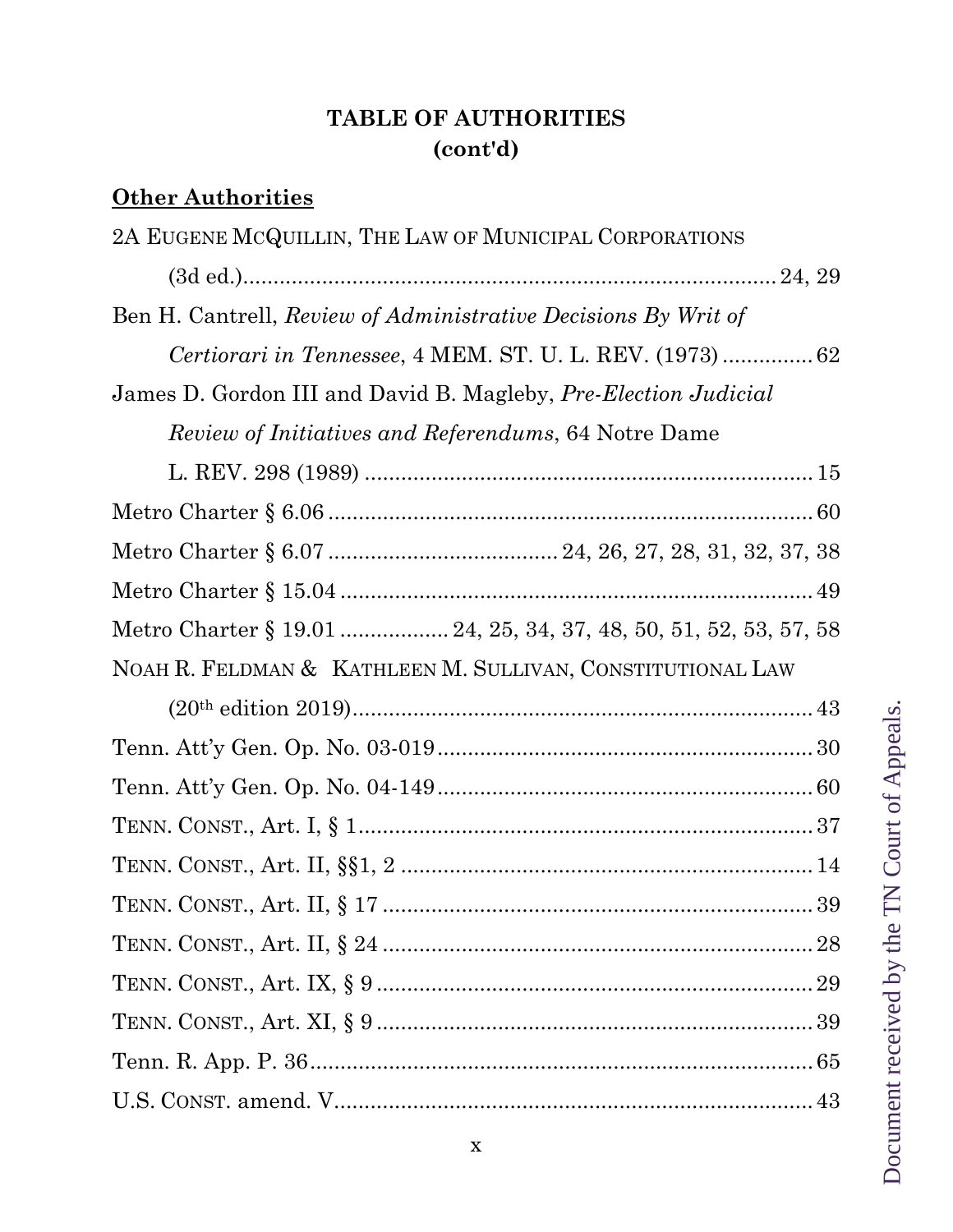#### **ISSUES PRESENTED**

1. Whether, consistent with *City of Memphis v. Shelby County Election Commission*, a county election commission may rely on substantive constitutional issues in determining whether to place an otherwise-qualifying charter-amendment petition on a referendum ballot and whether the commission's decision not to consider substantive constitutional issues can be deemed arbitrary or capricious?

2. Whether, consistent with *City of Memphis v. Shelby County Election Commission*, a court, before a referendum election, may, as the Trial Court did, rely on "as-applied" (as distinct from "facial") substantive constitutional challenges of proposed charter amendments to stop an election that a county election commission has approved and scheduled?

3. Whether, consistent with *City of Memphis v. Shelby County Election Commission*, a <u>court</u> may validly characterize an "as-applied" challenge to the substantive constitutionality/validity of proposed charter amendments as a challenge to the "form" of the proposed charter amendments, when a county election commission has approved those proposed amendments for voter consideration?

4. Whether the Election Commission erred in its interpretation of the terms of and remedy for a putative violation of the "prescribe-a-date" provision of the Metro Charter?

5. Whether the Trial Court properly applied severability principles when it held that valid proposed amendments may not be presented to voters if even one of multiple, separate charter amendments proposed in a petition is invalid?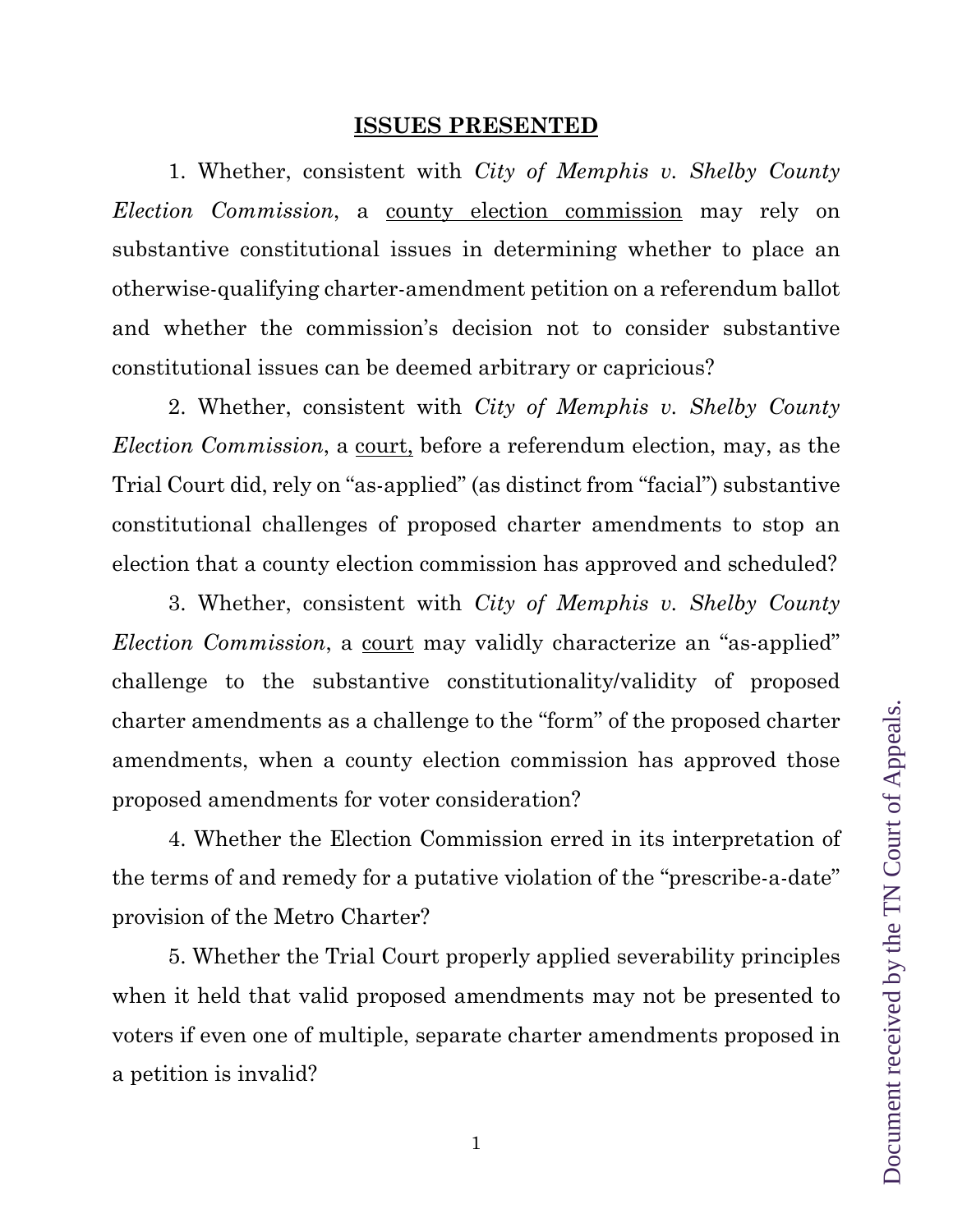6. Whether there is any material evidence in the record and a rational basis to support the Election Commission's decision to place the proposed Charter amendments on the ballot?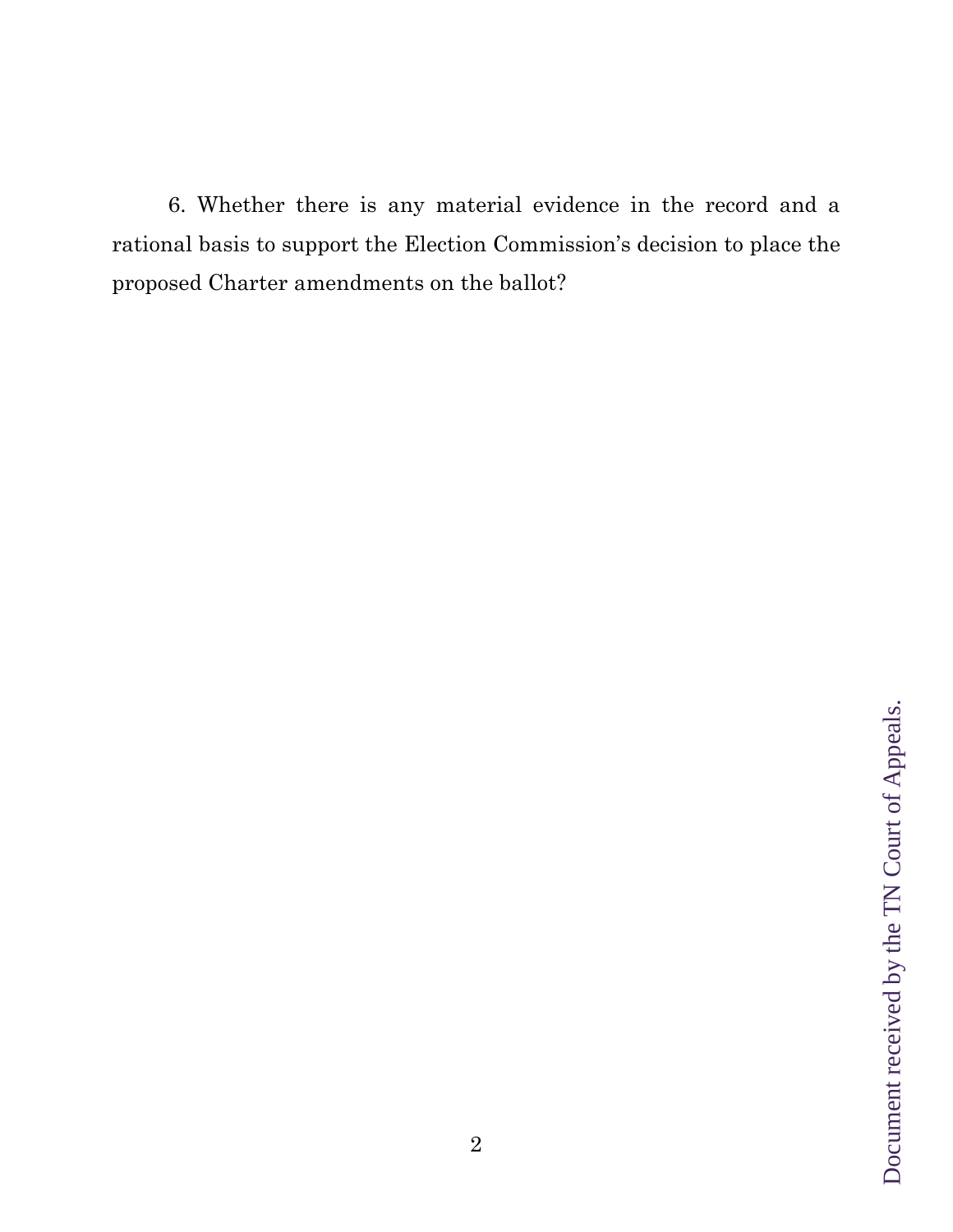### **STATEMENT OF THE CASE**

This matter began in the Davidson County Election Commission ("Commission") based on a voter-initiated petition to amend the Metro Nashville Charter. The Commission voted to place the proposed Charter amendments on the ballot. Metro filed a common-law certiorari action to stop the referendum election. The Trial Court held that the Commission's decision was arbitrary, capricious and illegal; it vacated the Commission's decision. The Commission timely appealed.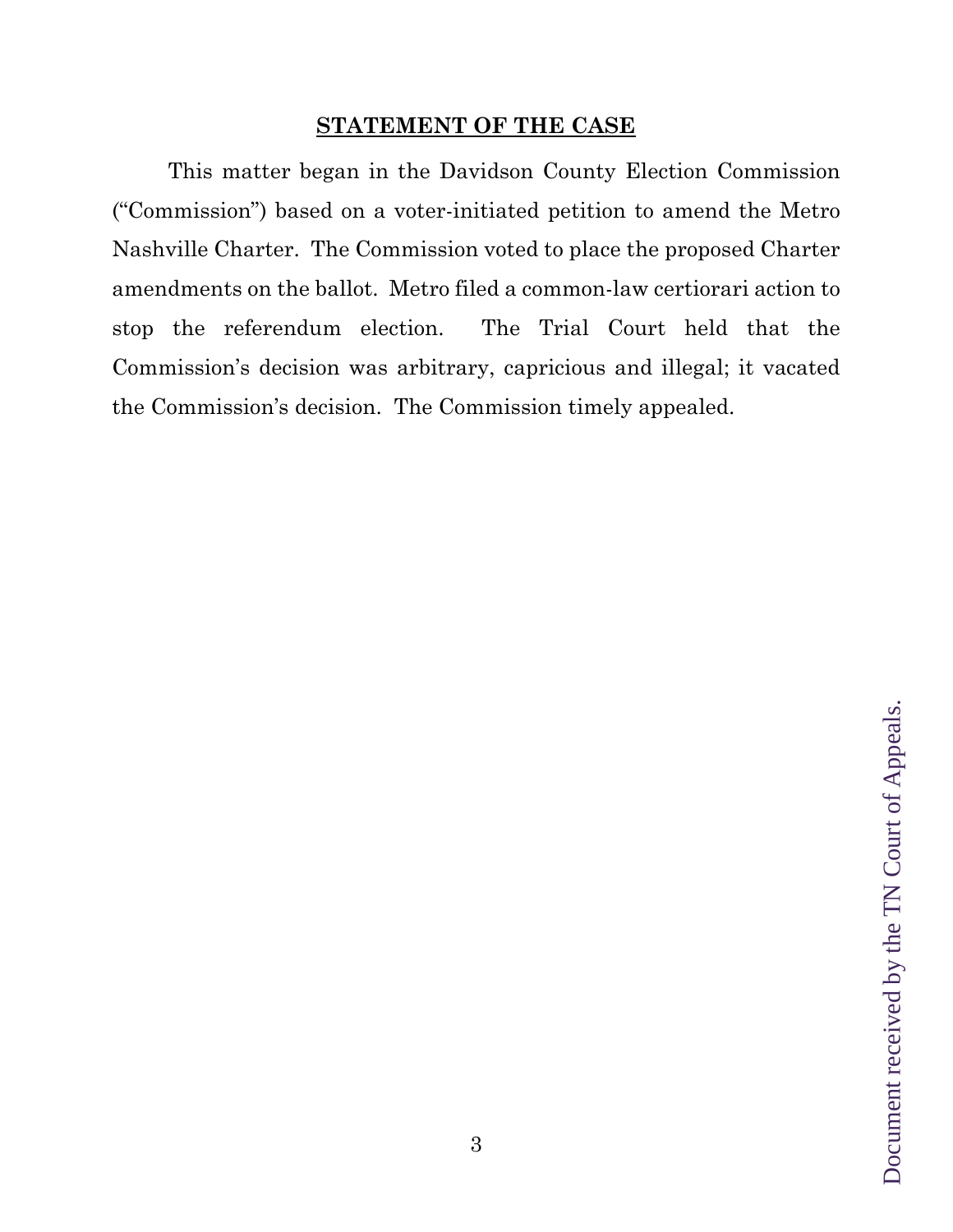#### **STATEMENT OF FACTS**

This case arises in the context of public concern about Metro Nashville's fiscal decisions. Metro spending has increased significantly, resulting in a recent 34% annual increase in the property tax rate. (AR1 at  $629.$ <sup>1</sup> In response to these concerns, the group 4 Good Government (4GG) sponsored a petition ("Petition") to amend the Metro Charter. (AR1 at 629-31.) Over 12,000 Nashville registered voters signed the Petition, meeting Metro Charter's signature requirement. (AR1 at 5, 301.) The Petition proposes that the Nashville electorate vote on six separate Charter amendments covering property taxes, recall of elected officials, taxpayer-funded benefits for elected officials, protection of votersponsored Charter amendments, and protection and use of public property.2

Upon receiving the Petition, the Commission carefully engaged in a deliberative process, considering the positions of the Petition's proponents and opponents. (AR1 at 6-626.) The Petition's primary

<sup>&</sup>lt;sup>1</sup> The record consists of three volumes of the technical record ("TR1," " $TR2$ ," and " $TR3$ ," respectively), three volumes of the administrative record ("AR1," "AR2," and "AR3," respectively) and one volume of the transcript of the evidence (" $TE$ ") filed August 31, 2021. The record has also been supplemented by filings on June 29, 2021, July 6, 2021, July 9, 2021, and September 21, 2021.

<sup>2</sup> The text of the proposed amendments is in the record. (AR1 at 629, 631.) The Metro Charter is in the record. (Sept. 21, 2021, Supp. R. at 6-149.)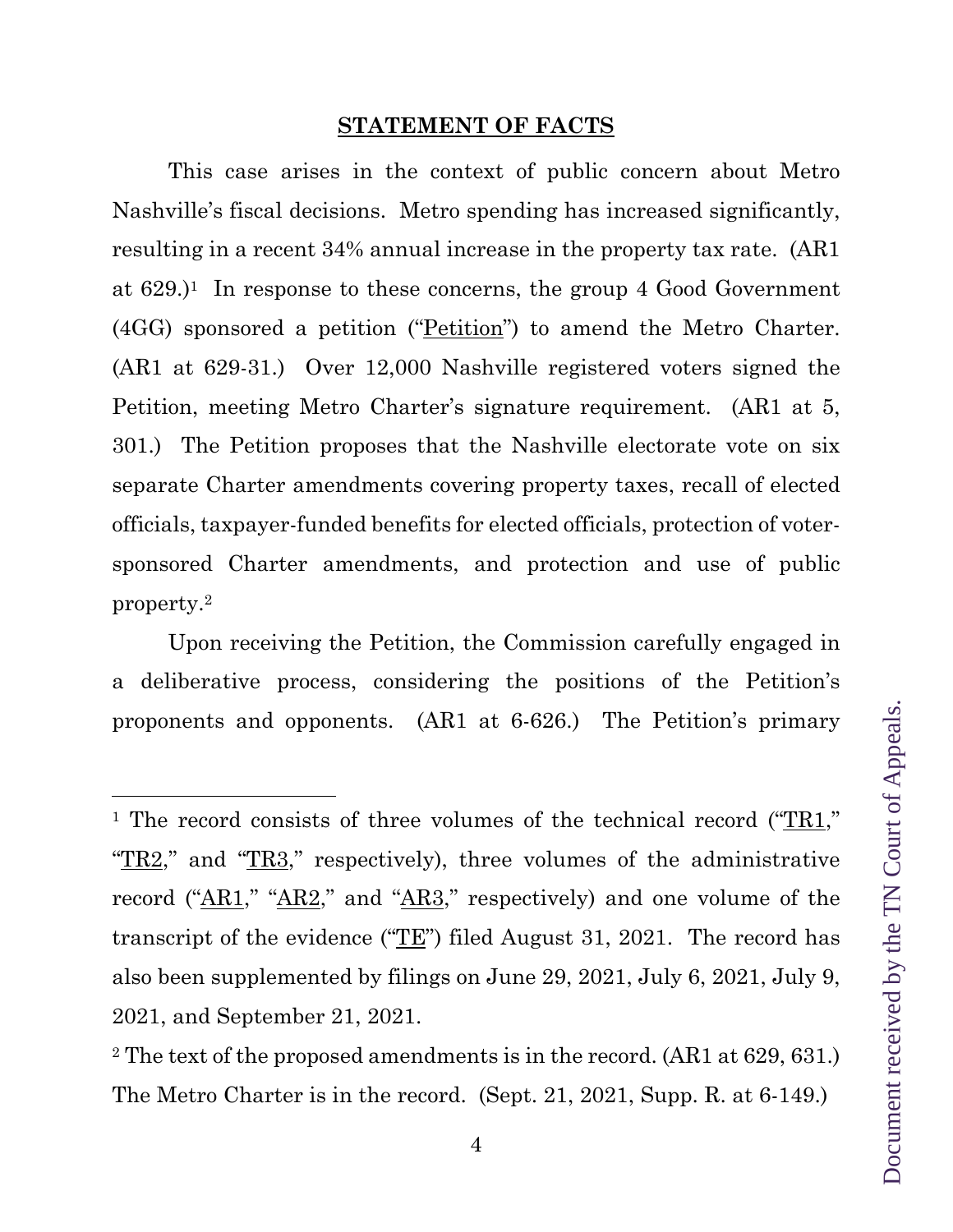opponent is Metro Nashville, an Appellee here. Because of Metro's position against the Petition, the Commission retained and received advice from independent (undersigned) counsel. The Commission concluded that a referendum election should be held on each of the six separate proposed amendments, scheduling the election for July 27, 2021. (AR1 at 5.)

This is not the first time concerns about Metro's fiscal decisions have motivated 4GG to sponsor a Charter-amendment petition. (Ex. 7 to July 9, 2021, Supp. Appx. at 2.) In 2020, 4GG submitted a petition signed by more than a sufficient number of Nashville voters to qualify for a referendum. (*Id.* at 9.)

The Commission perceived a number of significant deficiencies in the 2020 petition. For example, the 2020 petition did not identify which Metro Charter sections it would amend, and there was no separation of campaign language from amendment text. (*Id.* at 1-8.) The Commission exercised its discretion to seek court guidance through a declaratory judgment rather than voting whether the 2020 proposal should go on the ballot. (*Id.* at 10.)

In 2020, the Trial Court declared that the first 4GG petition could not go onto the ballot. (*Id.* at 4.) That was not a writ-of-certiorari proceeding. The court recognized that "Tennessee law does not give much leeway to election commissions to refuse to hold a referendum, where the required number of voters have signed a petition," and that the limited scope of authority was "[f]or good reason." But the 2020 case constituted a rare "exception[]." (*Id.*)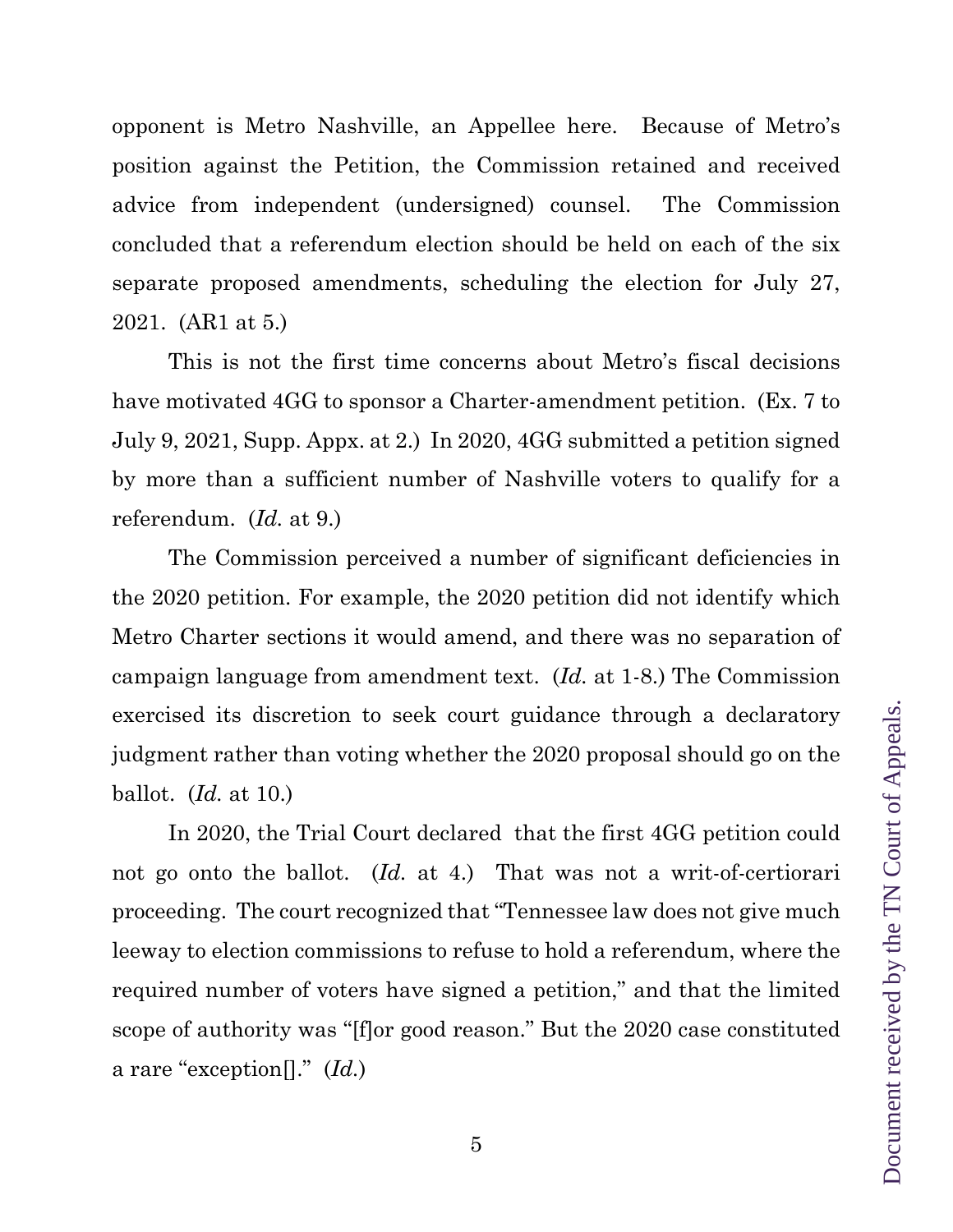The 2020 Chancery Court decision has not been appealed. 4GG learned from its mistakes and went to work on a new petition. The current (2021) Petition reflects many significant changes in response to the Chancery Court's concerns in 2020. Those changes, in part, led the Commission to approve the 2021 petition for a referendum election.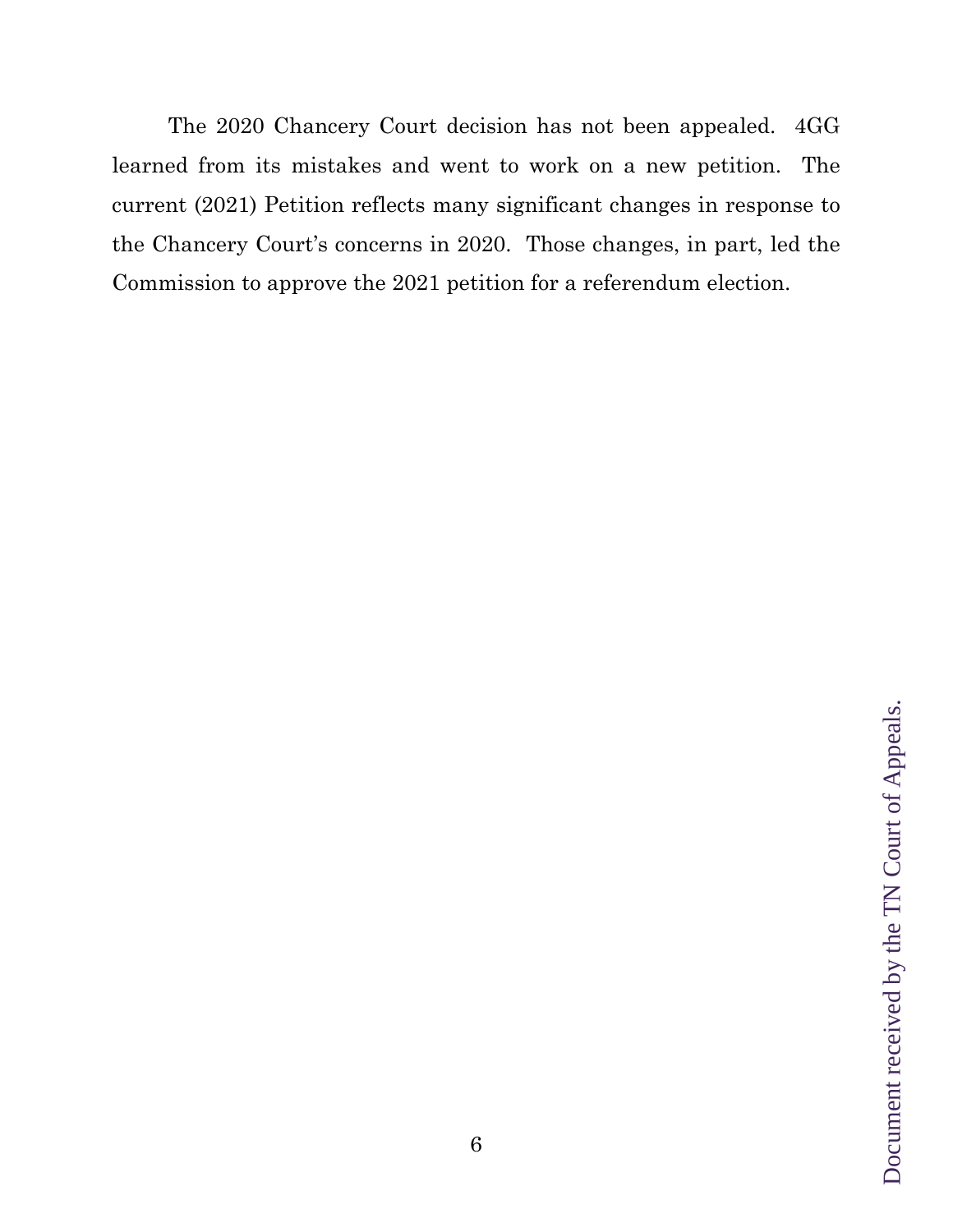#### **SUMMARY OF ARGUMENT**

This case appears to be the first time a Tennessee court has prohibited a county election commission from holding a referendum election on proposed charter amendments that an election commission has approved for the ballot.**3** 

Tennessee has a bright-line rule for pre-election challenges to referendum measures: challenges to a proposal's substantive constitutionality are not ripe pre-election, while challenges to form or facial constitutionality are ripe. *See City of Memphis v. Shelby County Election Commission*, 146 S.W.3d 531, 538-39 (Tenn. 2004). This rule is firmly rooted in the separation of powers under Tennessee's Constitution and the principle that courts do not issue advisory opinions. *See id.* at 537-39. The Trial Court's order violates this rule by relying on substantive constitutionality to stop citizens from voting in an approved referendum election.

In short, there are only two avenues for a court to review, preelection, an election commission's decision to place proposed charter amendments on the ballot for a vote. One, relating to "form," is nonsubstantive. The other is a "facial" challenge, the only substantive constitutional ground for pre-election challenge. "As-applied"

<sup>3</sup> Neither of the parties nor the Trial Court has been able to locate a Tennessee appellate case in which an election commission voted to place a charter amendment proposal on a referendum ballot, and a court blocked that decision. (TE at 1144-45.)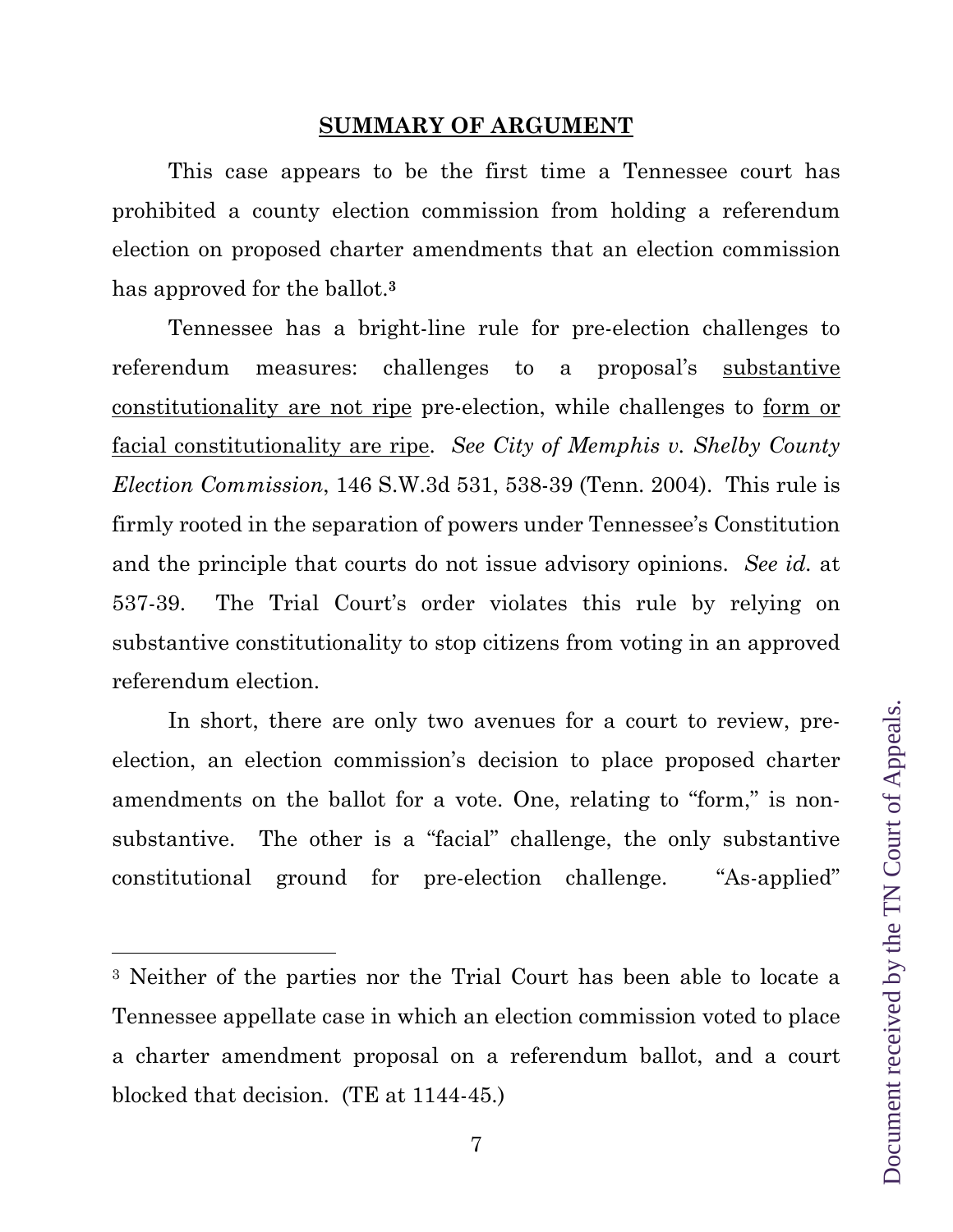substantive constitutional challenges, which consider how a law "operates in practice against the particular litigant," *Memphis v. Hargett*, 414 S.W.3d 88, 107 (Tenn. 2013), are unavailable for pre-election challenges.

None of the Trial Court's reasons for blocking the proposed charteramendment referendum were based on facial invalidity. Instead, the Trial Court characterized "as-applied" challenges, which are substantive and inappropriate pre-election, as defects in "form," which cannot be substantive in character. That was an inappropriate avoidance of the bright-line *City of Memphis* rule.

Trying to shoehorn its decision into the *City of Memphis* rule, the Trial Court characterized its conclusion as a decision about the proposals' form; however, "form" challenges must be non-substantive. *See* 146 S.W.3d at 539 (identifying a caption-rule challenge as a non-substantive "form" challenge, citing *Brown v. State* ex rel. *Jubilee Shops, Inc.*, 426 S.W.2d 192 (Tenn. 1968)). The Trial Court's objections, and those advocated by Metro, are substantive, focusing on the unripe question of whether these proposals, if passed, would be unconstitutional.

The Trial Court used an analytical end-run around the *City of Memphis* rule by re-casting substantive "as-applied" challenges as nonsubstantive defects in "form." The Trial Court thus made the same mistake that required the Supreme Court to reverse the Chancery Court in *City of Memphis*, holding that the challenge was, improperly, one of substantive constitutionality. 146 S.W.3d at 540.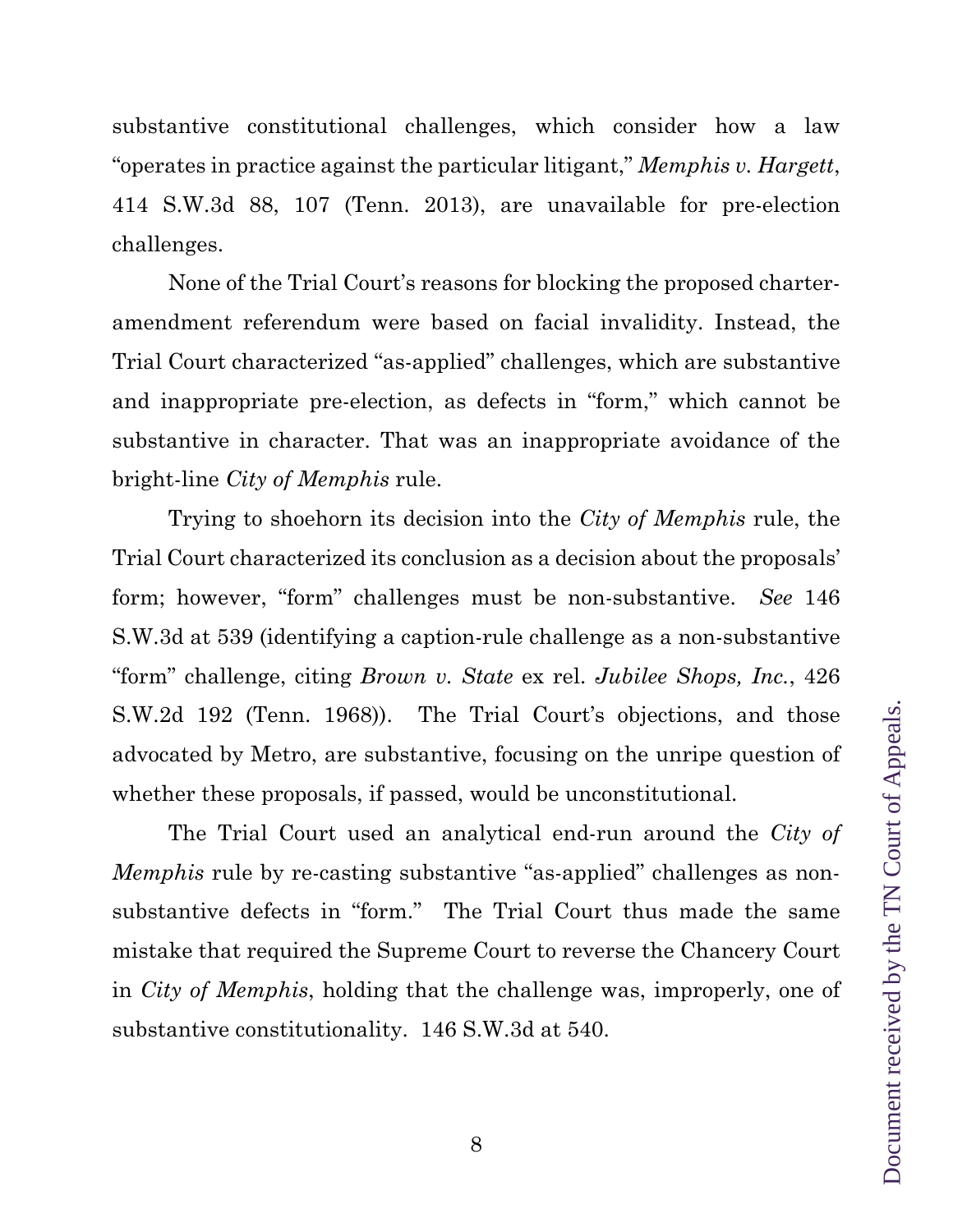The Trial Court not only violated the *City of Memphis* rule, it also violated the restrained writ-of-certiorari standard for reviewing administrative decisions. The Tennessee Constitution's separation-ofpowers principle is the basis for the certiorari standard. *See Heyne v. Metropolitan Nashville Bd. of Public Educ.*, 380 S.W.3d 715, 728 (Tenn. 2012). Under certiorari, courts review the record to determine "whether it contains any material evidence to support the decision" of the administrative agency and affirm the decision "if any possible reason can be conceived to justify it." *See In re Cumberland Bail Bonding*, 599 S.W.3d 17, 23 (Tenn. 2020); *Leonard Plating Co. v. Metropolitan Gov't,* 213 S.W.3d 898, 904 (Tenn. Ct. App. 2006) (emphases added).

The decision to place the proposals on the ballot is within the scope of the Commission's authority and must be reviewed under the deferential certiorari standard. *See McFarland v. Pemberton*, 530 S.W.3d 76, 94-95, 104 (Tenn. 2017). Material evidence and justifiable reasons support the Commission's decision. Rather than honor the constitutional separation of powers, the Trial Court improperly substituted its judgment for that of the Commission in violation of the writ-of-certiorari standard.

This Court must enforce the *City of Memphis* rule and require compliance with the certiorari standard by reversing the Trial Court's order, affirming the Commission's decision to place the proposed amendments on the ballot, and directing the Commission to schedule the referendum election.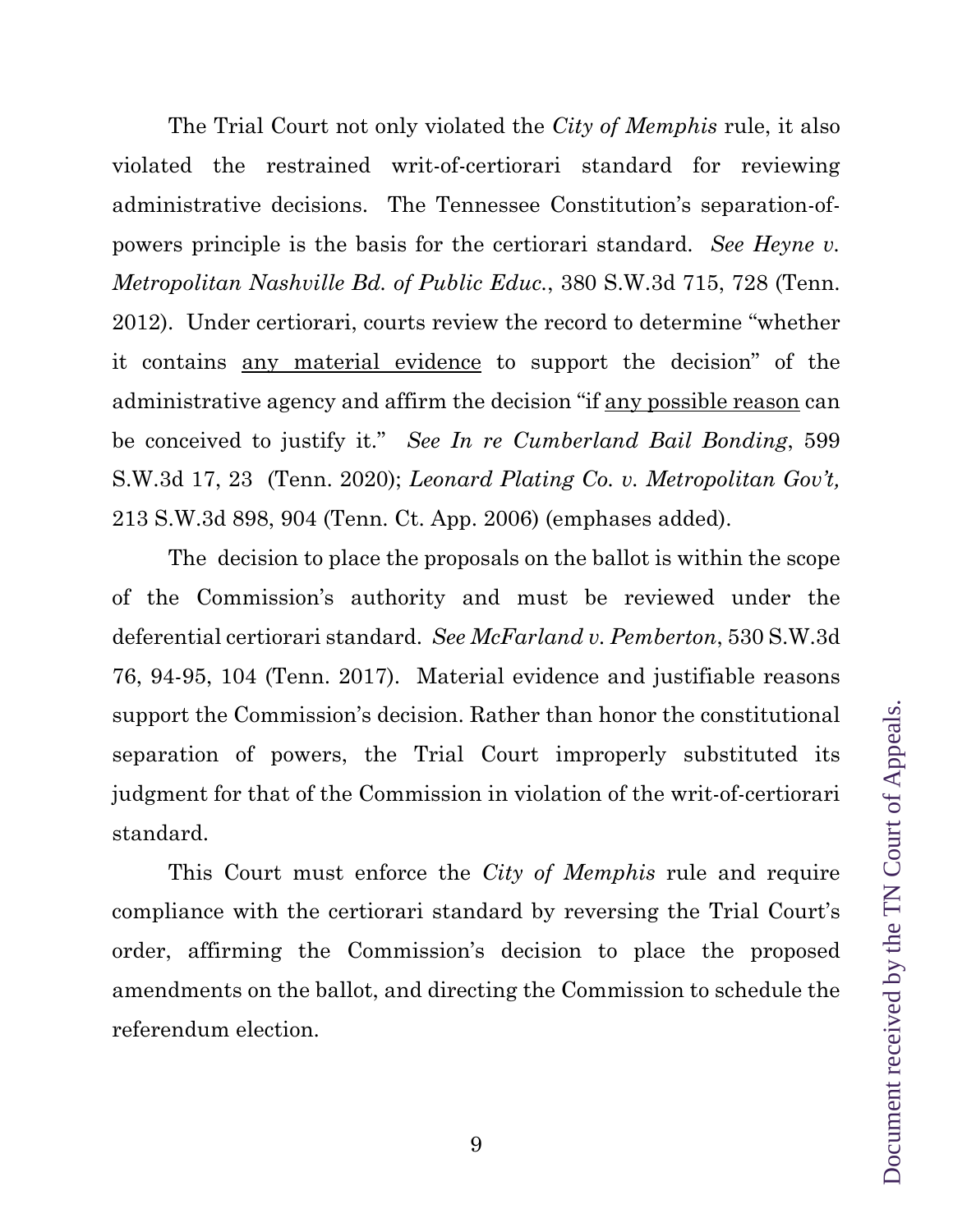#### **STANDARD OF REVIEW**

This is a common-law writ-of-certiorari proceeding relating to the Commission's decision to set a referendum election on voter-initiated proposed amendments to the Metro Charter. (TR3 at 296-97.) "A common-law writ of certiorari is an extraordinary judicial remedy." *Heyne*, 380 S.W.3d at 728. "The scope of the judicial review available through a common-law writ is quite limited." *Id.* "The judicial review available under a common-law writ of certiorari is limited to determining whether the entity whose decision is being reviewed (1) exceeded its jurisdiction, (2) followed an unlawful procedure, (3) acted illegally, arbitrarily, or fraudulently, or (4) acted without material evidence to support its decision." *Id.* at 729. The focus of analysis is not on the substantive components of the underlying proposed charter amendments but on whether the Commission was justified in authorizing a vote on the proposed amendments.

Under certiorari, the Commission's decision must be affirmed "if any possible reason can be conceived to justify it." *Cumberland Bail Bonding*, 599 S.W.3d at 23 (internal cite omitted). Affirmance is required "even though a reviewing court thinks a different conclusion might have been reached." *Id.* (internal brackets and cite omitted). And the justification must only be "conceivable." *Id.* at 24. This mirrors restrained rational basis review under federal law. *See Williamson v. Lee Optical Co.*, 348 U.S. 483, 487 (1955) (allowing for conjured up, conceivable justifications, often called the "creative law clerk" approach). This restrained standard dictates that a reviewing court not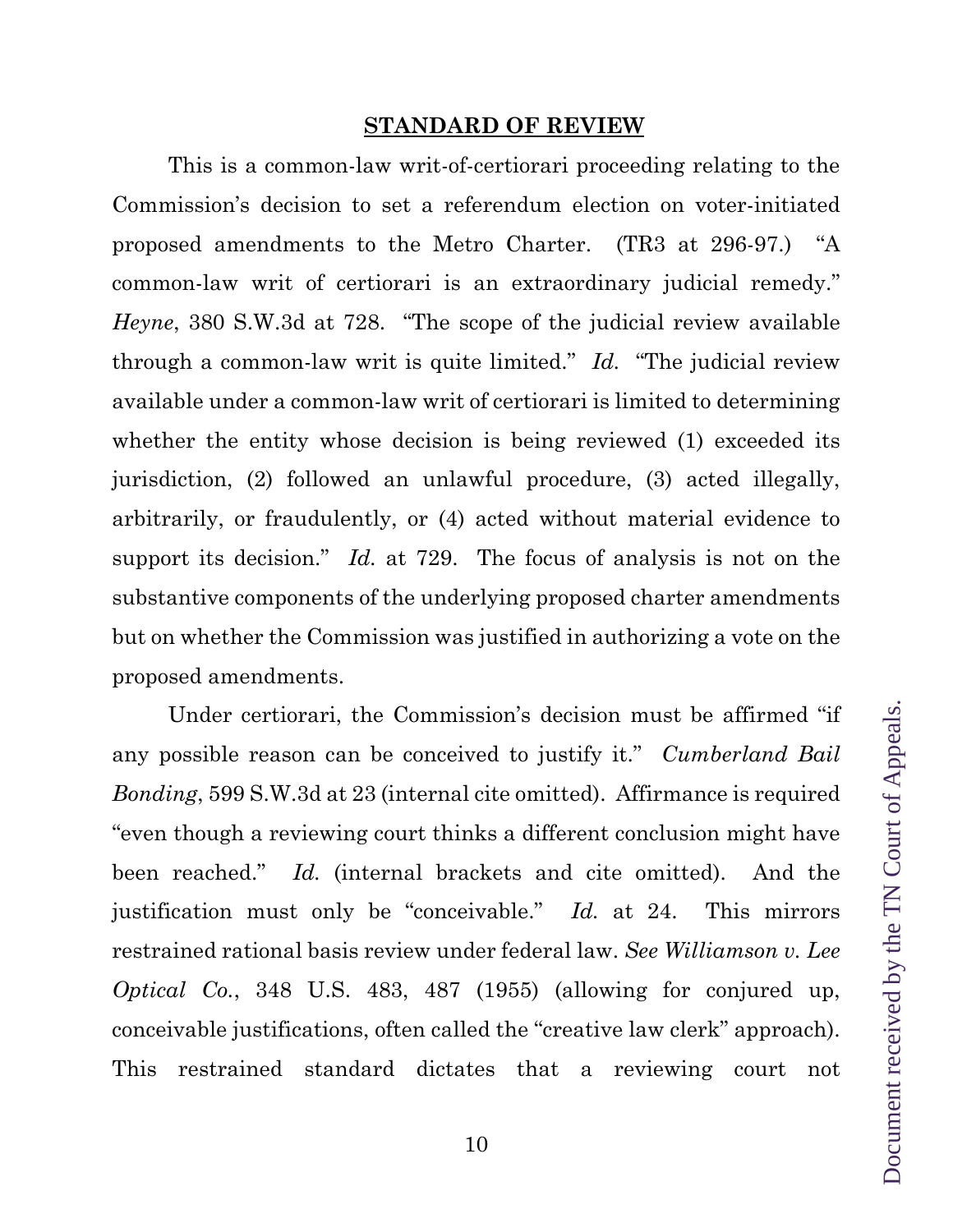"substitut[e]" its judgment for that of the agency if "'any possible reason' exists justifying the action" of the agency. *McCallen v. Memphis,* 786 S.W.2d 633, 641 (Tenn. 1990)(rational basis standard for legislative acts and arbitrariness standard for administrative acts "are essentially the same").

Under certiorari, courts review the record to determine "whether it contains any material evidence to support the decision" of the administrative agency. *Leonard Plating,* 213 S.W.3d at 904. "Review under a common-law writ of certiorari does not extend to a redetermination of the facts found by the board or agency whose decision is being reviewed." *Id.* at 903. That is, "courts may not (1) inquire into the intrinsic correctness of the decision, (2) reweigh the evidence, or (3) substitute their judgment for that of the board or agency." *Id.* at 903-04.

"For the purpose of this inquiry, 'material evidence' is relevant evidence that a reasonable person would accept as adequate to support a rational conclusion." *Heyne*, 380 S.W.3d at 738. "The amount of material evidence required to support an agency's decision 'must exceed a scintilla of evidence but may be less than a preponderance of the evidence.'" *Id.*

In sum, agency decisions reviewed under certiorari "are presumed to be valid and a heavy burden of proof rests upon the shoulders of the party who challenges the action." *McCallen*, 786 S.W.2d at 641 "It is hard to imagine a more difficult undertaking than that to overcome the 'any possible reason' standard." *Id.*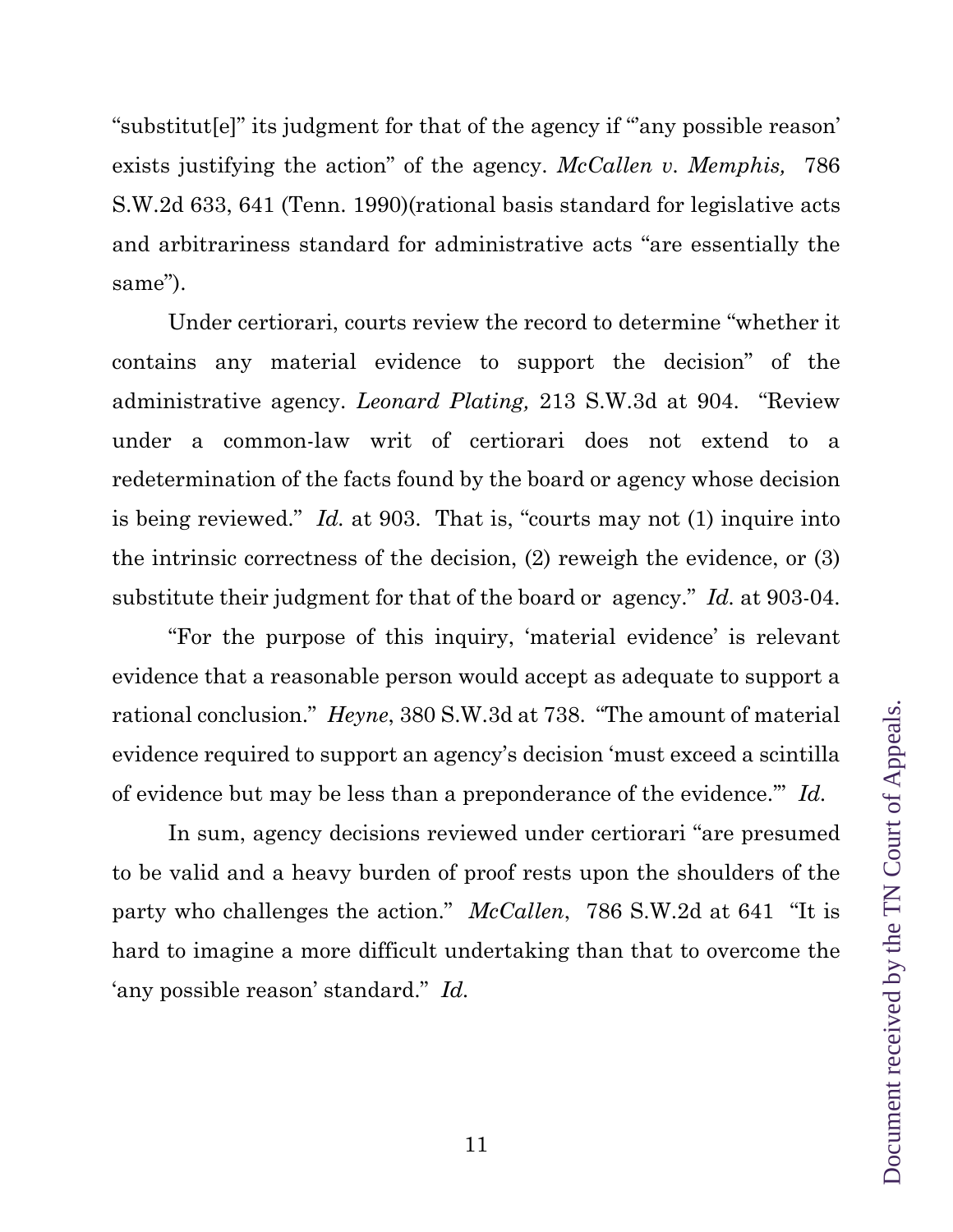#### **ARGUMENT**

### **I. THE TRIAL COURT RULED ON THE UNRIPE ISSUE OF THE SUBSTANTIVE CONSTITUTIONALITY OF THE PROPOSED AMENDMENTS IN VIOLATION OF THE** *CITY OF MEMPHIS* **RULE.**

The Trial Court violated Supreme Court authority establishing that the substantive constitutionality of a proposed referendum measure cannot be used to keep the measure off the ballot.

In *City of Memphis*, the county election commission refused to place a measure on the ballot because the commission believed the measure was unconstitutional. 146 S.W.3d at 534. The Supreme Court found this to be an error. *Id.* at 540. A pre-election decision on substantive constitutionality is "premature," and both the election commission and the courts must "decline to pass upon the constitutionality of a measure that is not now the law and may never become the law." *Id.* at 538-39.

In the current case, the Trial Court did what the Supreme Court instructed against in *City of Memphis*. The Trial Court used questions about the substantive constitutionality of the Petition to stop the referendum that the Election Commission had authorized. Both Metro and Mayor Cooper, who is also a party to this litigation, have made it clear that substantive constitutionality is the basis on which the proposed charter amendments should be kept off the ballot. (AR1 at 36- 37, 578, 579, 583-88; Andrea Fanta, Nashville Mayor's Office, "Comment from Mayor John Cooper on Referendum Decision by Davidson County Chancellor Russell Perkins," https://www.nashville.gov/departments/mayor/news/comment-mayor-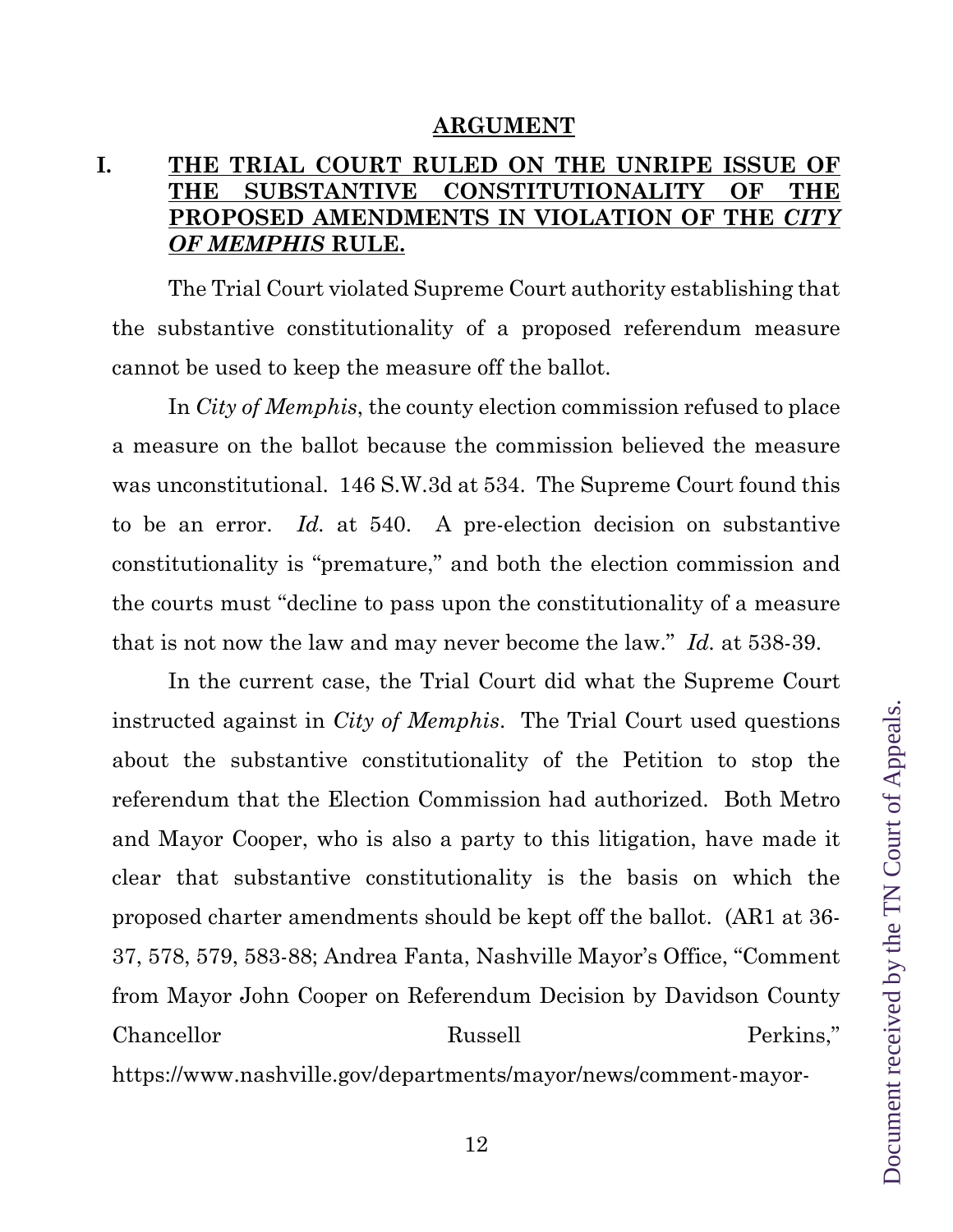john-cooper-referendum-decision-davidson-county-chancellor (June 22, 2021) ("[W]e're grateful for a ruling that prevents a small group from hijacking Nashville's future with an unconstitutional California-style referendum"). This Court must reverse the Trial Court's decision.

**A.** *City of Memphis* **established the rule that "pre-election challenges to the substantive constitutional validity of referendum measures are not ripe while pre-election challenges to the form or facial constitutional validity of referendum measures are ripe for judicial scrutiny."** 

*City of Memphis* establishes a clear rule about the limits of authority to withhold charter amendment proposals from a vote of the people; these limits apply to both county election commissions and courts. 146 S.W.3d at 539-40 & n.7. The *City of Memphis* rule is that only two types of pre-election judicial challenges are allowed: (1) a non-substantive "form" challenge and (2) a very narrow "facial" (as distinct from an "asapplied") substantive challenge. *Id.* at 539. *City of Memphis* expressly prohibits other challenges, including broader substantive challenges. *Id.* at 539-40. The Trial Court's decision in this case clearly violates the *City of Memphis* rule by declaring (pre-election) several of the proposed amendments substantively unconstitutional.

In *City of Memphis*, a charter amendment proposed a new privilege tax. *Id.* at 534. The county election commission refused to allow a vote because the proposed amendment would be "unconstitutional unless and until the General Assembly authorizes cities to impose such a tax." *Id.* The trial court upheld that decision. *Id.*

The Supreme Court reversed, ordering the proposal on the ballot, even though the General Assembly had not authorized the proposed tax.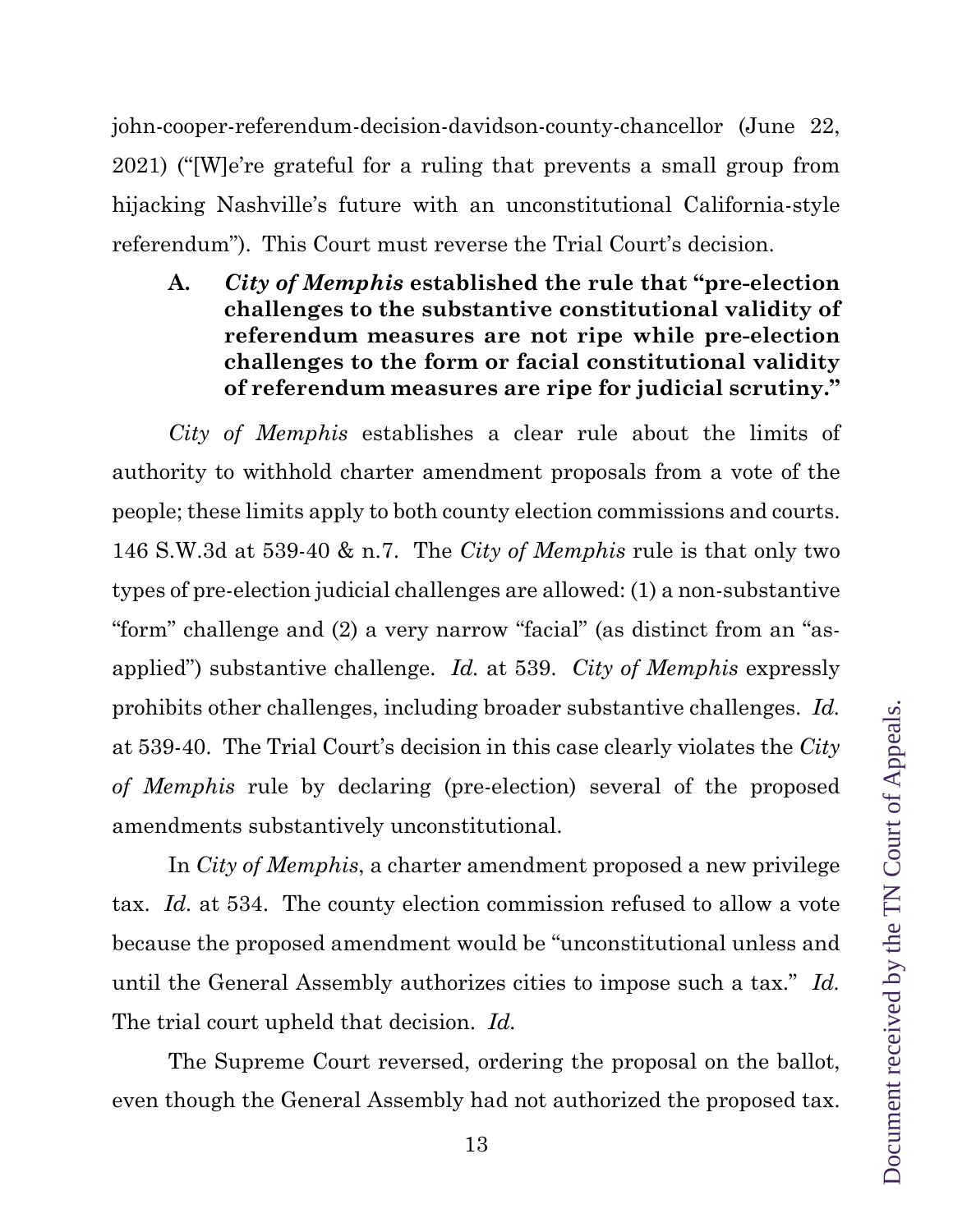*Id.* at 533. The Supreme Court analyzed the pre-election authority of both county election commissions and courts to withhold charter amendment proposals from the ballot; it found that, before an election, neither an election commission nor a court has authority to make broad determinations of substantive constitutionality. *Id.* at 537-40 & n.7.

An election commission's authority is limited by the Tennessee Constitution's separation-of-powers principles, and a court's authority is limited both by separation-of-powers principles and also by the principle that courts do not issue advisory opinions. *Id.* A county election commission does not even have the power "to perform an initial or cursory review of the substantive constitutionality of measures to be placed on the ballot for referendum." *Id.* at 536. "Determining the substantive constitutionality of such measures is a function reserved for the judicial branch of government." *Id.* The Court based this portion of its decision on the Tennessee Constitution's strict separation of governmental powers into legislative, executive and judicial branches. *Id.* at 537 (citing TENN. CONST., Art. II, §§1, 2).

Courts must use "caution and restraint . . . in reviewing pre-election challenges to the substantive constitutionality of referendum measures." *City of Memphis*, 146 S.W.3d at 539, n.7. Consistent with the cautious, restrained judicial approach, the Court held that, pre-election, "a challenge to the substantive constitutional validity of the [referendum proposal] is not ripe for judicial determination." *Id.* at 538. Voters may or may not approve the referendum, the General Assembly may or may not allow the tax, and any number of other future events could dictate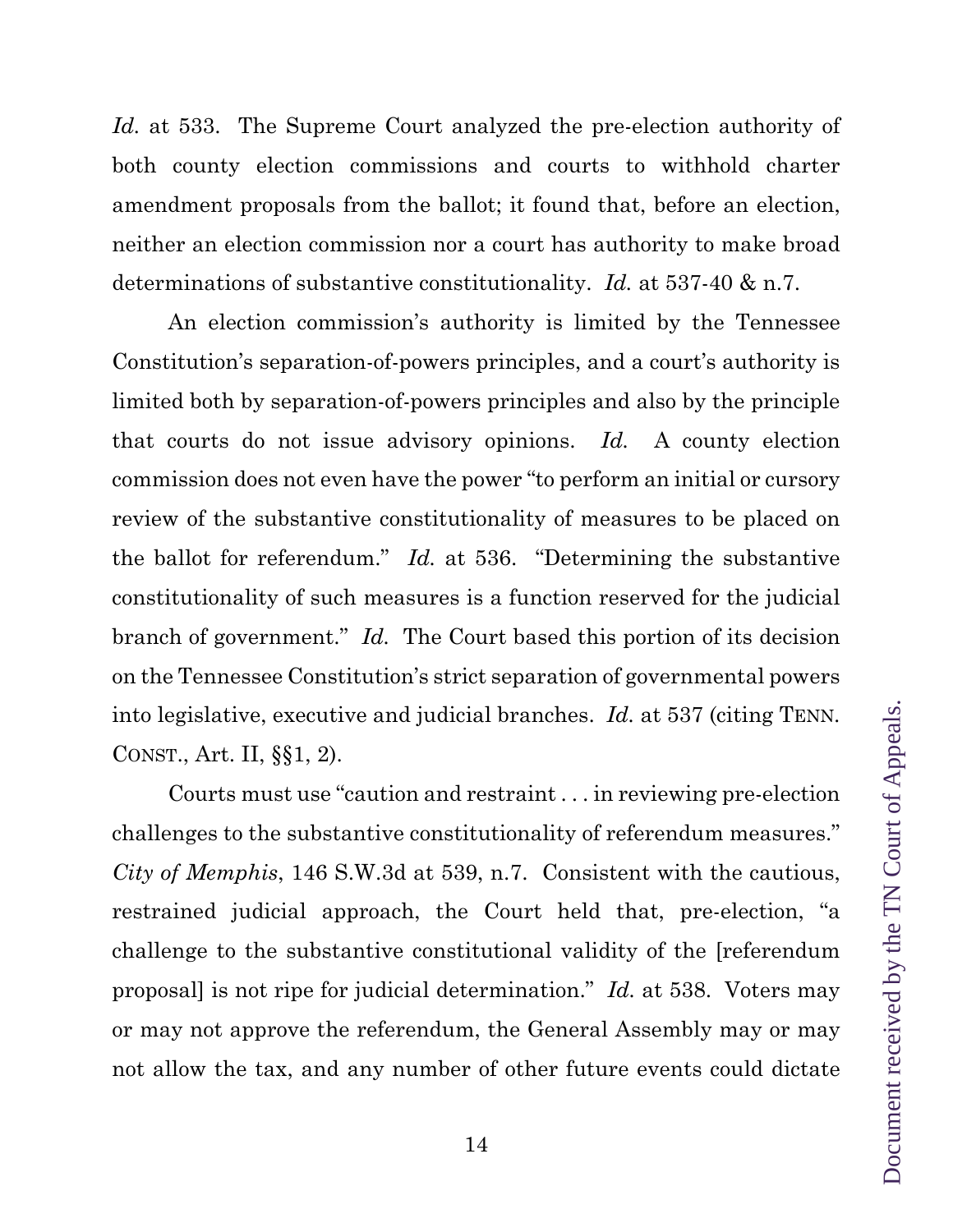the outcome without the need for court involvement. *Id.*4 "In short, we decline to pass upon the constitutionality of a measure that is not now the law and may never become the law. For us to do so at this premature stage would violate the established rule that appellate courts will not render advisory opinions, and will not decide theoretical issues based on contingencies that may or may not arise." *Id.* at 538-39 (internal citations omitted).

*City of Memphis*, a 2004 decision, was expressly reaffirmed by the Tennessee Supreme Court in 2017. *See McFarland*, 530 S.W.3d at 94, n.21 (noting that, under *City of Memphis*, "county election commissions do not have the authority to perform a purely judicial function such as

James D. Gordon III and David B. Magleby, *Pre-Election Judicial Review of Initiatives and Referendums*, 64 NOTRE DAME L. REV. 298, 310 (1989), *cited in City of Memphis*, 146 S.W.3d at 539.

<sup>4</sup> The list of potential outcome-dictating events in the future is broad:

Suits attacking the substantive validity of ballot measures involve a double contingency which renders any injury speculative and uncertain… [T]he measure may not pass; only a minority do…. [I]f enacted, the law may be applied in a constitutional manner. Therefore, the uncertainty about the measure's passage and the government's implementation of it creates a double contingency which makes suits attacking the substantive constitutionality of ballot measures unripe for review.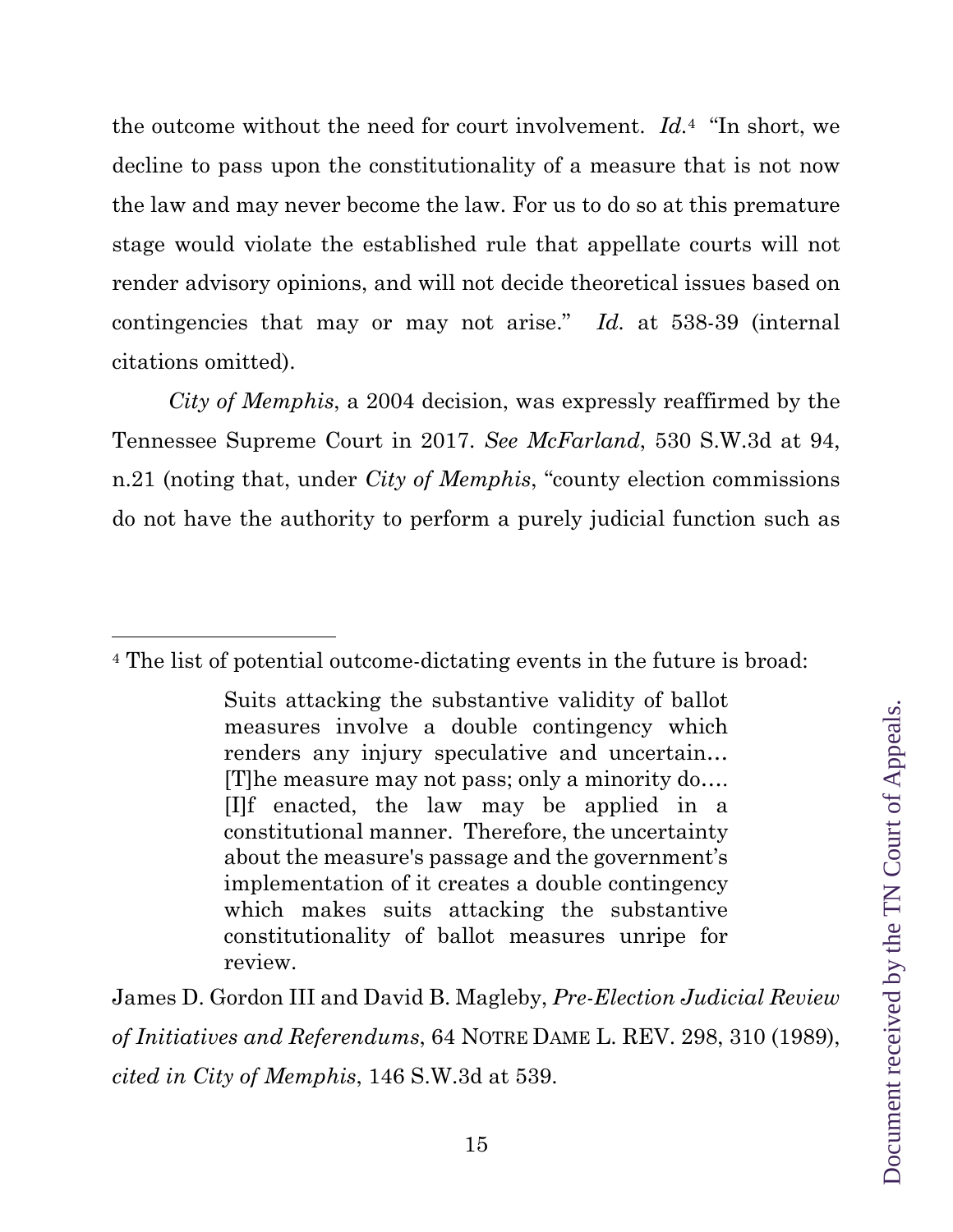interpreting the State constitution" and further noting that the Court did not disagree with that "holding in *City of Memphis*").

> 1. The "form" challenge allowed under *City of Memphis* is non-substantive and cannot apply here.

 Only two types of pre-election challenges are allowed under the limited scope of *City of Memphis* judicial review. One is a "form" challenge. The other is a "facial" challenge, discussed *infra* at 17-18, which is the only substantive challenge permitted pre-election. The Trial Court did not rule on the basis of a "facial" challenge.

"Form" challenges are non-substantive challenges. *City of Memphis*, 146 S.W.3d at 536. The Supreme Court identified as issues of form "the color of ink and the proper placement of certain titles and candidate names" on the ballot. *Id.* These clearly contrast with issues of substance. *Id.*

The caption challenge in *Brown v. State* ex rel. *Jubilee Shops, Inc.*, is another example of a form challenge: "In that case, the constitutional challenge was to the form of the ordinance, not to its substance." *City of Memphis*, 146 S.W.3d at 539 (emphasis added). In *Brown*, the referendum was broader than its caption. *Id*. The *City of Memphis* Court held that *Brown* presented a "form" challenge, rather than "the hypothetical, unripe question of whether the ordinance, if passed, would be unconstitutional." *City of Memphis*, 146 S.W.3d at 539.

Resolving a "form" challenge does not require a court to determine a proposal's substantive constitutionality. *Id.* at 540. To decide the "form" challenge in *Brown*, for example, the Court was required "merely to review the ordinance to determine if its body was broader than its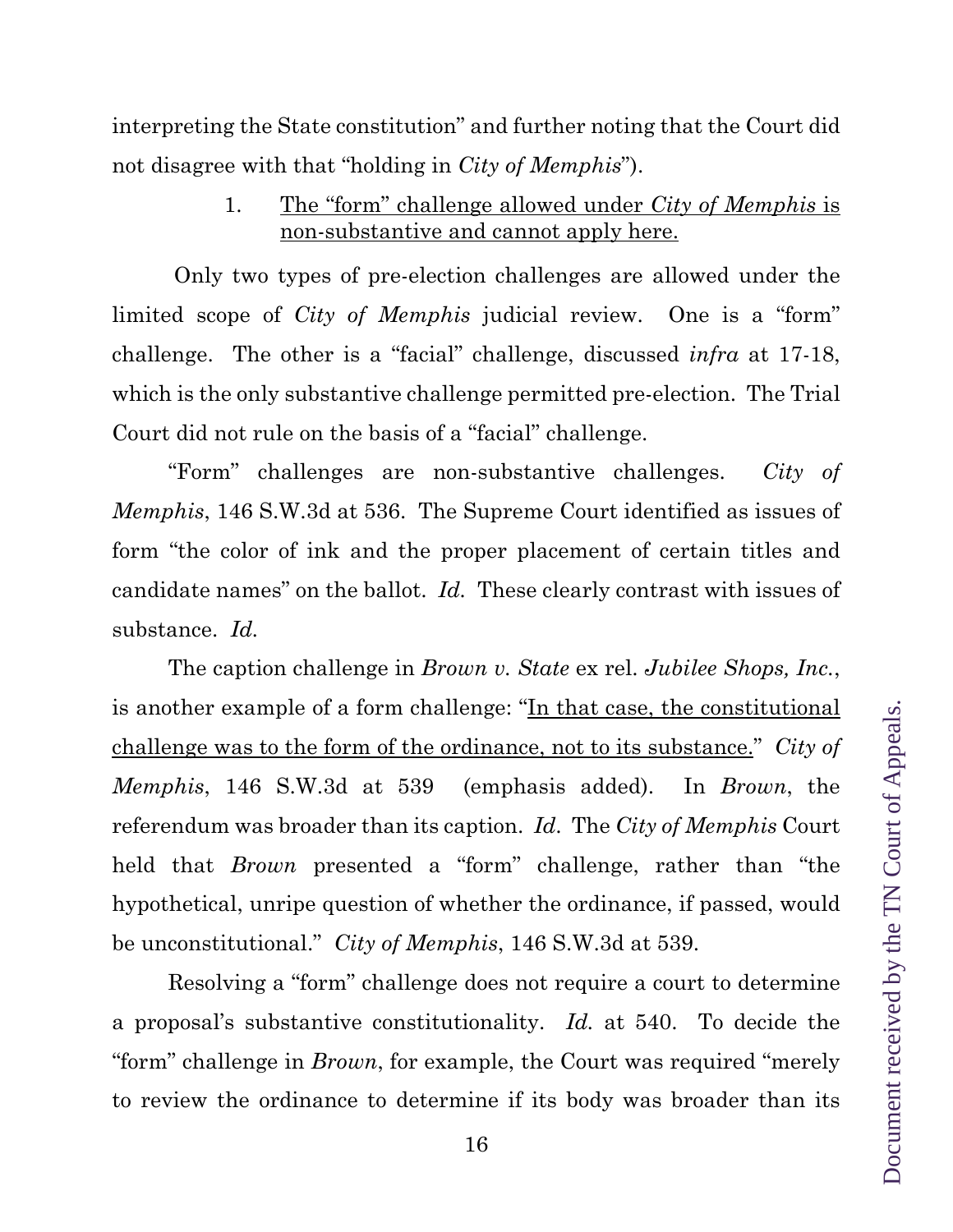caption." *Id.* Further examples of form challenges drawn from *City of Memphis* would require a court simply to determine the color of ink used or placement of names and titles on a ballot. *Id.* at 536.

Substantive challenges, on the other hand, require a much deeper analysis. For example, the objections raised in *City of Memphis* required the Court to analyze the constitutional allocation of taxing powers. *Id.* at 540. That type of substantive pre-election challenge "is simply not ripe for judicial determination." *Id.*

This Court must apply the *City of Memphis* rule and ensure that "form" review of referendum proposals remains non-substantive. The Court must not allow such "form" challenges to be used as an end-run around the clear admonition from *City of Memphis* that substantive constitutional challenges are not ripe pre-election. Metro's claims and the Trial Court's ruling are not faithful to and do not comply with the restrictions in *City of Memphis* that "form" reviews must be nonsubstantive. *City of Memphis* clearly states the law in Tennessee and delimits the authority of courts to overturn election commission decisions pre-election.

> 2. The "facial" challenge allowed under *City of Memphis* is a very narrow substantive challenge and cannot be successfully used here.

Under the *City of Memphis* rule, the second allowed pre-election challenge to a referendum proposal is an extremely narrow "facial" challenge. 146 S.W.3d at 539. A facial challenge is the only substantive challenge allowed, pre-election, under the *City of Memphis* rule, *id.*, and it is the most difficult challenge to mount successfully. *United States v.*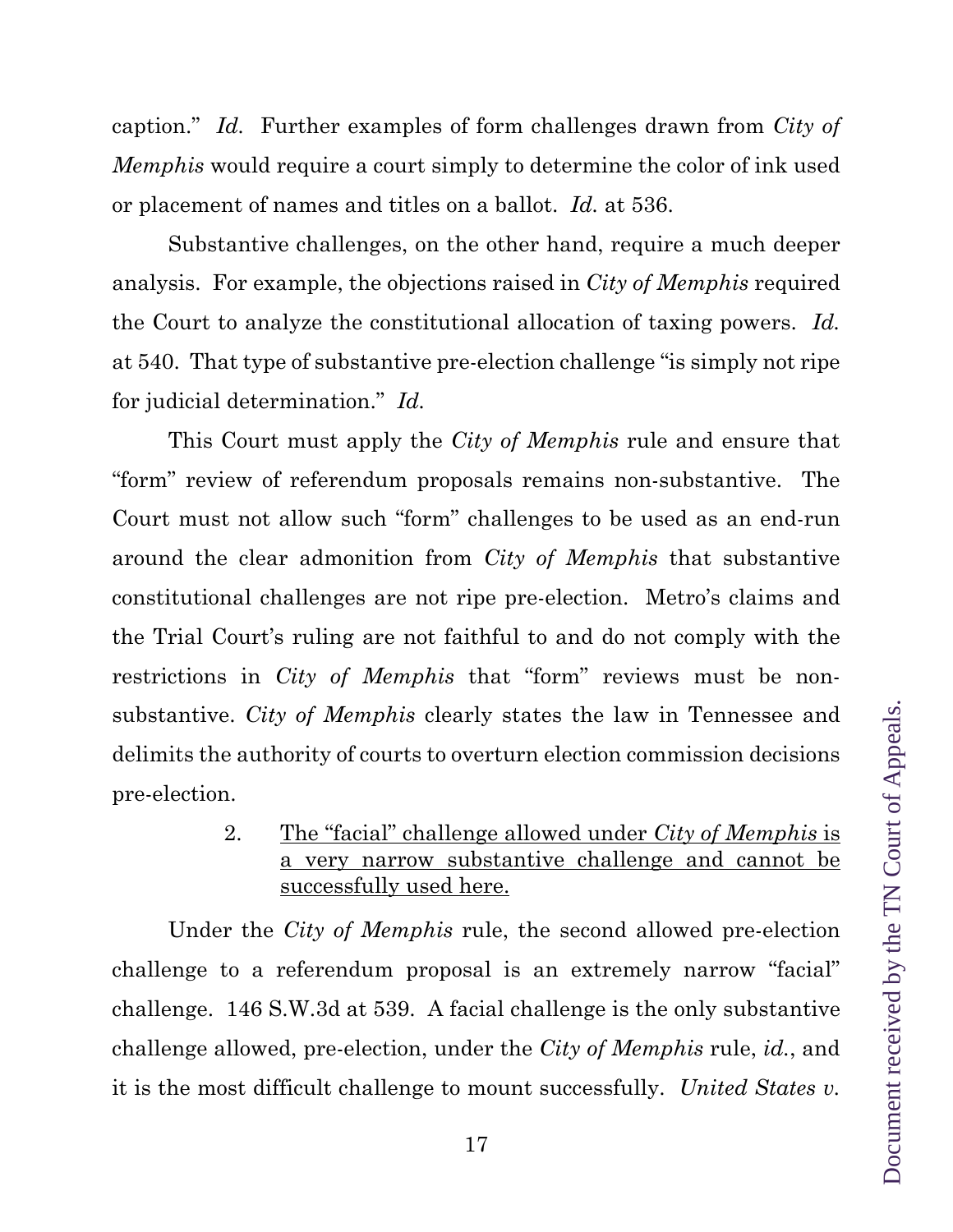difficult challenge to mount successfully, since the challenger must establish that no set of circumstances exists under which the Act would A facial challenge requires that there be no set of circumstances

under which a proposal could be found valid – that is, the challenged provision must be invalid across the board in all situations. *Fisher v. Hargett*, 604 S.W.3d 382, 396-97 (Tenn. 2020) ("In a facial challenge, the plaintiff contends that there are no circumstances under which the statute, as written, may be found valid").

*Salerno*, 481 U.S. 739, 745 (1987) ("A facial challenge… is… the most

be valid").

A facial challenge under the "no set of circumstances" standard is distinct from an "as-applied" challenge, which is fact-specific and contextual. An "as-applied" challenge considers how a law "operates in practice against the particular litigant and under the facts of the instant case." *Hargett*, 414 S.W.3d at 107. To allow only a facial challenge, preelection, as *City of Memphis* does, is to disallow an "as-applied" preelection challenge.

To summarize, in *City of Memphis*, the Tennessee Supreme Court established the rule for pre-election challenges to referendum proposals. 146 S.W.3d at 540. Only two such challenges are recognized: (1) "form" challenges, which are non-substantive, and (2) facial challenges, which are a very narrow set of substantive challenges requiring the challenger to establish that there is no set of circumstances in which the proposal would be valid. *Id.* Other challenges – *e.g.*, "as-applied" contextual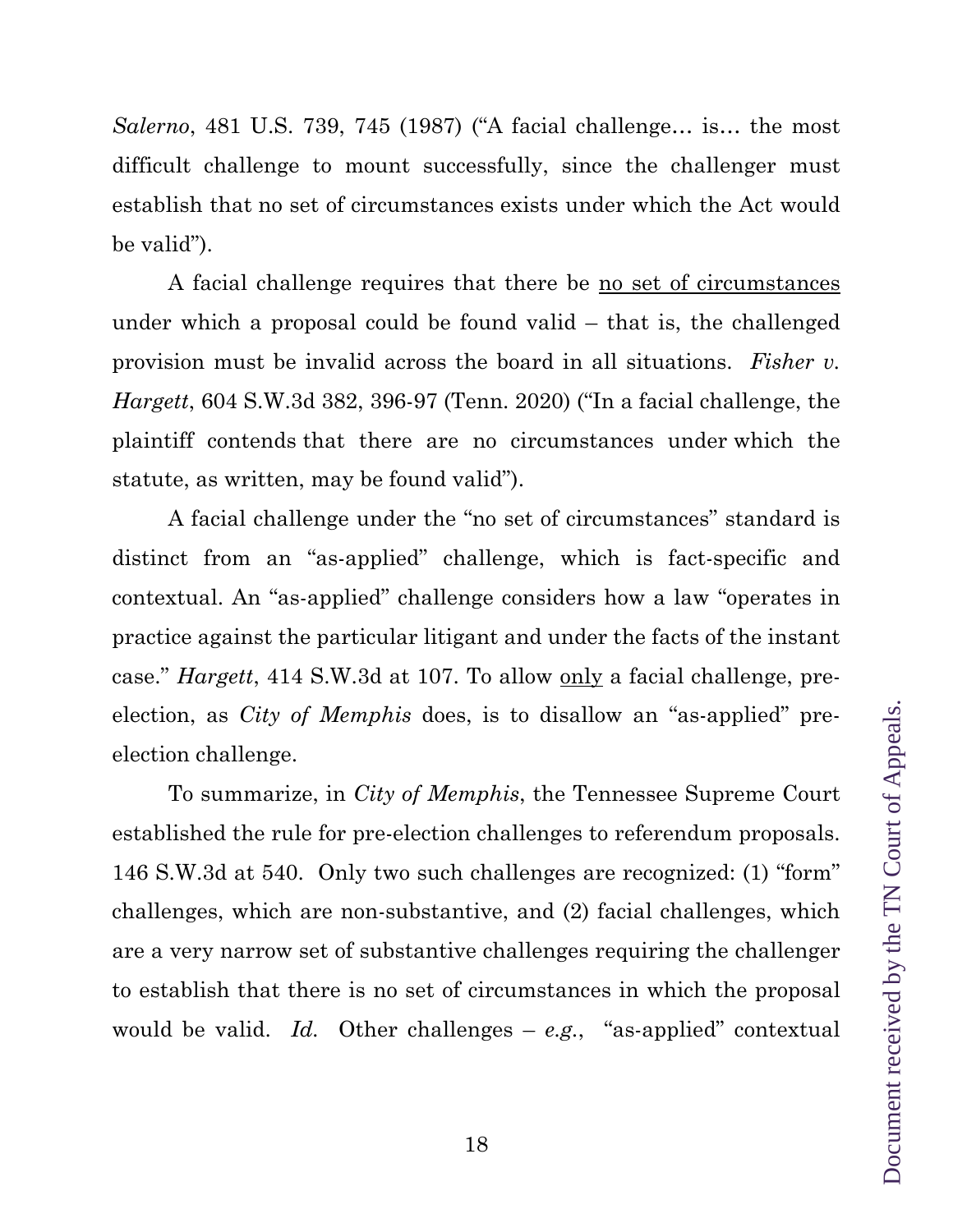challenges – are not ripe and violate separation-of-powers principles. *See id.* at 537-39.

## **B. The Trial Court's decision violates the** *City of Memphis* **rule because it rests on broad substantive challenges to the proposed Amendments, incorrectly labeled as "form" challenges.**

 The Trial Court did not and could not rule on the basis of "facial" challenges. Under the label of "form" challenges, the Trial Court incorrectly relied on broad "as-applied" substantive objections to the charter-amendment proposals to block them from access to a referendum election. That violated the *City of Memphis* rule.

In its objections to the proposals, Metro parroted the "form" and "facial" challenge language from *City of Memphis*, but a closer look reveals that Metro's words hide the true nature of its objections. The Trial Court's opinion also used the word "form" to describe the objections it sustained, but the "form" objections sustained by the Trial Court are in fact substantive challenges, not "form" challenges at all.

This is not the first time a litigant has characterized its substantive constitutional challenges as "form" challenges to avoid the *City of Memphis* rule. *See, e.g. City of Memphis*, 146 S.W.3d at 540 ("Regardless of its assertions to the contrary, the Commission's challenge is to the substantive constitutional validity of the Ordinance, rather than merely to the facial or procedural legality of the measure.") This Court must do as the *City of Memphis* Court did, looking beyond the labels to recognize that the purported "form" objections sustained by the Trial Court are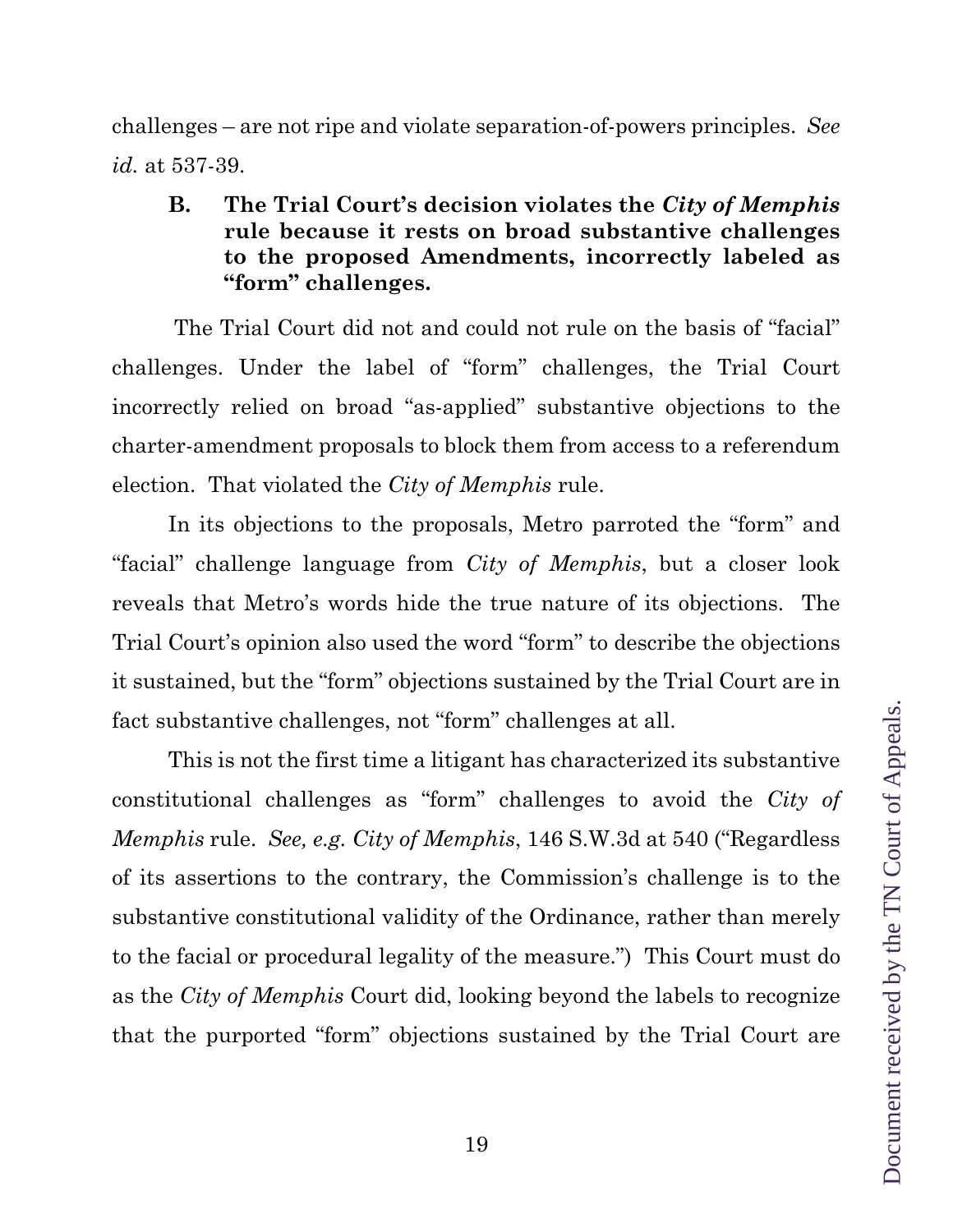actually substantive objections that cannot be brought pre-election under the *City of Memphis* rule.

> 1. The objections to proposed Amendment 1 are broad substantive objections that are not allowed, pre-election, under the *City of Memphis* rule.

Metro's objection to proposed Amendment 1 presents "the hypothetical, unripe question of whether the [proposals], if passed, would be unconstitutional." *City of Memphis*, 146 S.W.3d at 539. The Trial Court's reliance on the amendment's substantive unconstitutionality to block the election violates the *City of Memphis* rule.

The Trial Court stated that, if proposed Amendment 1 were enacted, the Amendment would take action not "permitted by the Tennessee Constitution, state law, or Metropolitan Charter." (TR3 at 1093.) It is hard to imagine a more substantive challenge – the hypothetical question whether the Amendment, if passed, would be unconstitutional. *City of Memphis*, 146 S.W.3d at 539.

The substantive nature of the Trial Court's decision is further confirmed by the Trial Court's analysis of Amendment 1 based on the constitutional allocation of taxing powers. The Supreme Court has already held that determining the constitutional allocation of taxing powers is a substantive analysis. *Id.* at 540. In *City of Memphis*, the tax referendum's opponents argued that the proposed tax "is unconstitutional unless and until the General Assembly authorizes" the local governing body to enact it. *Id.* at 534. The Supreme Court held that the taxing power analysis is improper pre-election, but the Trial Court in this case engaged in that exact analysis, stating that proposed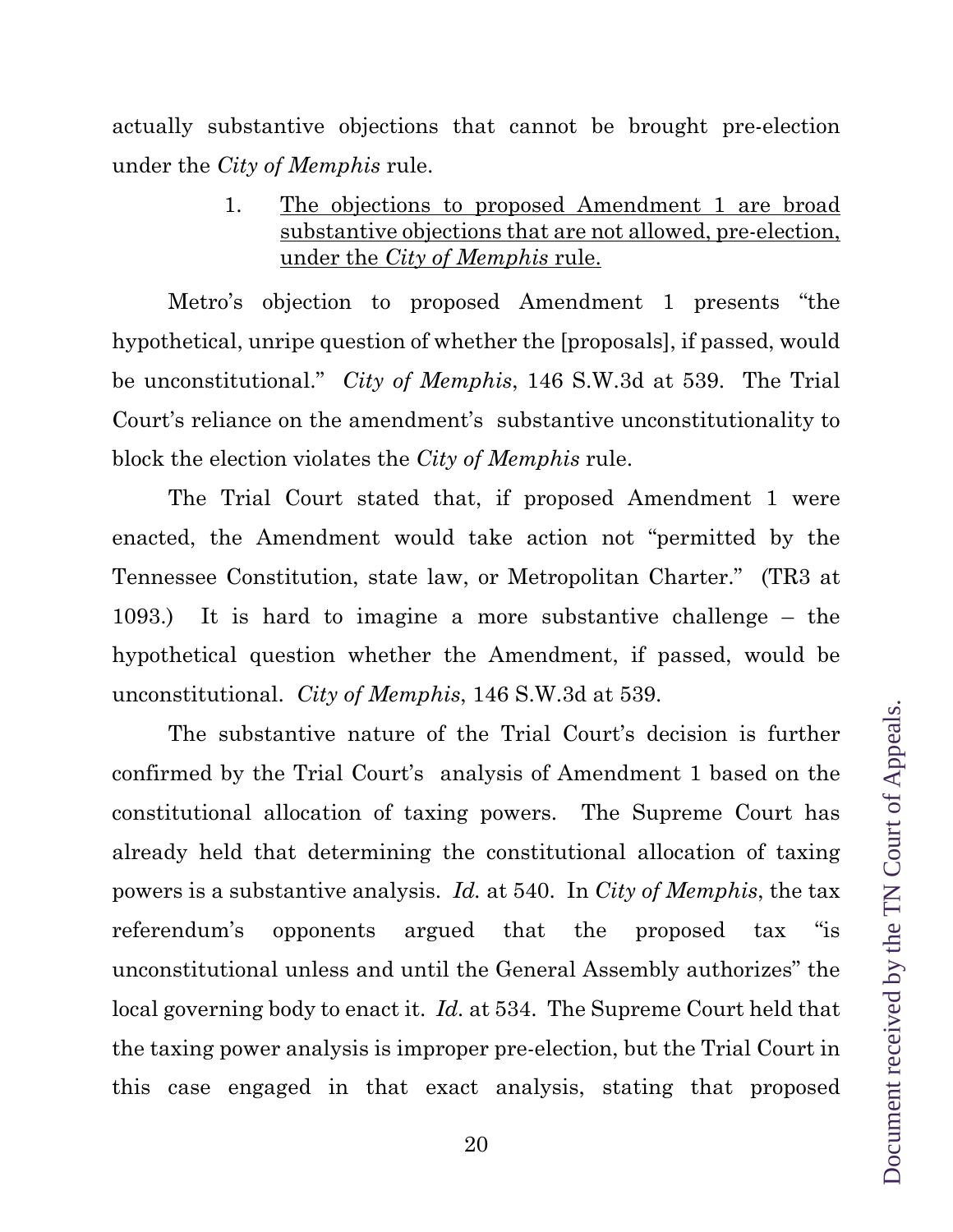Amendment 1 "is an unauthorized seizure" and "usurps legislative authority." (TR3 at 1098-99.) *City of Memphis* makes abundantly clear that the substantive constitutional question of how the taxing power is allocated is not a ripe question, pre-election. 146 S.W.3d at 538.

> 2. The objections to proposed Amendments 3 and 6 are also as-applied substantive objections that are not allowed, pre-election, under the *City of Memphis* rule.

The Trial Court's rulings against proposed Amendments 3 and 6 are also based on the substance, not the form, of the proposals. These are not "form" challenges. They turn on Metro's claim that certain conditions attached to the non-use of facilities constitute an unconstitutional taking.

The Trial Court found that proposed Amendment 6 constituted an unconstitutional taking of private property. The constitutional takings analysis (of a "regulatory taking," not eminent domain) is a balancing test based on the totality of facts and circumstances. *Penn-Central Transportation Co. v. New York City*, 438 U.S. 104 (1978); *Phillips v. Montgomery County*, 442 S.W.3d 233, 239-40 (Tenn. 2014). By its very nature, this test is substantive and has to be done "as-applied" to the facts of the case. Treating a regulatory taking claim, which involves an ad hoc, situation-specific balancing process, as a "form" violation is inappropriate; it involves substantive constitutionality considerations analyzed on an as-applied, not facial, basis. And since the regulatory takings challenge is not a facial challenge, but an as-applied challenge, the takings claim cannot be entertained by a court pre-election under *City of Memphis*.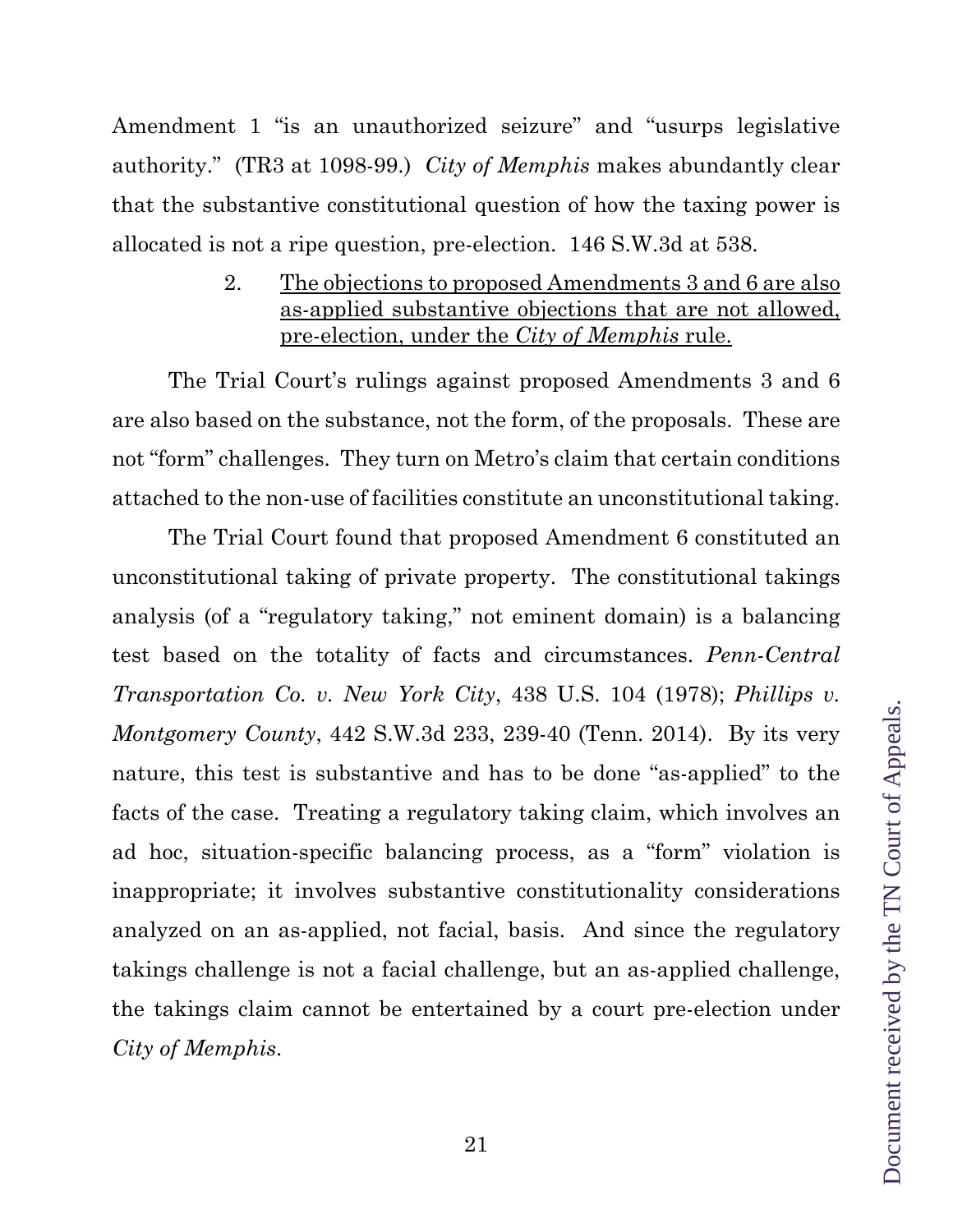"Regardless of its assertion to the contrary," Metro's challenge is to the "substantive constitutional validity" of proposed Amendment 6. *City of Memphis*, 146 S.W.3d at 540. Metro's takings argument, as adopted by the Trial Court, is substantive and, thus, is not a "form" challenge. The challenge to proposed Amendment 6, in whatever way it is labeled by Metro and the Trial Court, is not ripe at this time; the Trial Court's ruling on it is improper under *City of Memphis*, 146 S.W.3d at 540.

Under the label of "form" defect, the Trial Court held that proposed Amendments 3 and 6 use undefined terms, rendering them unconstitutionally vague. (TR3 at 1091-92.) Vagueness challenges are as-applied, substantive challenges, not "form" challenges. The Trial Court's use of vagueness to withhold the proposals from the voters violates the *City of Memphis* rule.

"[V]agueness challenges to laws not threatening First Amendment interests must be brought on an as-applied basis because a preapplication facial challenge is premature." *Vandergriff v. City of Chattanooga*, 44 F. Supp. 2d 927, 935–36 (E.D. Tenn. 1998), *aff'd sub nom. Rush v. City of Chattanooga*, 182 F.3d 918 (6th Cir. 1999); *see also National Rifle Ass'n v. Magaw*, 132 F.3d 272, 292 (6th Cir. 1997) ("Generally, courts have found that vagueness challenges to statutes not threatening First Amendment interests are examined in light of the facts of the case at hand. In other words, the statute must be judged on an asapplied basis, and a facial challenge before the statute has been applied is premature.") (internal quotations, citations, and alterations omitted);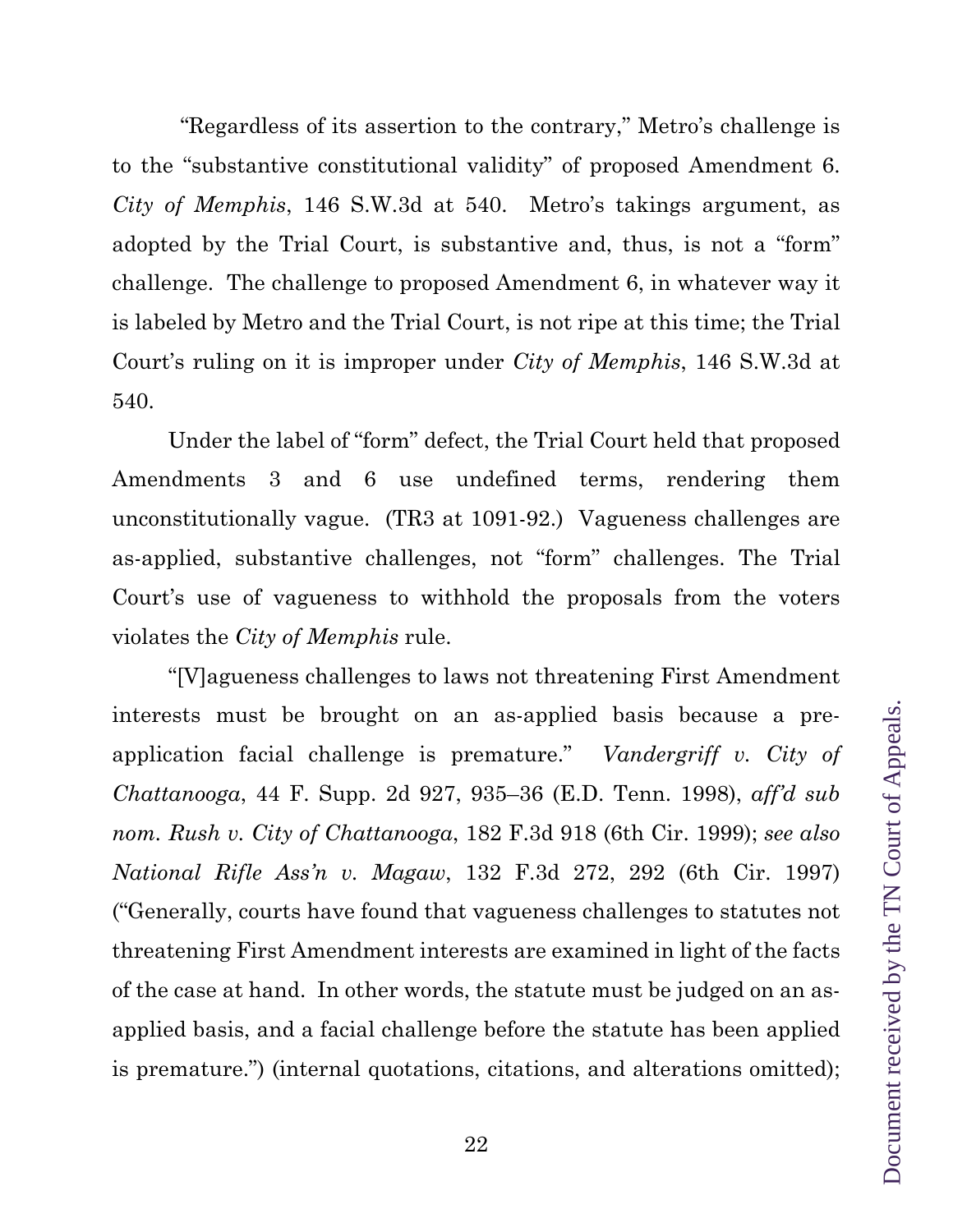*State v. Crank*, 468 S.W.3d 15, 24-25 (Tenn. 2015)("[V]agueness challenges to statutes which do not involve First Amendment freedoms must be examined in the light of the facts of the case at hand") (internal citation omitted). *See also Phillips v. State Bd. of Regents of State Univ. & Cmty. Coll. Sys.*, 863 S.W.2d 45, 49 (Tenn. 1993) (court must "examine the statute or standard to see whether it is vague as applied to the affected party").

Substantive vagueness analysis of proposed Amendments 3 and 6 must proceed on an "as-applied" basis, and, thus, is not currently ripe under the *City of Memphis* rule; the Trial Court erred in ruling on them. At Metro's urging, the Trial Court undertook a substantive, constitutional analysis of these provisions. In doing so, the Trial Court entered a premature opinion on the hypothetical, unripe question of whether these amendments, if enacted, would be substantively unconstitutional. This violated the *City of Memphis* rule and requires reversal by this Court.

**C. Even if Metro's substantive challenges were not premature, the proposed Amendments withstand substantive scrutiny.** 

*City of Memphis* states in no uncertain terms that non-facial substantive challenges are off-limits pre-election, 146 S.W.3d at 538, and the Trial Court's decision should be reversed on that basis. Even so, the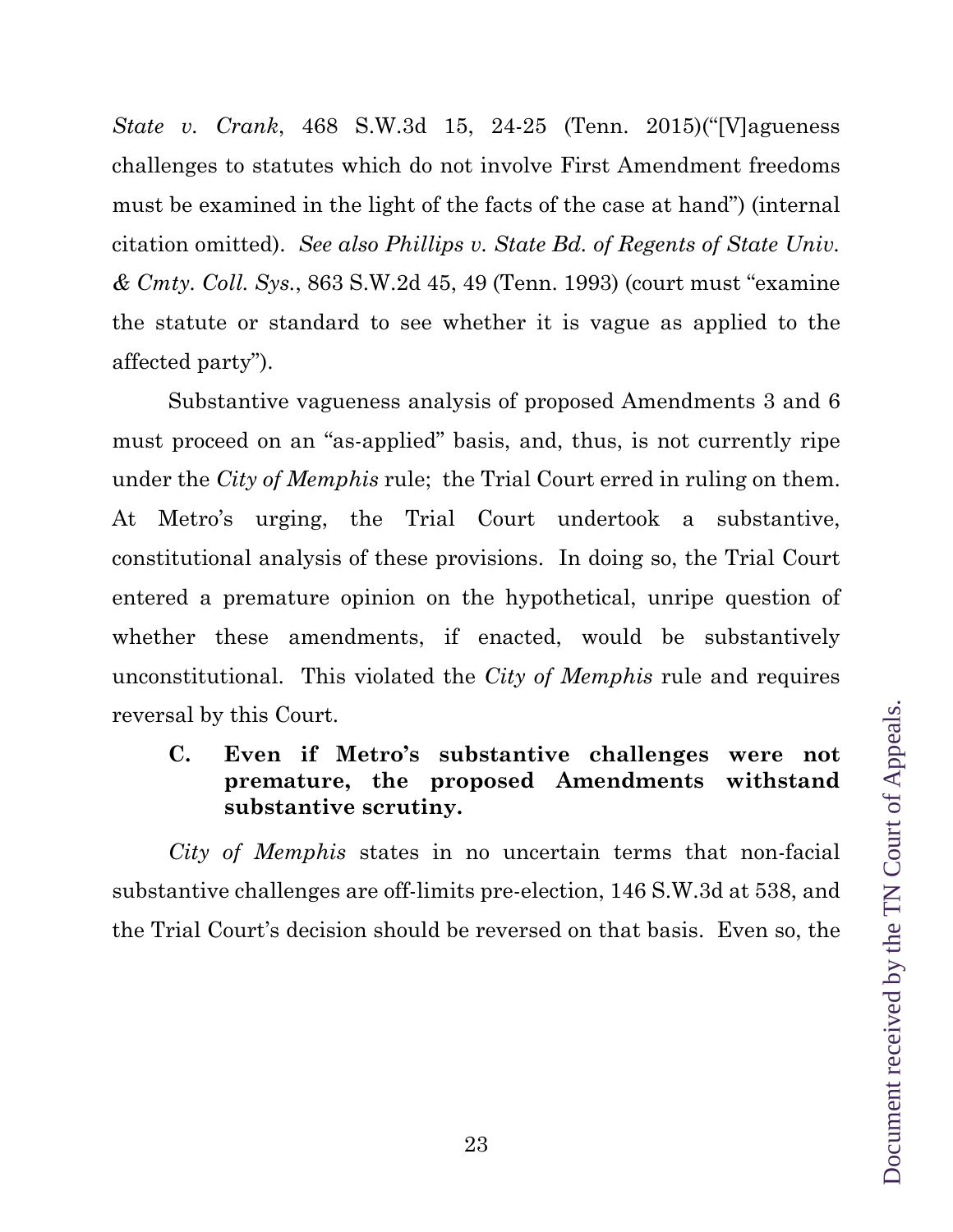Commission provides the following analysis as a response to the Trial Court's substantive position on proposed Amendments 1, 3, and 6.5

> 1. Proposed Amendment 1 withstands substantive scrutiny.

Amendment 1 proposes to amend §6.07 of the Metro Charter pursuant to the amendment provisions in §19.01 of the Charter – specifically by using the voter-initiated amendment process. The substantive constitutional question presented is whether proposed Amendment 1 is a valid exercise of the Charter-amendment authority. The answer is "yes."

When addressing local authority, the first question is whether there is a legal source for the exercise of such authority. 2A EUGENE MCQUILLIN, THE LAW OF MUNICIPAL CORPORATIONS §10:3 (3d ed.) ("municipalities…possess only such powers as are expressly conferred by statute or implied as necessary in aid of those powers which have been expressly conferred"). If the first question is answered affirmatively, the second question is whether there is a limitation on the exercise of that authority. *Id.* at §10:11 (noting that express local authority to perform an act includes "defined limits").

<sup>5</sup> The Trial Court's substantive discussion of proposed Amendments 1, 3, and 6 comprises fully one-third of the opinion. That extensive discussion of the substantive merits of the proposed Amendments further confirms that the Trial Court's decision violates the *City of Memphis* rule as an opinion on unripe substantive legality issues. 146 S.W.3d at 540.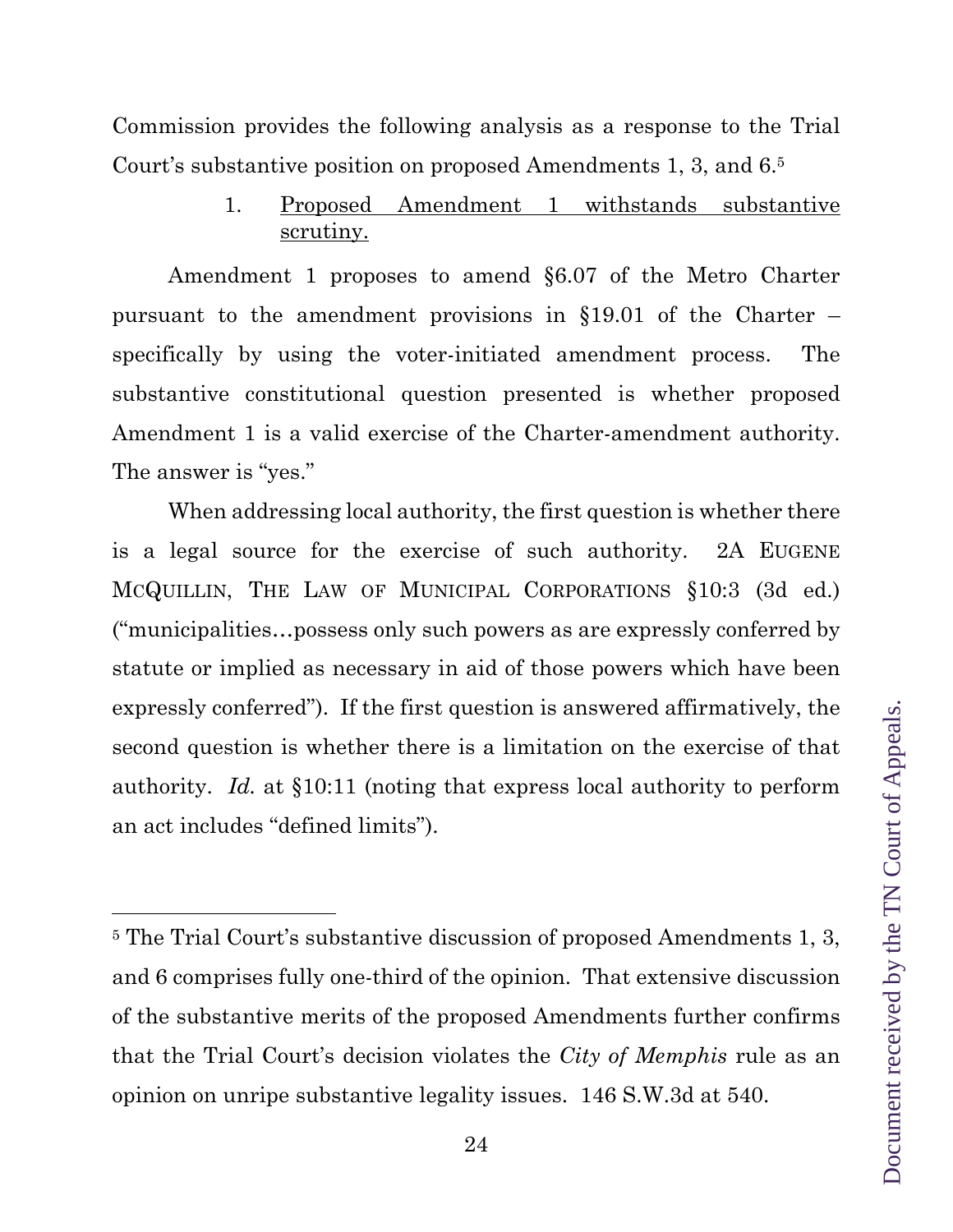In this case, the answer to the first question is "yes" because there is an appropriate source of authority for a voter-initiated referendum. The critical issue for substantive constitutional analysis is the second question: whether there is a limitation on the authority for a voterinitiated referendum to amend the Metro Charter as proposed by Amendment 1. The answer to this second question is "no." Amendment 1 is, thus, a proper exercise of authority. Even if it were within the authority of the Trial Court to engage in a pre-election substantive analysis, the Trial Court answered the second question incorrectly.

### a. Question 1: Is there is a source of authority to amend the Charter, as proposed by Amendment 1? Answer: Yes.

To determine whether there is a source of authority for proposed Amendment 1, one must start with T.C.A. §7-2-108, establishing the requirements for a metropolitan charter. A metropolitan government charter must provide for "the method and procedure by which the charter may be subsequently amended." T.C.A. §7-2-108(a)(20).

Further, popular approval of a metropolitan charter amendment through a vote of the people is a prerequisite under this state enabling legislation. *Id.* No charter amendment can become effective until "submitted to" and "approved by" the qualified voters of the metropolitan government. *Id.*

Metro Charter §19.01 implements this source of authority. It provides two methods for proposing Charter amendments: (1) by the Metro Council or (2) by petition of 10% of the number of registered voters who voted "in the preceding general election." Metro Charter §19.01. In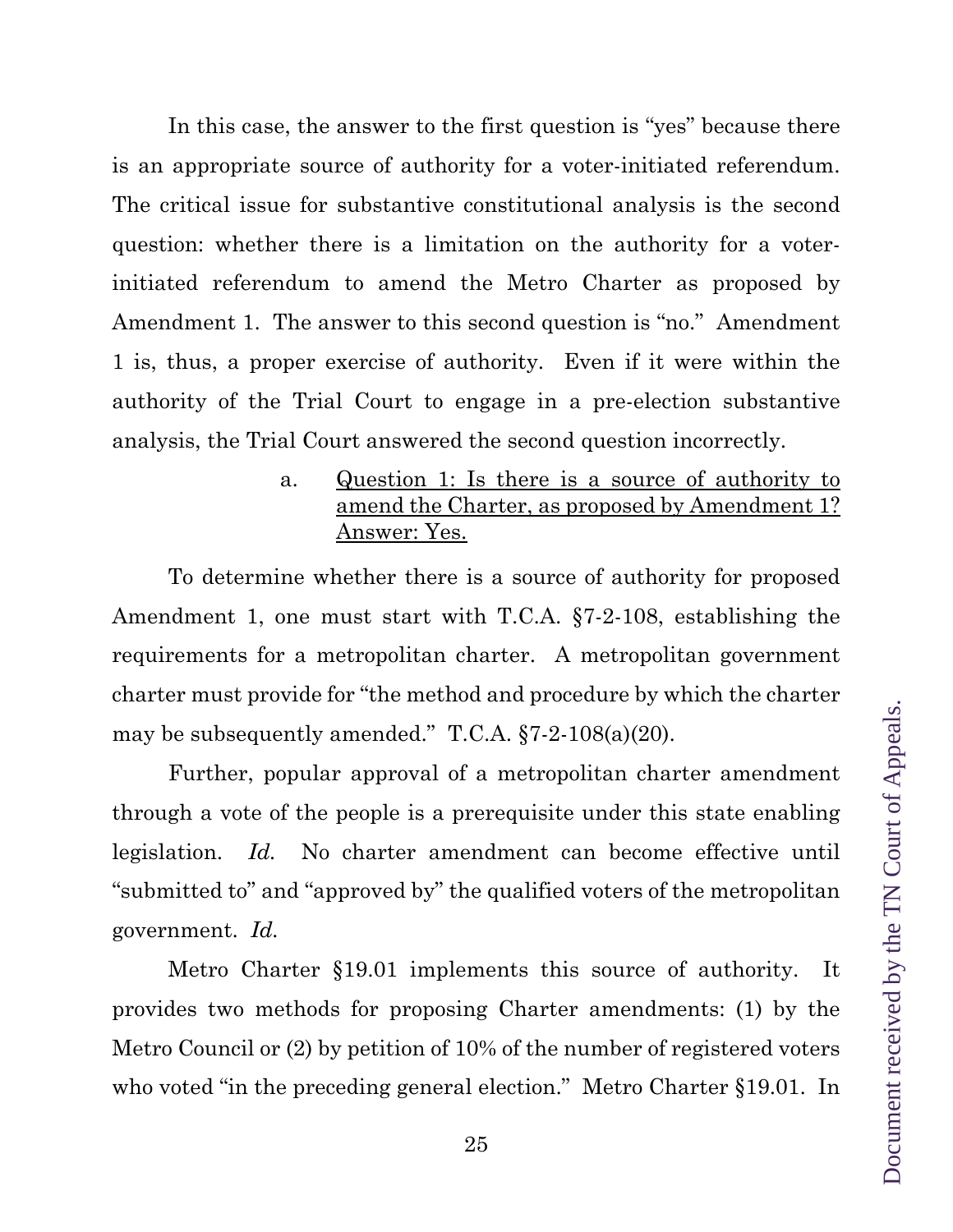either case, and in accord with state law, there must be voter approval for a proposed Charter amendment to become effective. This role for popular democracy is not foreign to Tennessee law but baked into it through the state enabling legislation and the Metro Charter.

The authority to amend the Metro Charter on the subject addressed by Amendment 1 is apparent from the Charter itself. Voter-initiated amendment of the Metro Charter's tax-levy provisions has already occurred and is currently part of the Charter. Charter §6.07, which proposed Amendment 1 would amend, was amended by voter-initiated process in 2006 to address the same subject currently before the Court.

In 2006, Metro's voters adopted an amendment to add paragraph 5 of §6.07, which states: "real property tax rates shall not exceed the maximum rates approved by the voters of the county in a referendum." Metro Charter §6.07, ¶ 5. Voters are included in the process and afforded a role in the tax-rate-setting process. Existing §6.07 also establishes a baseline rate: "The real property tax rates in effect as of November 7, 2006." *Id.* Proposed Amendment 1 is consistent with the structure and approach of existing §6.07 of the Metro Charter, which it seeks to amend; Amendment 1 merely alters the baseline rate and establishes a different trigger for a referendum to approve tax rates – a tax-rate increase of 3% above the baseline rate.

Existing §6.07 recognizes the importance of "always… consider[ing]" the "willingness and ability of citizens to bear the burden of tax increases," with the referendum process serving, through direct voter participation, as an important input and check on tax-rate increases. Metro Charter §6.07, ¶ 5.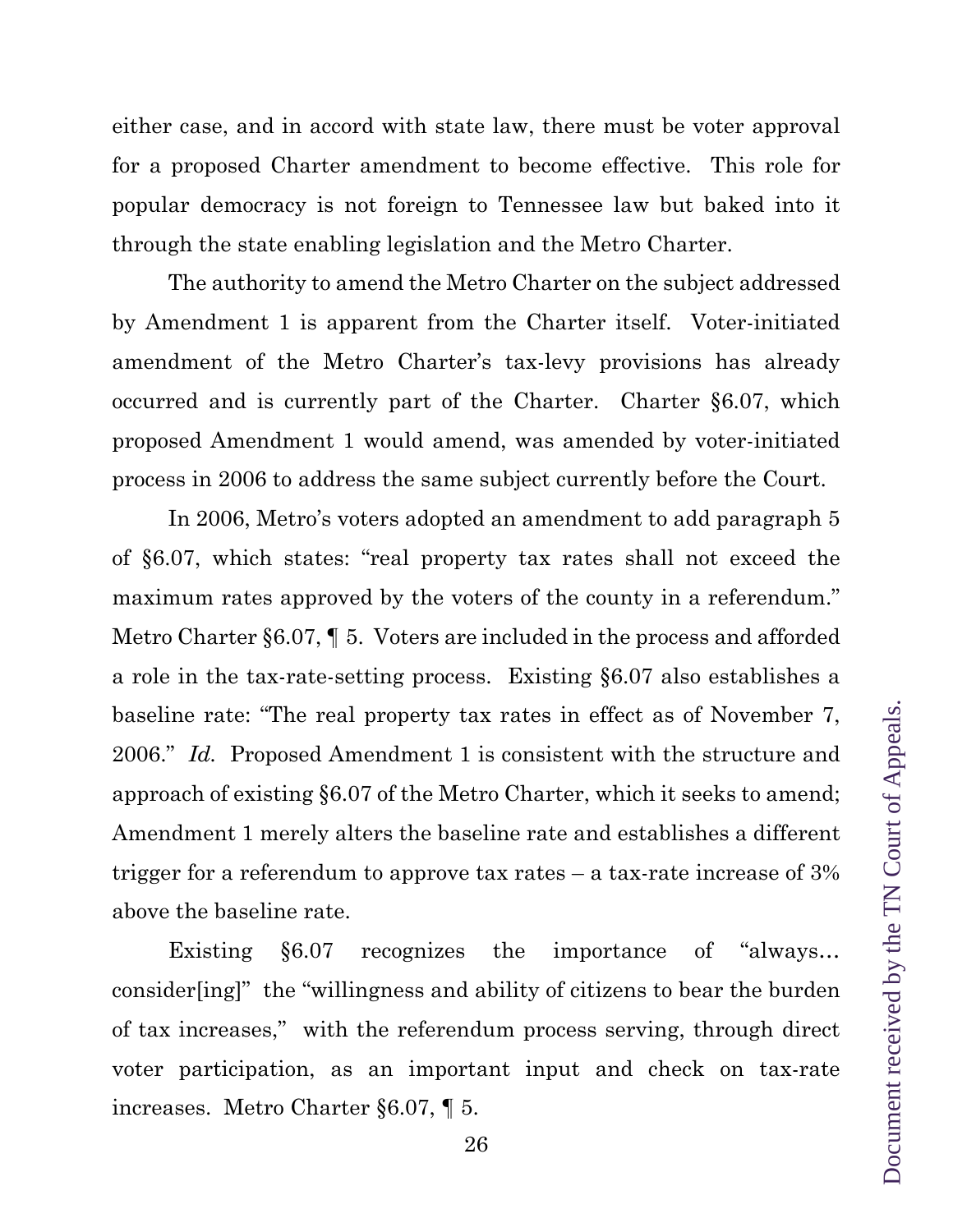Although Metro perceives proposed Amendment 1 as being only about taxes, Amendment 1 is also about Metro's spending.6

Tennessee law recognizes the link between taxes and spending, and a constraint on the ability to raise revenue is a way of restraining the rate-of-spending growth. Under state law, the tax rate must be "sufficient" to pay for the cost of governmental services. T.C.A. §§7-2-  $108(a)(8)$  & (a)(10). This is a duty or obligation of Metro that must be provided for in the Metro charter. In conformity with Sections 7-2-  $108(a)(8)$  & (a)(10), the tax rate under Metro Charter §6.07, paragraph 2, is derivative, based on the amount of spending approved in Metro's budget. Metro Charter §6.07, ¶ 2. The tax rate "shall be such that a reasonable estimate of revenue from the levy," and from other available revenue sources, "shall at least be sufficient . . . to equal the total amount appropriated" in the approved budget. *Id.* The link between expenditures and tax rates is explicit, as "the tax levy ordinance shall be the next order of business of the council after the adoption of the operating budget." *Id*., ¶ 1.

This link between expenditures and tax rates in the Metro Charter is required by state law, which provides that "[i]mmediately after passage of the appropriation [spending] resolution or budget ordinance,

<sup>6</sup> This is evident from the Petition itself, (AR1 at 629 ("Metro Government's spending has exceeded its revenues for years – and the 34- 37% Property Tax Increase is just a *symptom* of the problem. These Charter Amendments will help stop Metro's fiscal irresponsibility and rein in spending.") (emphasis in original))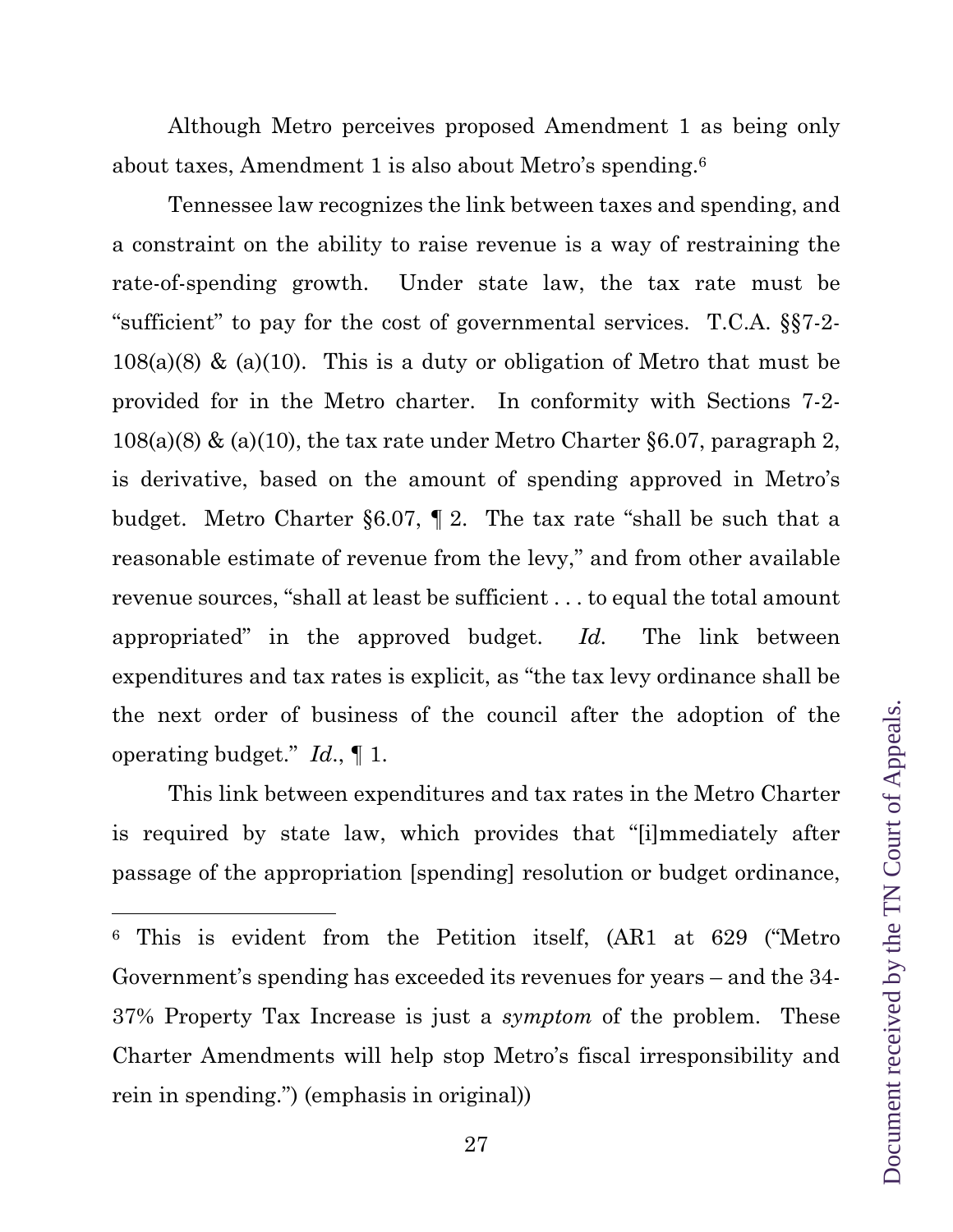the governing body shall pass a resolution or ordinance levying upon all property subject to taxation, a tax rate sufficient to produce the sum necessary to balance the budget." T.C.A.  $\S 9-21-403(b)$ . That is, the governing body has an obligation or duty to levy taxes that are sufficient to pay for the spending so as to balance the budget.

Existing §6.07 of the Metro Charter not only contemplates a role for a popular vote in the tax-setting process but also quite explicitly recognizes that some popular input in the tax-setting process is an important tool for voters to place limits on the growth rate of government spending. Metro Charter §6.07, ¶ 5. Placing limits on the rate-of-growth in government spending is also consistent with Article II, §24 of the Tennessee Constitution, which provides for a limitation on state spending so that "the rate of growth of appropriations from state tax revenues" cannot "exceed the estimated rate of growth of the state's economy." TENN. CONST., Art. II, §24.

In sum, there is an appropriate source of authority for proposed Amendment 1, based on state law, the Metro Charter, and existing practice as reflected in Charter §6.07. The objective of Amendment  $1$ establishing a constraint on the rate-of-growth of government spending – is consistent with an analogous provision of the Tennessee Constitution.

> b. Question 2: Is there is a limitation on the authority to amend the Charter, as proposed by Amendment 1? Answer: No.

The Court should keep in mind that this substantive constitutional analysis is hypothetical and not ripe, pre-election, under the *City of*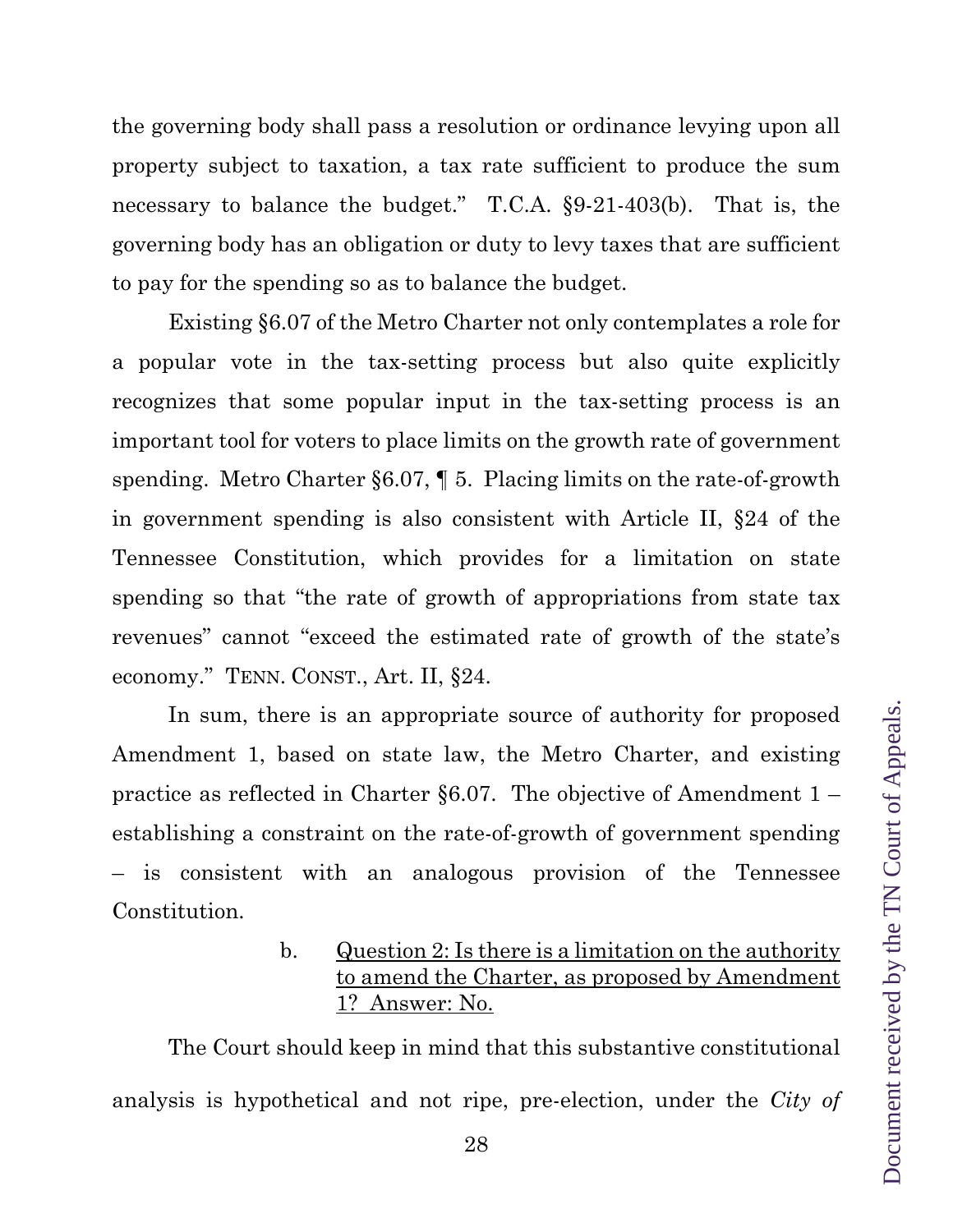*Memphis* rule. The Commission offers this analysis simply to respond to the inappropriate substantive position taken by the Trial Court. With that understanding, the second question in the substantive analysis is whether there is a limitation on the authority to amend the Charter as proposed by Amendment 1. The answer is "no."

Limitations on authority are important, and even if local government has an appropriate source of authority – in this case to amend its Charter with voter approval – it cannot act if there is a limitation on that authority. This is true for charter cities, *see, e.g.*, T.C.A. §§5-1-210(5) & (6) (noting that charter powers are to be consistent with general law), for home rule cities, *see, e.g.*, TENN. CONST. Art. IX,  $\S9$ (noting that no home rule charter provision shall be effective if inconsistent with state law), and, at least implicitly, for consolidated governments like Metro. MCQUILLIN, *supra*, §10:11.

There is no provision in either the state enabling legislation or the Metro Charter that restricts the subject matter of a Charter amendment that would be inconsistent with proposed Amendment 1.

The Tennessee Attorney General addressed the question whether a home rule city "may amend its charter to call automatically for a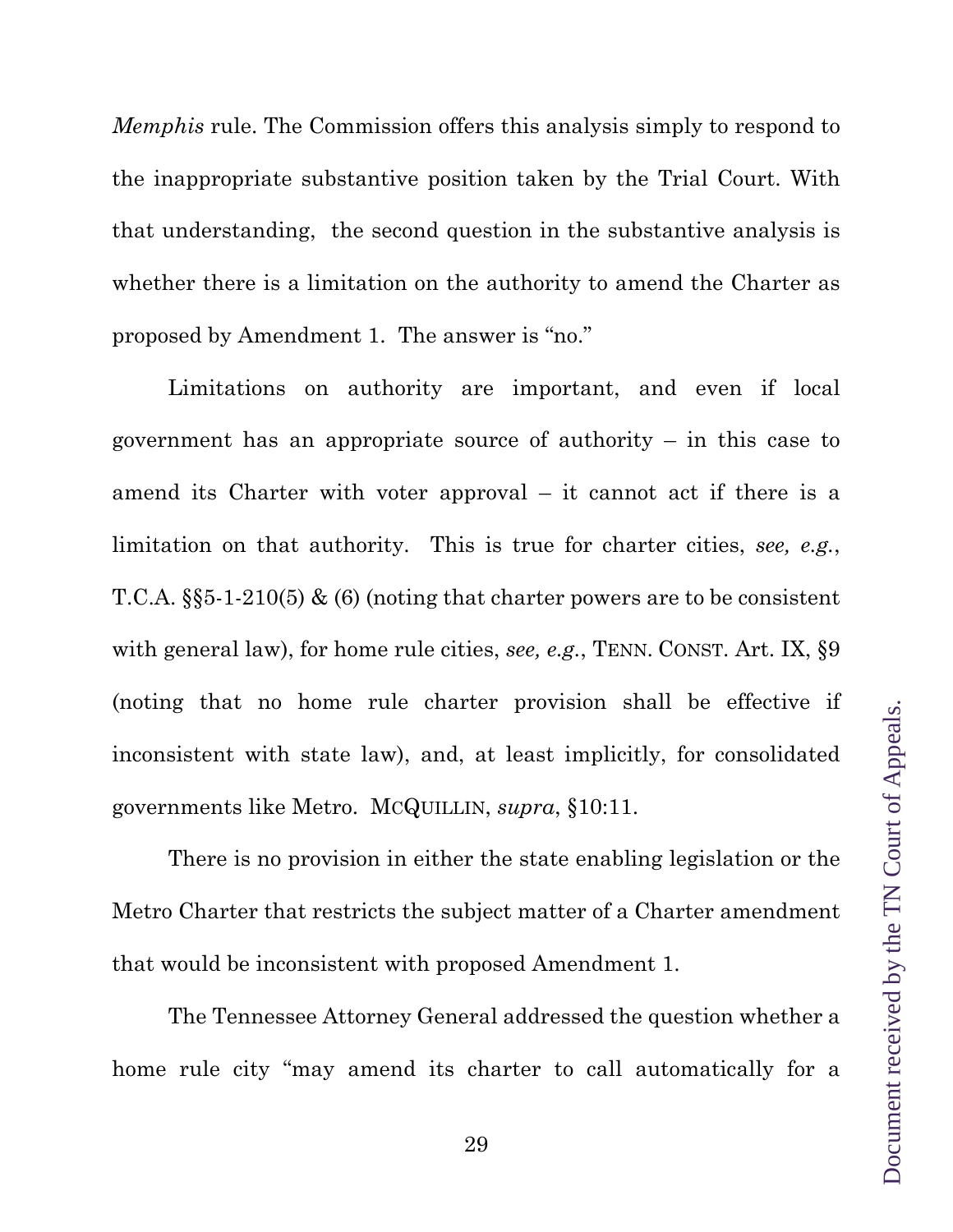referendum election to consider all proposed increases in city tax rates." Tenn. Att'y Gen. Op. No. 03-019. The Attorney General concluded that there was an ample source of authority for such an amendment. Consequently, "such a charter amendment would be permitted . . . unless it was otherwise in conflict with a statute." *Id.* Importantly here, the Attorney General found that the proposed charter amendment did not run afoul of general law. That is, there is no general state law limitation on a charter amendment that subjects increases in city tax rates to a vote of the people. Since there is a source of authority for a charter amendment referendum and no conflict with general law, Amendment 1 should qualify for submission to a vote of the people.

T.C.A. §2-5-151 establishes some limitations on referendum elections for a governmental entity that has a charter. However, the limitations contained in §2-5-151 expressly "do not apply" to Metro. T.C.A. §2-5-151(*l*). These limitations do not constrain Metro's Charteramendment process.

The Trial Court relied on T.C.A. §67-5-102(a)(2) for a limitation on the authority to amend the Charter. (TR3 at 1093-94.) Section 67-5-  $102(a)(2)$  states that the property tax rate "shall be fixed by the county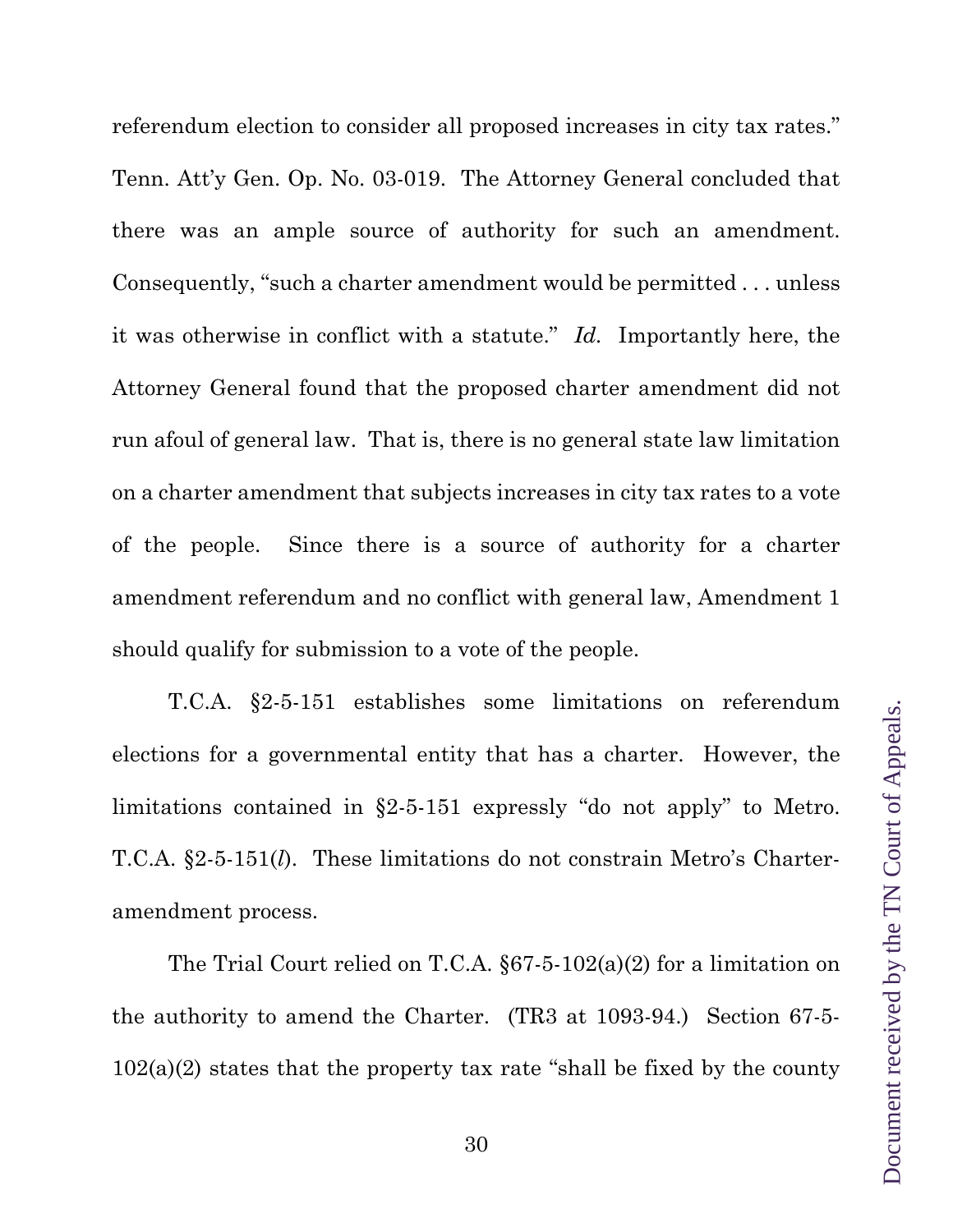legislative body of each county." The question is whether Section 67-5- 102(a)(2) serves as a limitation on the ability of Metro to amend §6.07 of its Charter as provided in proposed Amendment 1. For two independent reasons – the first procedural and the second substantive – the answer is " $no."$ 

First, the procedural reason: interpretation of T.C.A. §67-5- 102(a)(2) is a substantive question beyond the scope of the Court's authority under *City of Memphis*. Interpreting T.C.A. §67-5-102(a)(2) does not qualify as a non-substantive "form" challenge under *City of Memphis.* The Trial Court applied the label of "form" defect to the substantive interpretation of  $\S67-5-102(a)(2)$  and withheld Amendment 1 from the ballot for that reason. (TR3 at 1093.) However, application of  $§67-5-102(a)(2)$  to the facts of this case goes well beyond the scope of preelection judicial review allowed under the *City of Memphis* rule. The *City of Memphis* case involved a proposed charter amendment that was deemed *ultra vires* by state and county election officials, but the Supreme Court held that neither the Election Commission nor the Court was permitted to consider that substantive constitutional issue in a pre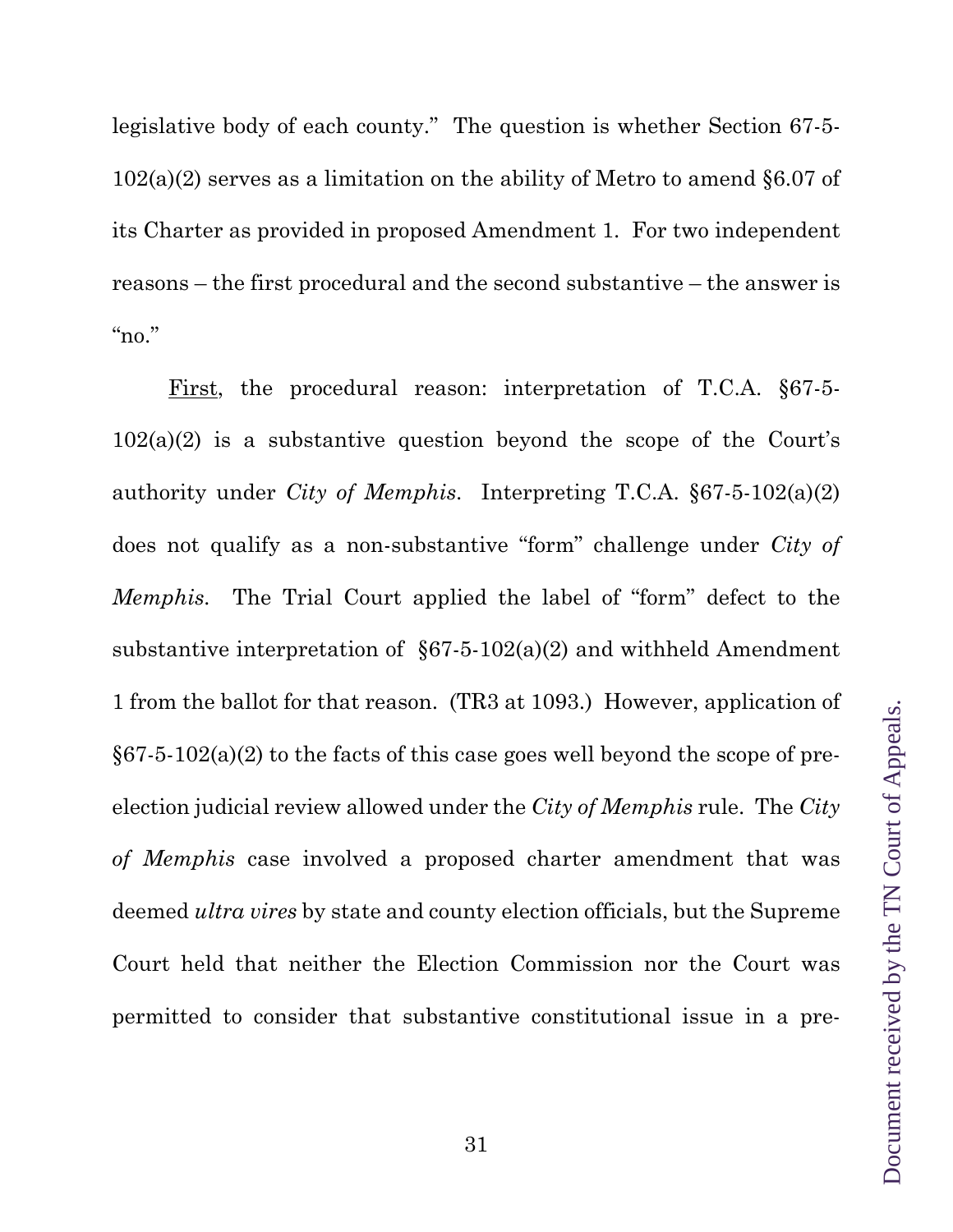election challenge. 146 S.W.3d at 534, 538-40 & n.7. So too with proposed Amendment 1.

Second, the substantive reason: T.C.A. §67-5-102(a)(2) does not create an exclusive entitlement for the Metro Council. The Trial Court and Metro err when they interpret §67-5-102(a)(2) to create an entitlement for the Metro Council that precludes a vote on a Charteramendment referendum. Contrary to Metro's contentions and the Trial Court's assertion, no Metro Council authority is usurped by proposed Amendment 1.

Section 67-5-102(a)(2) does not preclude a referendum on proposed Amendment 1. It does not create in the Metro Council an exclusive right but, instead, a Council obligation or duty to set a tax rate sufficient to fund government operations. Nothing in §67-5-102(a)(2) precludes modifying existing Charter §6.07, which already constrains tax-rate increases without a democratic vote of the people and sets a baseline for determining the requirement for a vote of the people.

Metro regards the tax-rate-setting power as an exclusive power and right of the Council without room for citizen involvement, but Metro and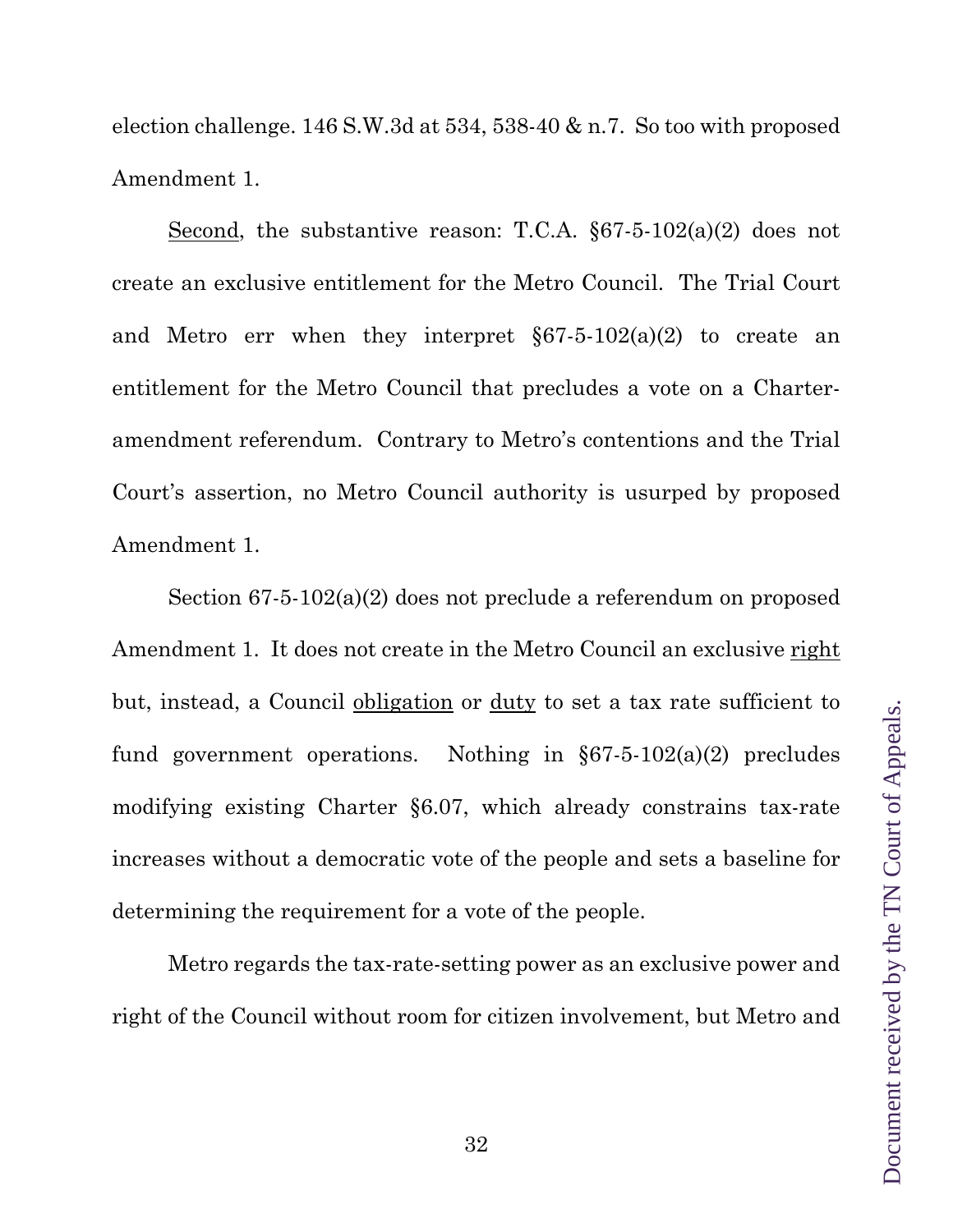the Trial Court cite no Tennessee appellate decision as authority for that claim.

The Council is "required" to "impose" a tax and to "fix the rate thereof." This is the Council's "duty," T.C.A. §5-5-123, as the "governing body" for Metro, to levy taxes to raise revenue "sufficient to produce the sum necessary to balance the budget." T.C.A. §9-21-403(b); *see also*  T.C.A. §67-5-510 ("It is the <u>duty</u> of the county legislative bod[y]" to "fix" the tax rates" on property within the county) (emphasis supplied). The Trial Court regarded this obligation/duty as a form of legislative entitlement that would be "usurp[ed]" by Amendment 1, which it called, clearly substantively, "an unauthorized seizure" of Council power. (TR3 at 1098-99.)

There is a big difference between establishing a right and establishing a duty or obligation. *See*, *e.g.*, *Newsom v. Vanderbilt Univ. Hosp.*, 653 F.2d 1100, 1120-21 (6th Cir. 1981) (holding that hospital had obligation under Hill-Burton funding to provide indigent-patient care, but no "right" triggering procedural due process protections arose from that obligation); *Gonzaga Univ. v. Doe*, 536 U.S. 273, 283 (2002) (distinguishing clearly established rights from obligations or duties that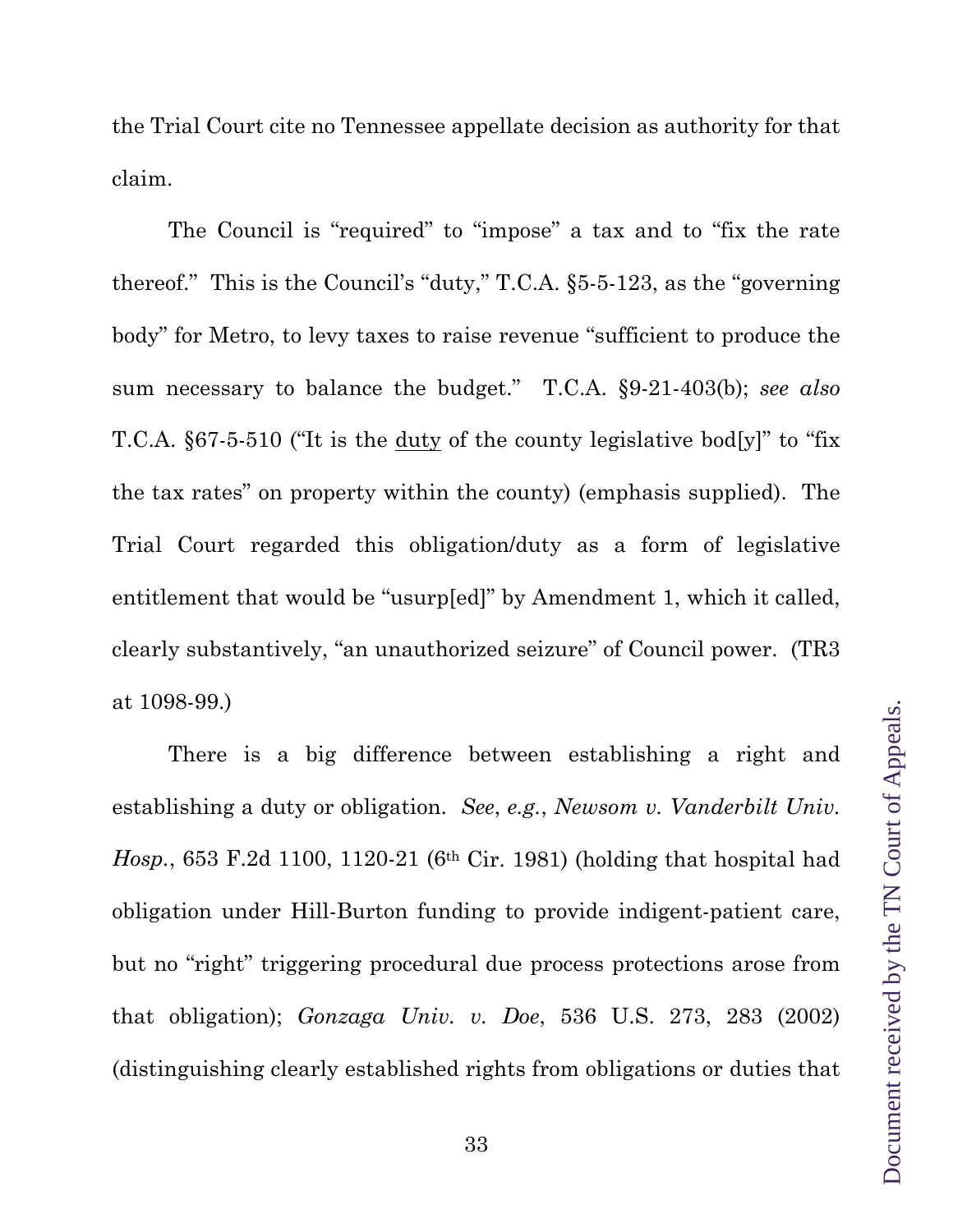create "benefits" or interests for procedural-due-process purposes). A right can be usurped, perhaps, but an obligation is a different concept.

If Metro fails to fulfill its obligations or duties, appropriate enforcement actions could be triggered, but the notion of "usurpation" or "seizure" is quite foreign to the concept of obligation and duty.7

The Trial Court is mistaken in its belief that the people are usurping a legislative entitlement through a limited form of direct democracy. Here, the exercise of a popular vote is mandated by both T.C.A. §7-2-108(a)(20) and Metro Charter §19.01. *Supra* at 25-26. Under Tennessee law, setting the property tax rate is not a legislative right being seized or usurped by the people through a referendum but an obligation or a duty, which can be and is constrained and shared.

<sup>7</sup> The Trial Court emphasized that T.C.A. §67-5-103, authorizing municipal property taxation, "does not expressly delegate the authority to a *municipal legislative body*." (TR3 at 1095 (emphasis in original).) Section 67-5-103 is not a delegation of exclusive power but the recognition of a city's authority to tax. Counties have obligations to raise revenue; cities have authority to do so but not the same obligation or duty. Accordingly, there is no need to designate in state law a particular municipal body as having the obligation or duty to raise revenue.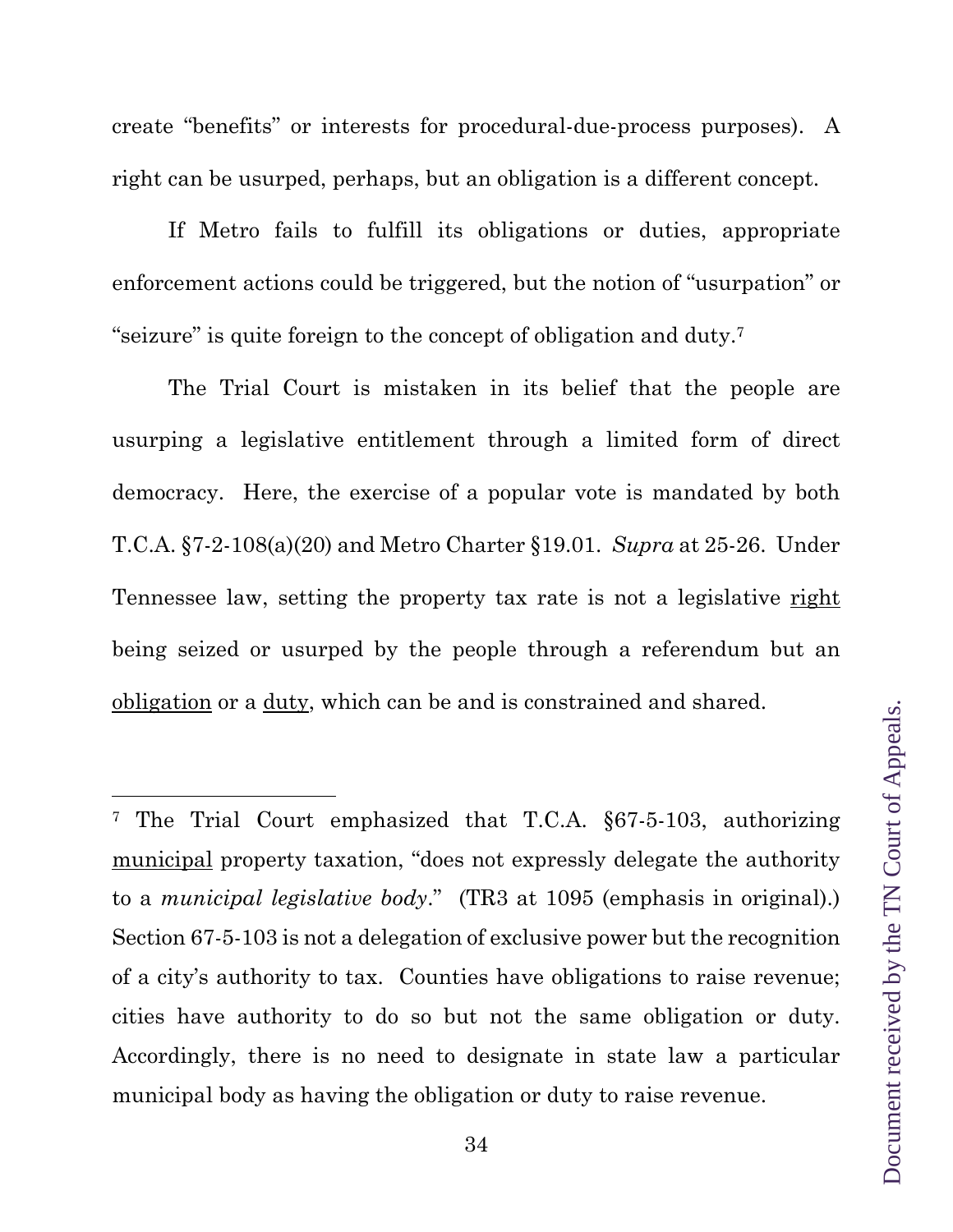Tennessee law provides a comprehensive mechanism for state oversight and enforcement of Metro's obligations to assure that expenditures and revenues balance. These elaborate oversight and audit provisions and procedures contradict the contention that tax-rate setting is the exclusive and unfettered prerogative of the Metro Council. Further, these provisions illustrate the extent to which the tax-ratesetting duty is constrained and shared.

Oversight and enforcement responsibility rests with the Comptroller of the Treasury. *See, e.g.,* T.C.A. §4-3-304 (Comptroller's powers and duties); T.C.A. §4-3-305 (audit authority). The Comptroller has authority to secure data access and to audit to assure that Metro is adhering to its fiscal duties. T.C.A.  $\S 8-4-109(a)(2)$ . The Comptroller must ensure that revenues and expenditures remain in balance. T.C.A. §9-21- 403(a)(1). To that end, the Comptroller has authority to approve local government budgets, ensuring that the balanced-budget requirement is satisfied. *Id.* The Comptroller is empowered to "direct" local governments to "reduce expenditures" or "make additional tax levies sufficient to comply" with state law. T.C.A. §9-21-403(c).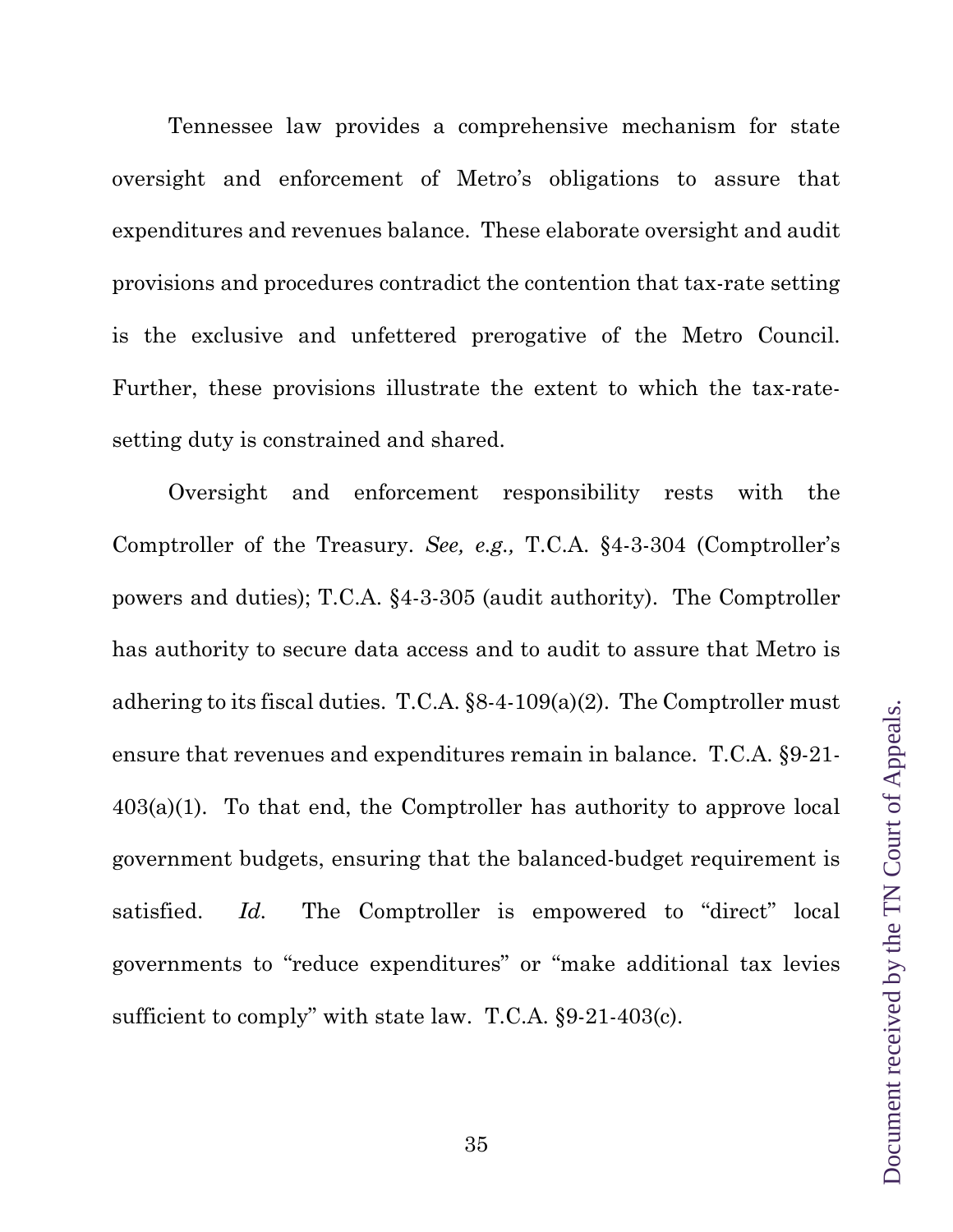Under these oversight and enforcement provisions, it is clear that state law imposes obligations and duties on the Metro Council, and those obligations are overseen and enforced by the Comptroller, who has authority to alter spending and tax rates to satisfy the duty to balance spending and revenues. This is clearly a regime of duty and obligation, policed by a state official; the Metro Council has no exclusive tax-ratesetting "right."

There is a shared responsibility or duty to adjust both tax rates and government spending, with different actors having significant roles in the process. This includes a voice for the voters in the context of amending the Charter, using the Charter to constrain the Council's legislative power to tax and spend. There is no appellate court case that holds that the Metro Council has an exclusive, unfettered right to set rates, devoid of constraints by the state or the people through Charter amendment. Such would be inconsistent with the framework of shared responsibility and checks and balances found in state law.

In addition, the Trial Court's assertion that  $\S67-5-102(a)(2)$  is a limitation on the Charter-amendment authority does not accord with existing reality. As discussed *supra* at 26, Amendment 1 proposes to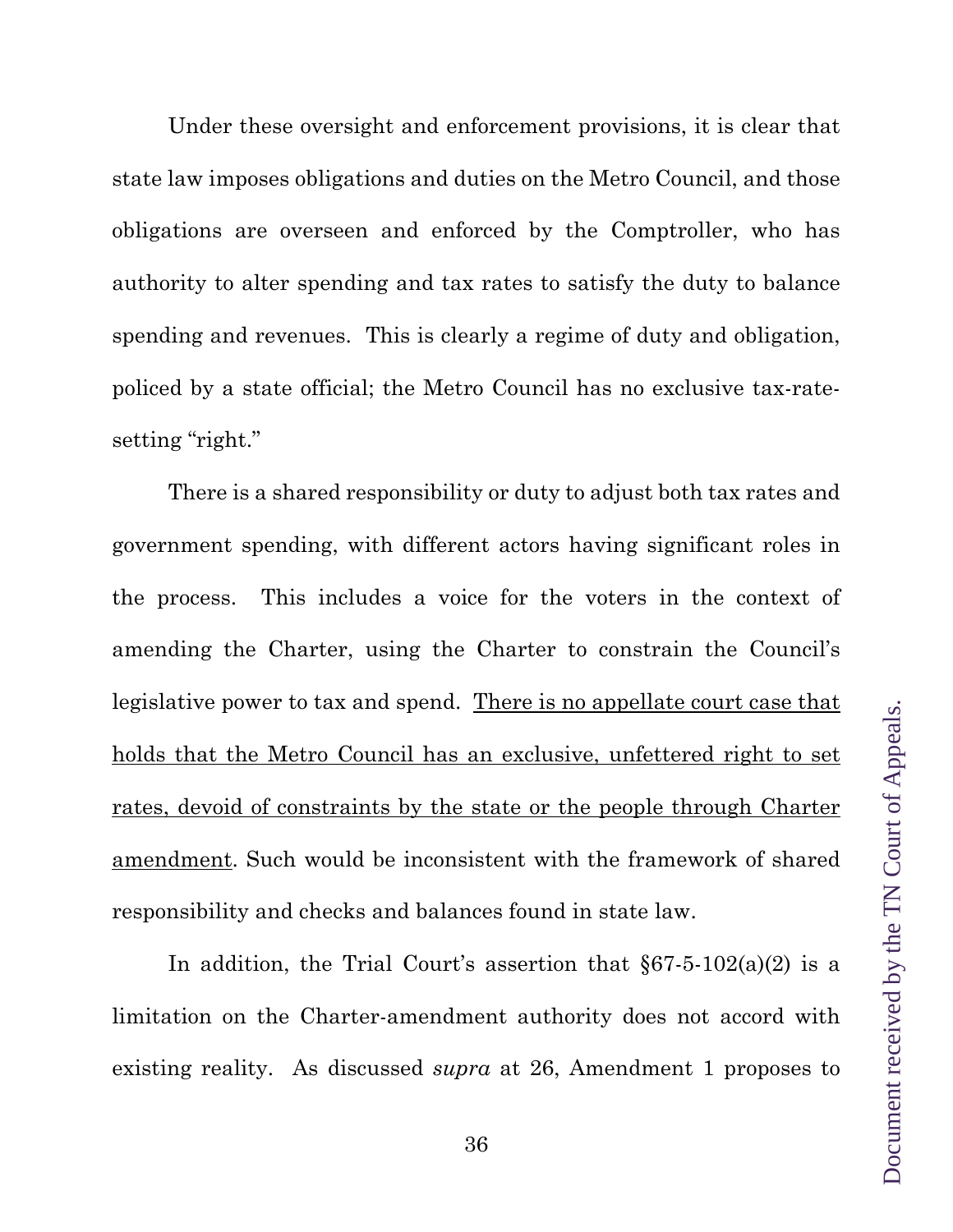amend Charter §6.07, which already provides a role for voters, stating that "real property tax rates shall not exceed the maximum rates approved by the voters of the county in a referendum." Metro Charter §6.07, ¶ 5. Section 6.07 then sets a baseline: "The real property tax rates in effect as of November 7, 2006, shall be the maximum rates allowed until the first referendum occurs." *Id.* Proposed Amendment 1 revises Charter §6.07 to set a different baseline and referendum trigger. It does not legislate, but sets parameters or constraints on legislation, as Charter provisions are designed to do. The proposed modification of §6.07 in Amendment 1 is an appropriate means of restraining spending increases and tax-rate increases through the Charter.

To label Amendment 1 as a usurpation or seizure of power – by the people as against the legislative body – turns things on their head. The Tennessee Constitution states, as a first principle, "[t]hat all power is inherent in the people." TENN. CONST., Art. I, §1. Metro's assertion that this is popular usurpation or seizure of power by the people through direct democracy is, ultimately, highly misguided (and undoubtedly substantive in character). Charter §19.01 provides for a measure of direct, popular democracy through Charter amendment, consistent with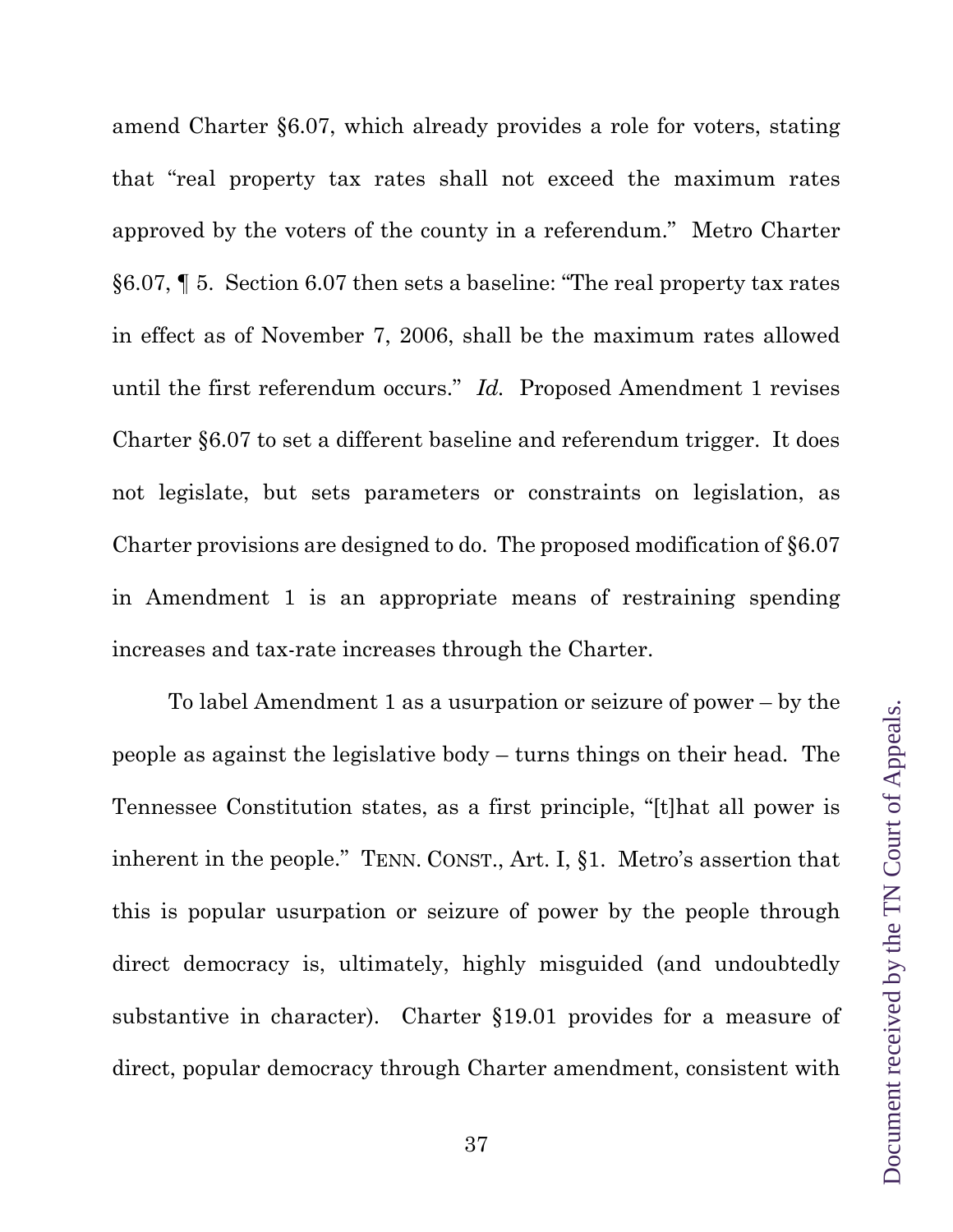the state enabling statute, T.C.A.  $\S 7-2-108(a)(20)$ . This is a mild check on representative government, subjecting decisions of elected representatives to modest constraints of popular democracy – not to legislate but to impose checks and balances on the legislative process as allowed for a Charter provision.

Using the Charter as a vehicle for cabining the rate of growth in spending, as Charter §6.07 already does, is entirely consistent with the regime of shared authority under Tennessee law. The Metro Council can legislate regarding tax rates, fulfilling its obligation or duty to fund government operations, but its power is not unfettered; the Charter can and already does place some constraints or guardrails on the Council's unfettered power regarding not only the growth in tax rates but also the growth in rates of spending growth. Metro Charter §6.07, ¶ 5. Proposed Amendment 1 is a modification and a refinement of the existing restraints; it is consistent with the nature of what a Charter provision has done before and can continue to do, albeit in modified form.

While the foregoing substantive analysis establishes the validity of proposed Amendment 1, it also reinforces the conclusion that this is not a "form" challenge. The Supreme Court cited examples of ink color, name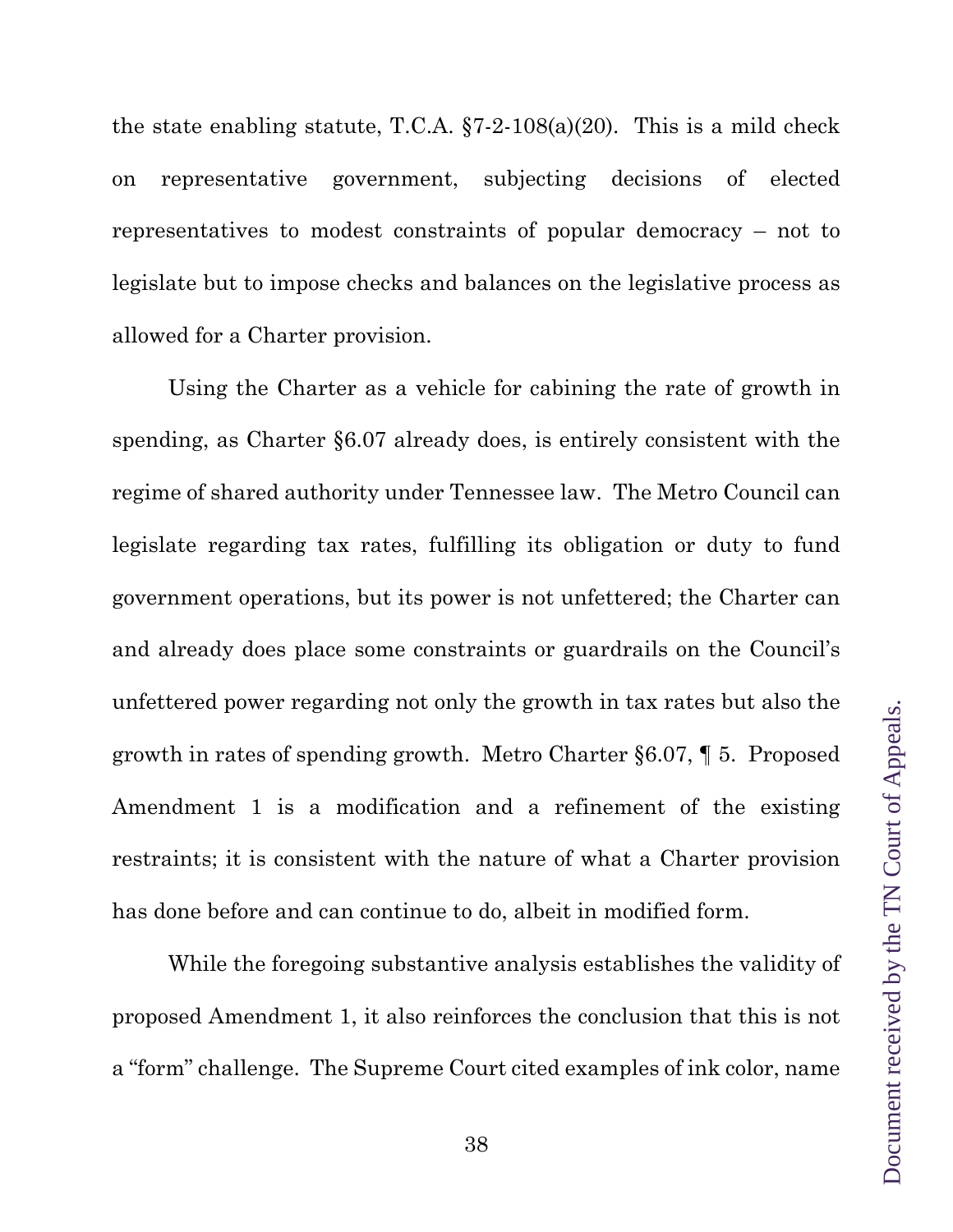and title placement on ballots and a caption rule to illustrate the concept of a "form" challenge. *City of Memphis*, 146 S.W.3d at 536, 539. The lengthy analysis of laws unrelated to elections required for a substantive determination on this proposal (and this is just one of six) is not what the Supreme Court allows county election commissions and courts to address pre-election. *Id.* at 540 ("Regardless of its assertions to the contrary, the Commission's challenge is to the substantive constitutional validity of the Ordinance, rather than *merely* to the facial or procedural legality of the measure. This challenge is unlike the challenge in *Brown* which required this Court *merely* to review the ordinance to determine if its body was broader than its caption in violation of Article II, section 17 of the Tennessee Constitution. Deciding the constitutional challenge in this case would require *not only* review of the City's existing charter to determine how broad the City's taxing powers are at present, *but also* review of the Ordinance to determine whether it would, upon adoption, actually enlarge or increase the City's taxing powers in violation of Article XI, section 9. In short, the challenge in this case strikes at the substantive constitutional validity of the Ordinance. Thus, as previously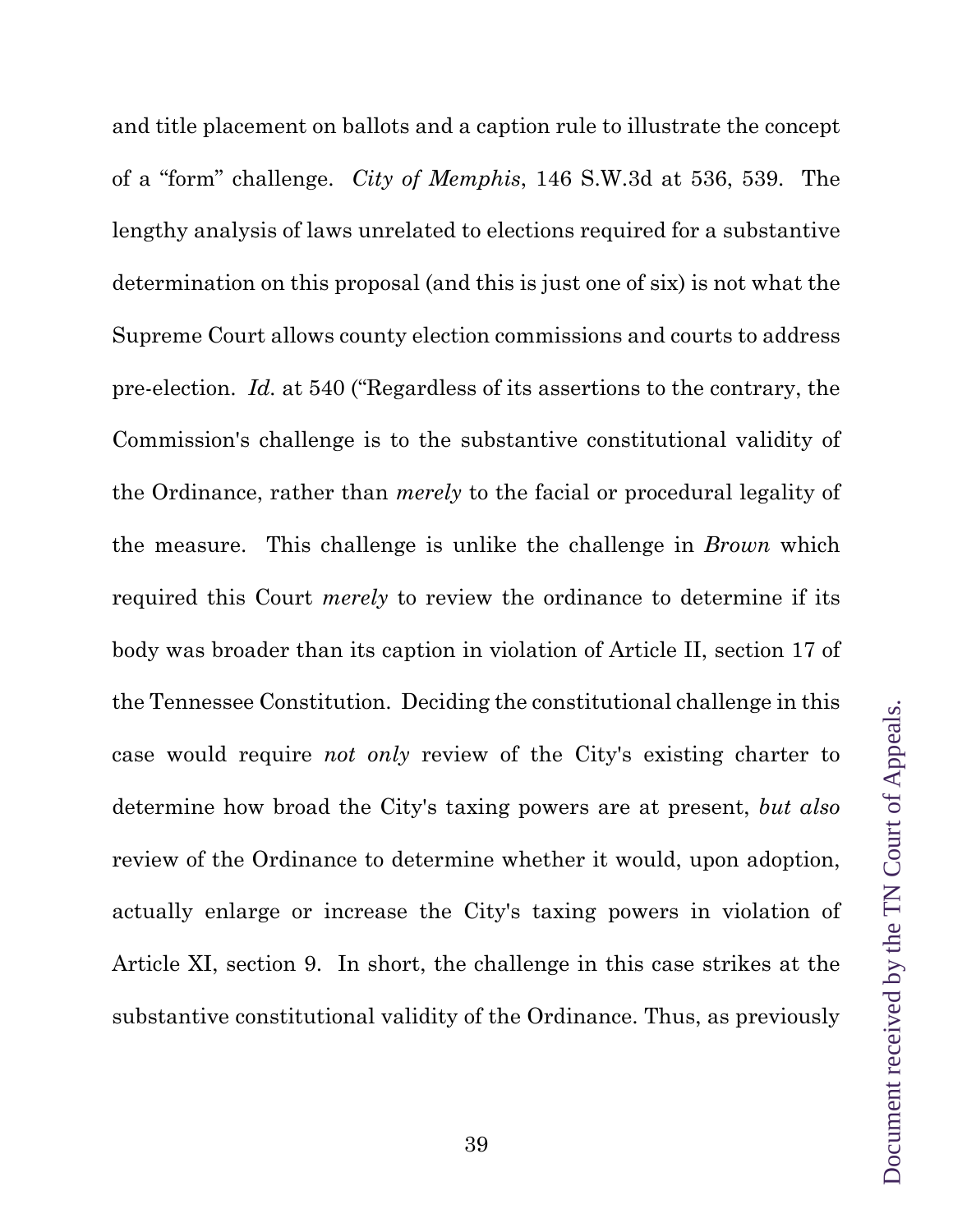stated, this pre-election challenge simply is not ripe for judicial determination.") (emphasis added) (footnote omitted).

This Court must enforce the *City of Memphis* rule against preelection substantive challenges<sup>8</sup> by reversing the Trial Court's decision, affirming the Commission's decision to place these proposals on the ballot, and directing the Commission to hold the election that the Trial Court blocked. Even if *City of Memphis* does not preclude the substantive objection to Amendment 1 asserted by the Trial Court, the foregoing analysis establishes that the substantive objection should be rejected.

> 2. Substantive analysis of proposed Amendment 6 must proceed on an as-applied, not a facial, basis, and, because it provides for compensation if required, withstands substantive scrutiny.

Again, a substantive analysis of the proposals is inappropriate at this time under the *City of Memphis* rule. However, proposed Amendment 6 would withstand substantive scrutiny.

Amendment 6 proposes to restrict professional sports teams' use or non-use of publicly-owned property through a new Metro Charter section. If the non-use conditions arise, *i.e.*, if a sports team leaves Nashville or

<sup>8</sup> The Trial Court did not and had no basis to rely on "facial" challenges, which are the only substantive challenges permitted under *City of Memphis*.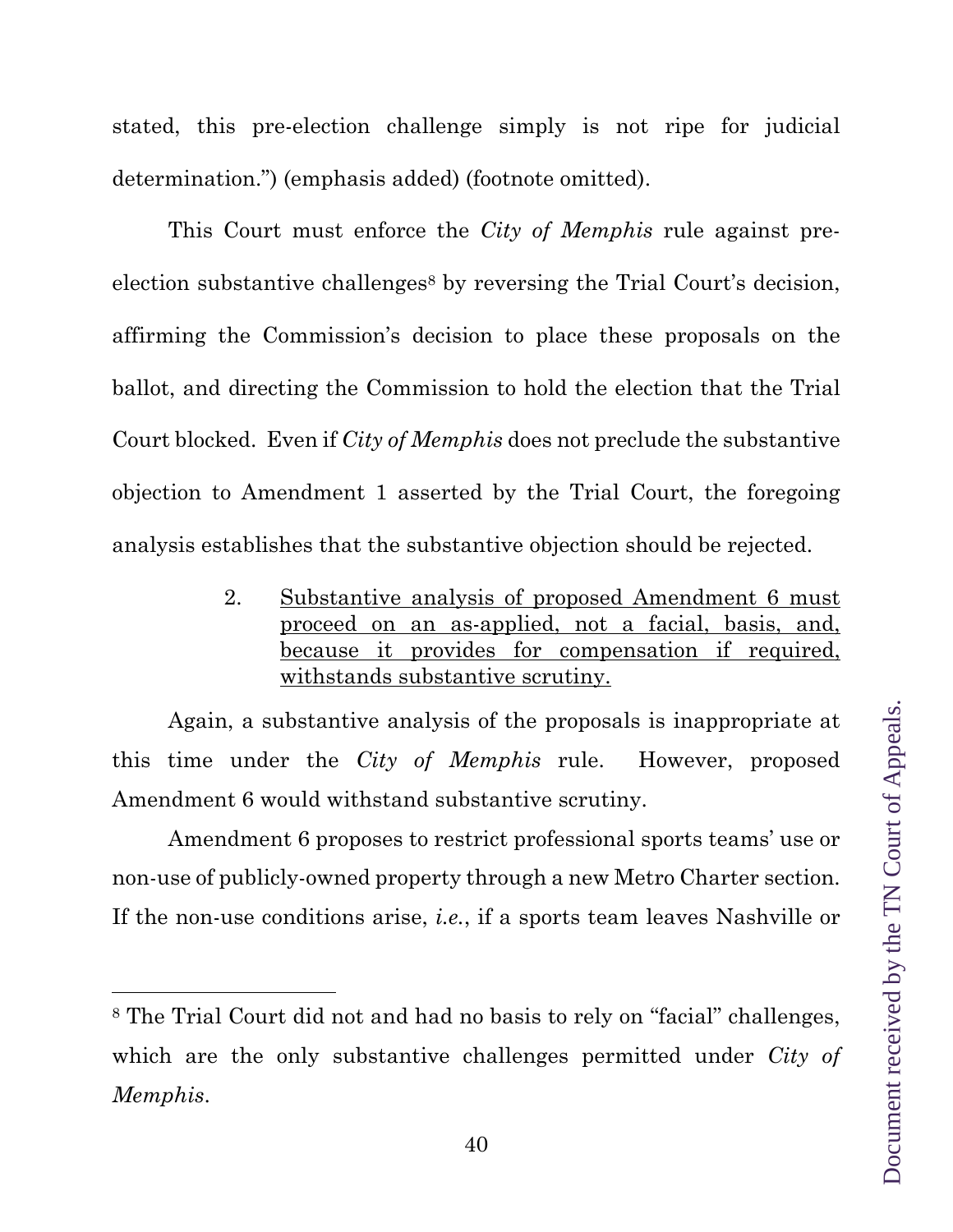does not play for 24 consecutive months, the facilities revert to public property. Proposed Amendment 6 provides for just payment to any affected professional sports team, if required by law. See note 2, *supra*. As with Amendment 1, discussed *supra* at 25-26, state law authorizes charter amendments, and the Trial Court did not identify any limitation on that authority that would invalidate Amendment 6.

Instead, the Trial Court focused on Metro's claim that Amendment 6 would effect a taking9 (a substantive, as-applied challenge the Trial

<sup>9</sup> The Trial Court also found, erroneously, that Amendment 6 effects a regulatory taking regarding the Sports Authority, which is "separate" from Metro. (TR3 at 1100.) That is an inappropriate, as-applied substantive challenge, also rebutted by significant authority that the Sports Authority is not separate from Metro. Under Tennessee law, the Sports Authority is under the control of Metro from its birth, through its life and even in its death. The Sports Authority could not be formed until an application was filed with Metro seeking permission to apply for its incorporation. T.C.A. §7-67-104. The Sports Authority could not be formed until the Metro Council adopted a resolution authorizing the application to proceed and approving the form of its corporate charter. *Id.* The Sports Authority is a public instrumentality of Metro. T.C.A. §§7-67-109; 7-67-114. The Sports Authority performs public functions on behalf of Metro. T.C.A. §7-67-114. The Metro Council appoints the directors of the Sports Authority. T.C.A. §7-67-108(a)(1). The Metro Council, the Mayor or other officials of the Metropolitan Government have the ability to dissolve the Sports Authority. T.C.A. §7-67-119.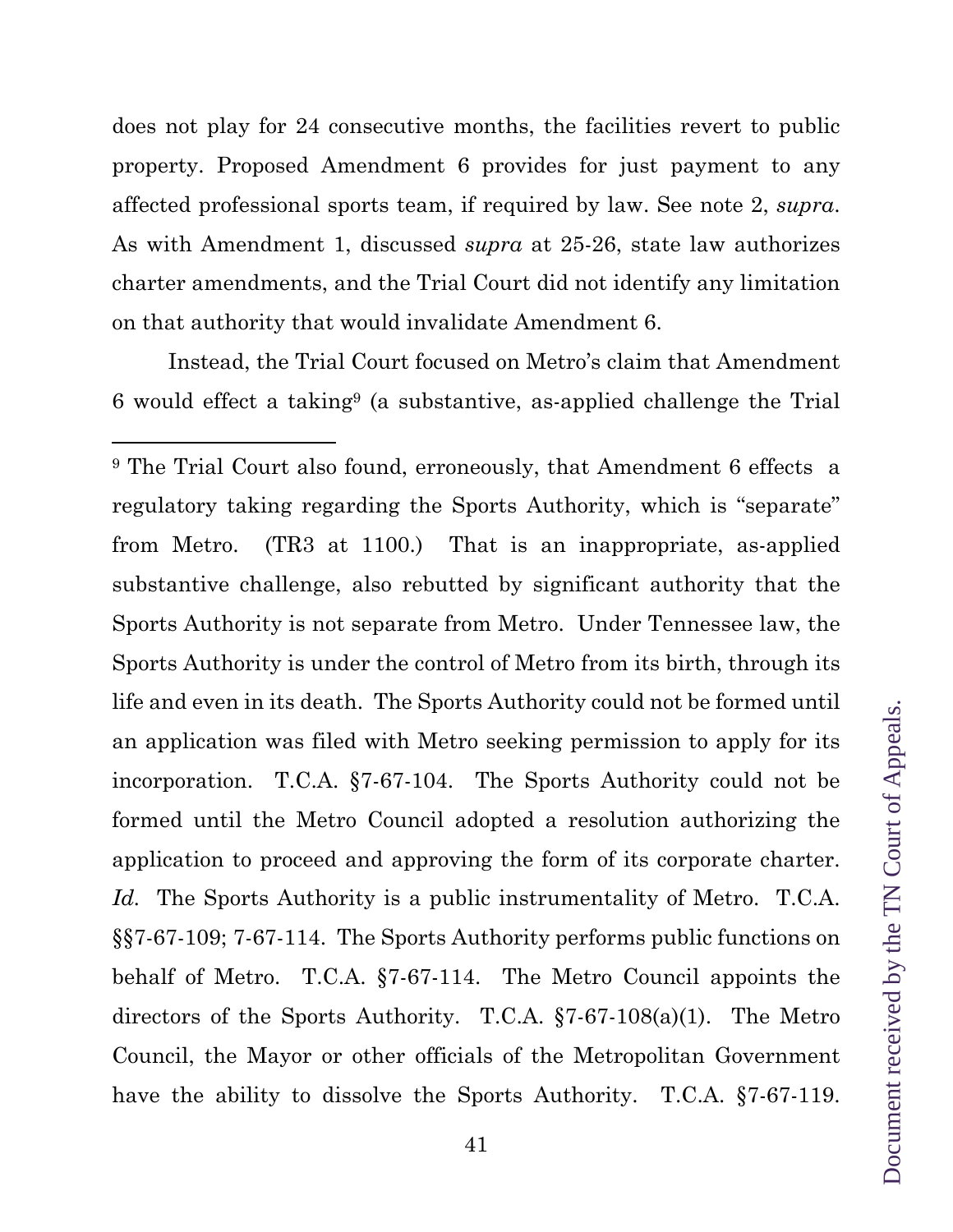The Trial Court contended that "eminent domain" is at issue, (TR3 at 1100), yet proposed Amendment 6 is not a physical appropriation via eminent domain but a regulatory restriction on use. Eminent domain is If anything, the type of taking alleged here is a (premature) claim

of a regulatory taking, where a challenger asserts that conditions placed on the use of property may be excessive in relation to their overall benefits. A "different standard [other than eminent domain] applies" to claims of a regulatory taking based on a "use" restriction – the *Penn-Central* "flexible" balancing test that takes into account and weighs multiple factors in determining whether a taking exists. *Cedar Point Nursery v. Hassid*, 141 S.Ct. 2063, 2071-72 (2021); *Penn-Central*, 438 U.S. at 124.

Court inappropriately labeled as a "form" challenge). (TR3 at 1100.)

Under a hypothetical substantive analysis (inappropriate pre-election),

Amendment 6's provision for just compensation cures any constitutional

defect related to a "taking" claim.

a red herring.

Regulatory takings are, by definition, not form or facial challenges because they are analyzed substantively on a case-by-case, as-applied, totality-of-the-circumstances basis using *Penn-Central*'s balancing test. The Tennessee Supreme Court has recognized that the *Penn-Central* standards apply to regulatory takings and require "careful examination

Finally, even the Sports Authority's name establishes that it belongs to Metro and is not separate: "the Sports Authority of the Metropolitan Government of Nashville and Davidson County."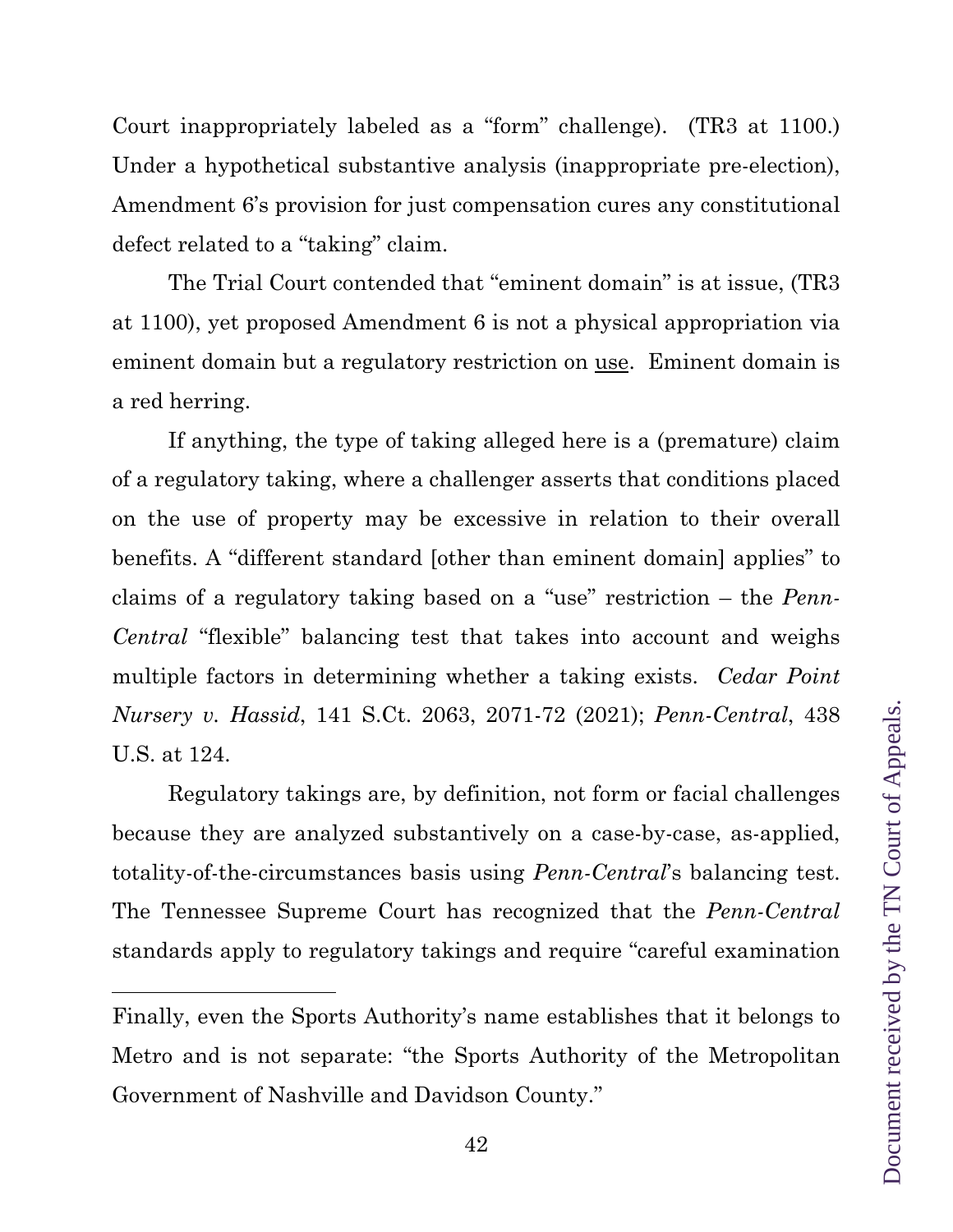and weighing of all the relevant circumstances" based on "ad hoc factual inquiries." *Phillips*, 442 S.W.3d at 240 (internal citations omitted). Tennessee law on regulatory takings follows the federal standards. *Id.* at 244 ("The Tennessee Constitution encompasses regulatory takings to the same extent as the . . . United States Constitution").

Takings and Just Compensation Analysis. As applied to state and local governments, the Takings Clause of the Fifth Amendment provides that private property shall not "be taken for public use, without just compensation." U.S. CONST. amend. V. The Takings Clause does not forbid governmental expropriation in the public interest; it "merely requires the government to pay for it." NOAH R. FELDMAN & KATHLEEN M. SULLIVAN, CONSTITUTIONAL LAW 611 (20th edition 2019). Courts do not typically enjoin an alleged governmental taking, but they can require government to compensate a property owner if there is a taking.

While the Fifth Amendment "confirms the state's authority to confiscate private property," it "imposes two conditions on the exercise of such authority: the taking must be for a 'public use' and 'just compensation' must be paid to the owner." *Brown v. Legal Foundation*, 538 U.S. 216, 231-32 (2003). Proposed Amendment 6 satisfies these requirements, fulfilling a public purpose and providing just compensation if legally required.

The United States Supreme Court recognizes "*per se*" ("facial") regulatory takings in two circumstances. First, a permanent physical occupation of private property constitutes a *per se* taking, necessitating payment of just compensation for the property owner's loss. *Loretto v.* 

43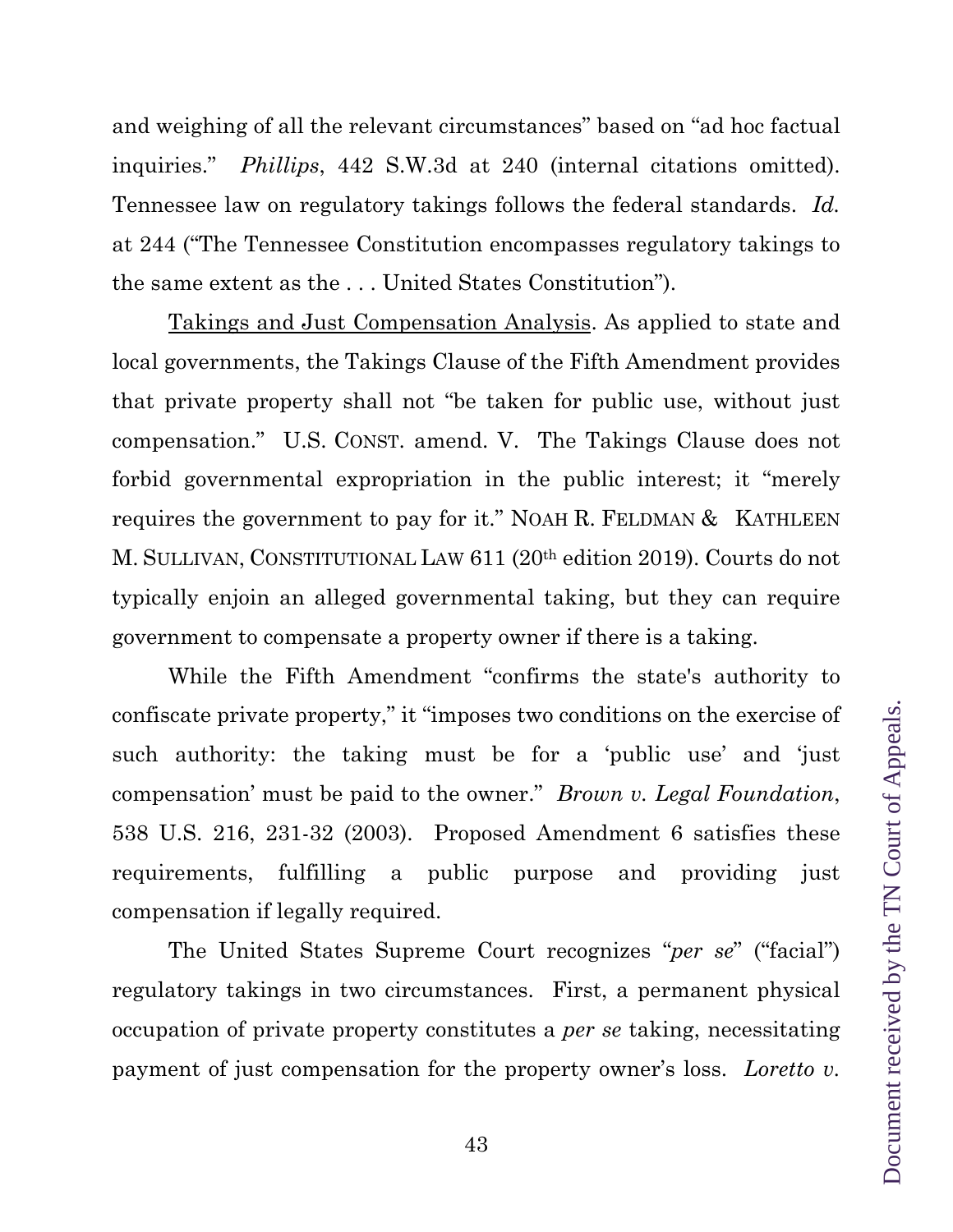*Teleprompter CATV Corp.*, 458 U.S. 419 (1982). Second, a *per se* taking arises when a regulation denies all (not just some) economically beneficial use of property. *Lucas v. South Carolina Coastal Council*, 505 U.S. 1003 (1992).

The impairment of property alleged to occur from proposed Amendment 6 does not fit into either category of *per se* taking. There is no permanent physical invasion, and there is no deprivation of all economically beneficial use if the conditions in proposed Amendment 6 are satisfied. The *Penn Central* balancing analysis controls.

A regulatory taking under *Penn Central* can trigger an obligation to compensate the property owner for its loss. *First English Evangelical Lutheran Church v. Los Angeles County*, 482 U.S. 304 (1987). But such regulatory takings claims are not a challenge to the facial validity of a particular regulatory restraint. Therefore, a regulatory taking claim is not a claim of facial invalidity and cannot serve as the basis for precluding ballot access for proposed Amendment 6 under *City of Memphis*. After an extensive fact-intensive balancing analysis, a regulatory taking claim can trigger, in an as-applied challenge, an obligation to pay just compensation. The 2021 proposed Charter Amendment 6 provides for such compensation as warranted.

Public Use Analysis. Metro has asserted that proposed Amendment 6 violates the Fifth Amendment, as applied to the states, because it does not further a "public use." Metro's assertion ignores that the United States Supreme Court has, as a practical matter, virtually eliminated the "public use" restriction on government confiscation of private property.

44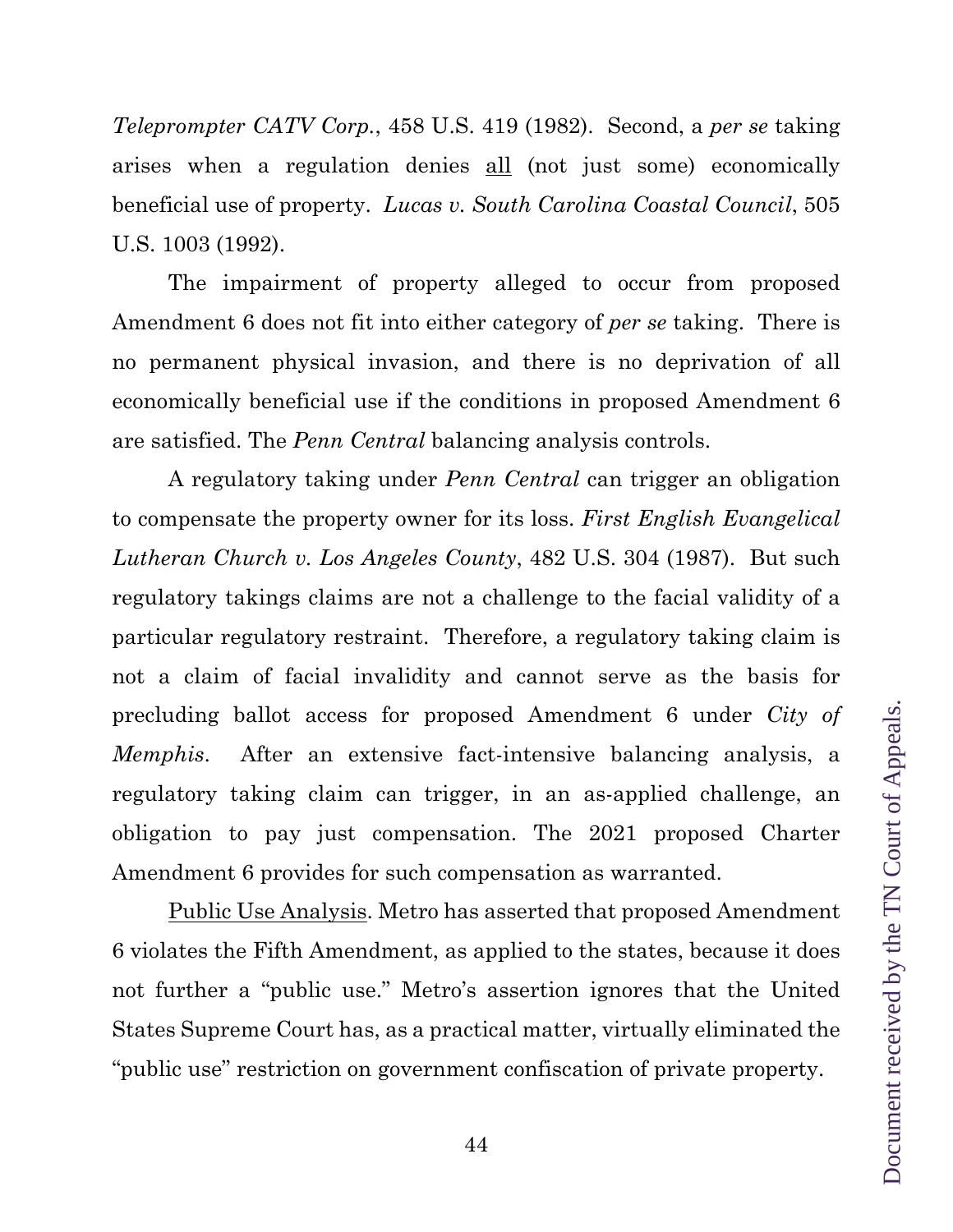Since *Berman v. Parker*, 348 U.S. 26 (1954), the Supreme Court has deferred to governmental decisions regarding what constitutes a public use, in effect equating a "public use" with a "public purpose." This leaves a narrow role for courts in determining the nature and scope of a public use; *Berman* was reaffirmed in *Hawaii Housing Authority v. Midkiff*, 467 U.S. 229 (1984). Under this line of analysis, any independent force for a public use, as distinct from a public purpose, limitation on the government confiscation of private property has been vitiated.

This line of cases culminated in *Kelo v. City of New London*, 545 U.S. 469 (2005). *Kelo* held that the ability of a governmental entity to confiscate private property turned on the question whether the city's plan for reusing private property, by turning ownership over to other private property owners, was for a public purpose, not whether there was a public user of the confiscated property at the end of the process. In determining whether there is a public purpose or public benefit, a court is highly deferential to even conjured up objectives put forth by government.

Tennessee follows the substitution, in practice, of "public purpose" for "public use." *Phillips*, 442 S.W.3d 233, 243, n.13 (Tenn. 2014) (Tennessee counterpart to the takings clause of the federal constitution "requir[es] just compensation when private property is taken for public purposes" and acknowledging statutory narrowing of eminent domain power in response to *Kelo*).

In short, Metro's reliance on a lack of "public use" under the Fifth Amendment is inconsistent with over 65 years of federal and Tennessee constitutional case law.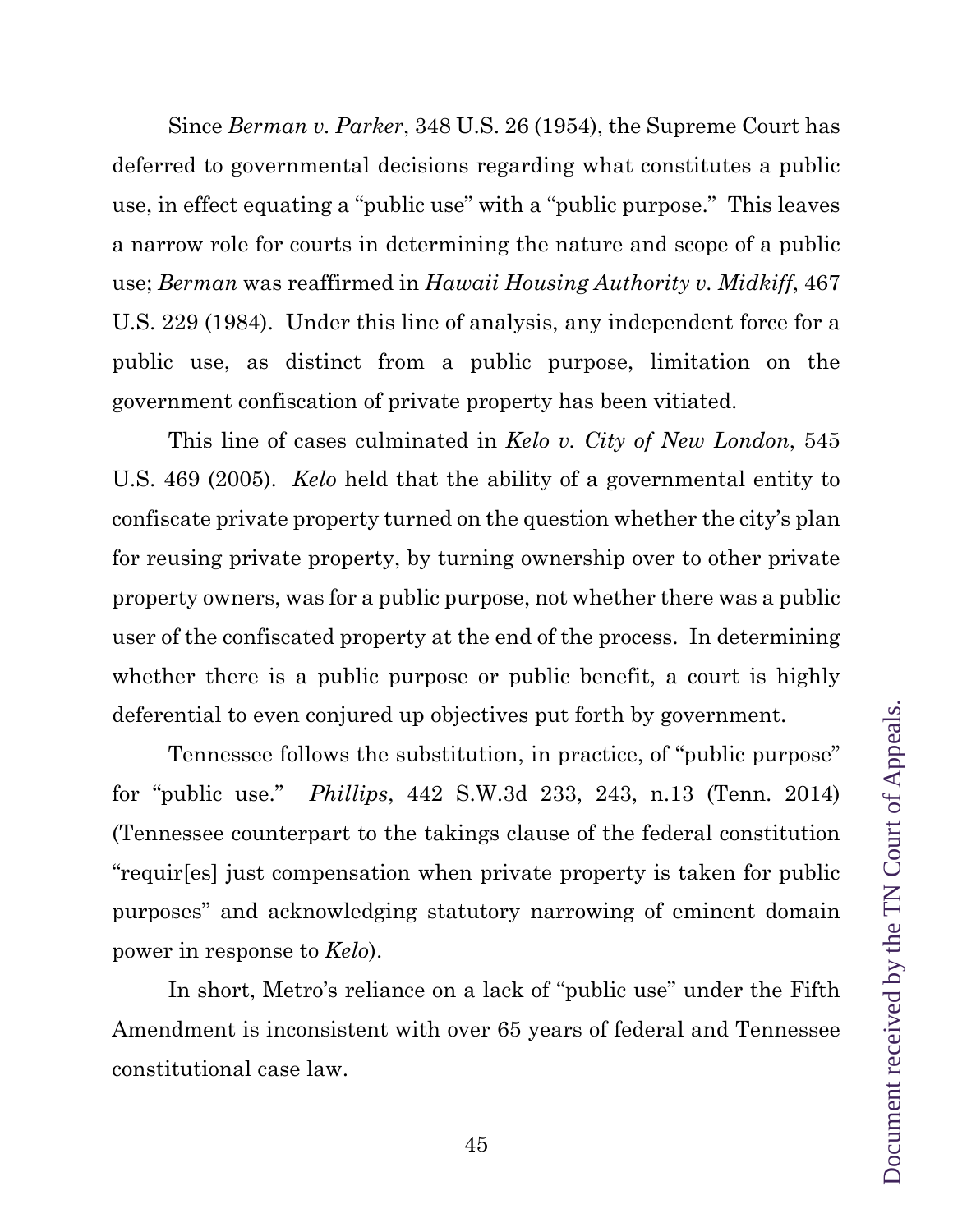Proposed Amendment 6 provides that unused facilities will revert as public property for other public purposes and benefits under certain circumstances. This quite easily satisfies the *Kelo* constitutional standards. Any claim of unconstitutionality will be situational and well off into the future, until the conditions on use specified in proposed Amendment 6 occur (leaving Nashville or not playing a game for 24 consecutive months). In any event, no taking will have occurred until and unless the non-use preconditions have been satisfied.

In sum, this issue will not arise until well into the future, if ever, and consideration of an as-applied challenge, pre-election, violates *City of Memphis*. No cause of action for a regulatory taking accrues "before the government has reached a 'final' decision" regarding the scope of the regulation. *Pakdel v. City & County of San Francisco*, 141 S. Ct. 2226, 2228 (2021)(*per curiam*)("When a plaintiff alleges a regulatory taking," a court "should not consider the claim before the government has reached a 'final decision'"; until such a "final" decision has been reached, "a court will be hard pressed to determine whether the plaintiff has suffered a constitutional violation"). At present, no team has violated or even threatened to violate the conditions that would trigger reversion. If a regulatory taking should arise and become "final," Amendment 6 provides the constitutional remedy of just compensation.

## 3. Substantive analysis of Metro's vagueness challenges to proposed Amendments 3 and 6 is currently impossible.

As discussed *supra* at 21-23, the Trial Court entered an improper, premature opinion on the purported vagueness of Amendments 3 and 6. This violated the *City of Memphis* rule against pre-election substantive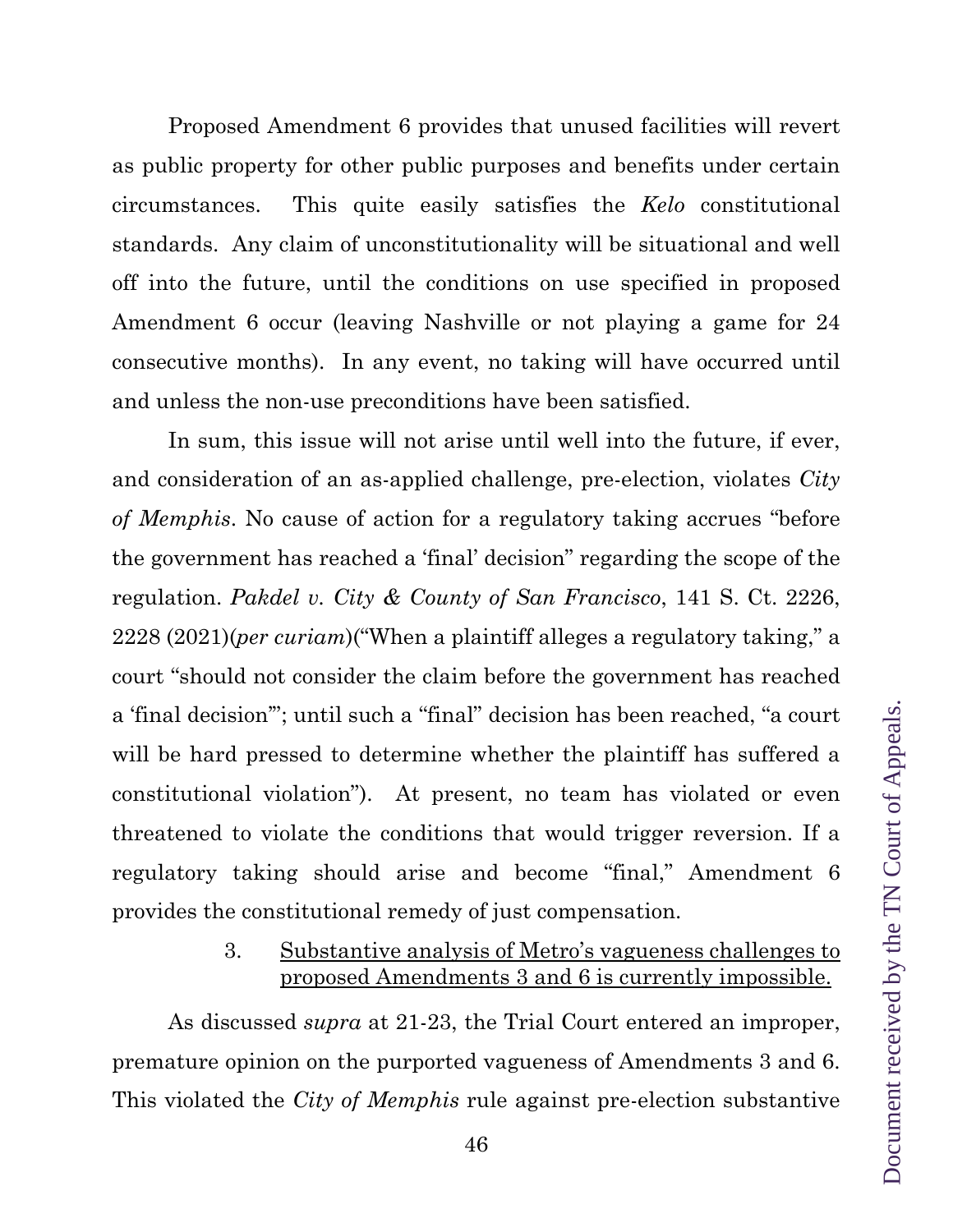challenges to referendum proposals. 146 S.W.3d at 540. Substantive analysis whether these proposals are impermissibly vague is currently impossible because any vagueness in the proposals can be addressed or cured in administrative enforcement or by legislation after the amendments are adopted.

Further, even if this Court could reach the vagueness issue, the Trial Court erred because it did not give deference on this matter to the Commission's decision, which could have rationally concluded that no incurable vagueness exists. *See infra* at 62-64. For example, any lack of clarity in what a Charter provision provides can be resolved in the administration or implementation of the charter provision – through administrative enforcement or legislation via ordinance. See note 4, *supra* at 15. The possibility of subsequent clarification suffices to meet the highly restrained rationality standard that governs judicial review of the Commission's action.

# **II. THE TRIAL COURT INCORRECTLY APPLIED THE "PRESCRIBE-A-DATE" LANGUAGE IN THE METRO CHARTER TO PREVENT VOTERS FROM CONSIDERING THE PROPOSED AMENDMENTS.**

The Trial Court improperly elevated a provision of the Metro Charter over state law on the question of when a referendum election must be held. State law, not the Metro Charter or the date in a petition, determines when a referendum election will occur. T.C.A. §2-3-204(a). The Commission set the referendum election in compliance with T.C.A.  $§2 - 3 - 204(a).$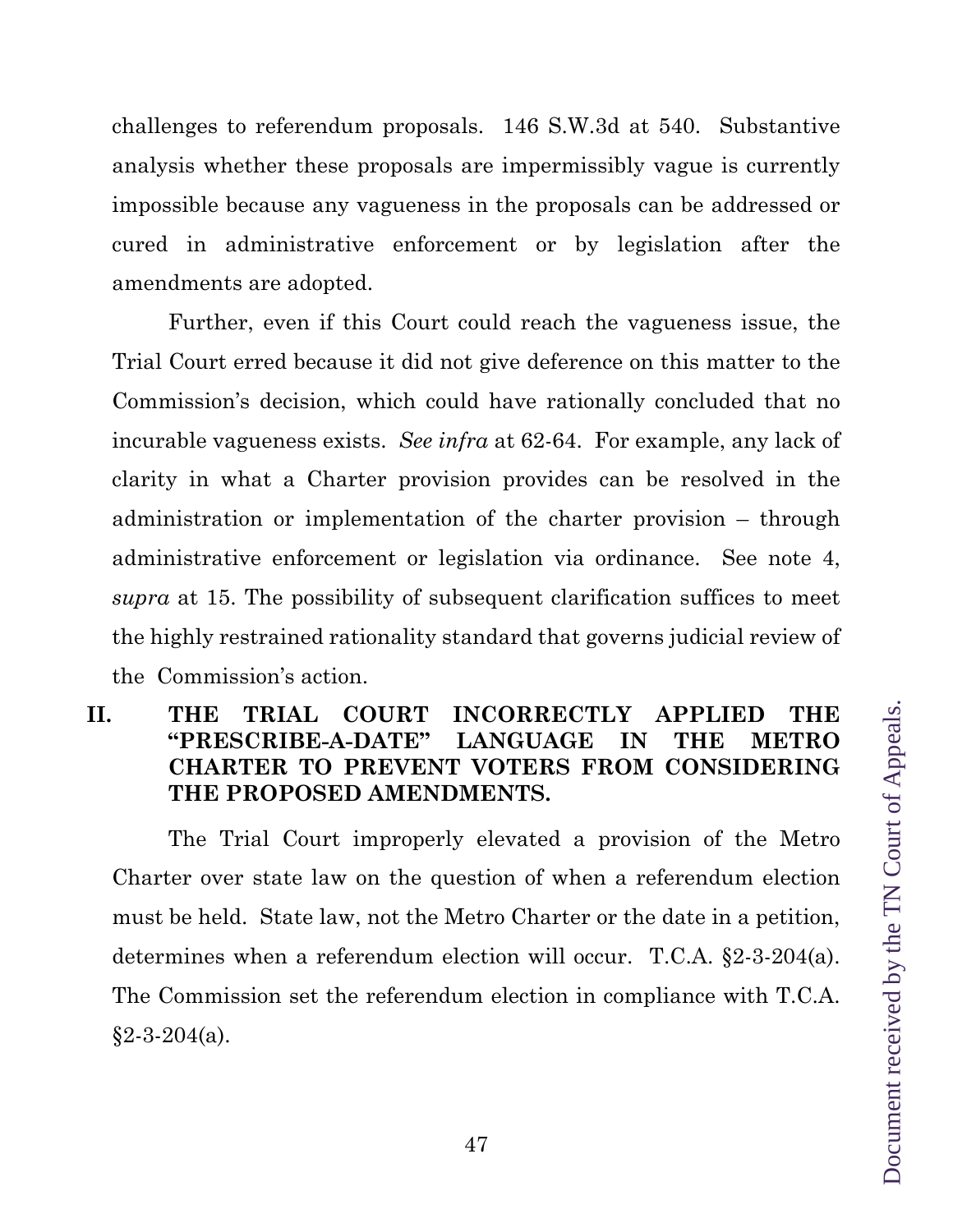The Trial Court interpreted the "prescribe-a-date" provision of Metro Charter §19.01 as a jurisdictional requirement for the Commission's consideration of a referendum petition. (TR3 at 1090-91.) In so deciding, the Trial Court assumed the Petition does not strictly comply with §19.01 when, in fact, it complies with both a strict compliance standard and a substantial compliance standard.10 The Trial Court then adopted the harsh remedy of completely invalidating the entire Petition based on purported non-compliance with the "prescribe-adate" provision. (TR3 at 1105.)

The "prescribe-a-date" provision raises questions about the role of county election commissions in determining their authority, the scope of judicial authority, and the degree of deference that courts owe agencies and under what circumstances.

The Commission contends that the "prescribe-a-date" provision does not impose a jurisdictional requirement on Charter amendment petitions, that it is "directory, not mandatory," *Scheele v. Hartford Underwriters Ins. Co.*, 218 S.W.3d 636, 640-41 (Tenn. 2007).

10 The Petition complies with the "prescribe-a-date" provision, which states that a petition shall "prescribe a date not less than eighty (80) [days] subsequent to the date of its filing for the holding of a referendum election." Metro Charter §19.01. The Petition was filed March 25, 2021. (AR1 at 3.) The Petition prescribes a date that is not less than 80 days after the date the Petition was filed, and that date is June 14, 2021. Accordingly, the Petition complies with a plain reading of §19.01 of the Metro Charter.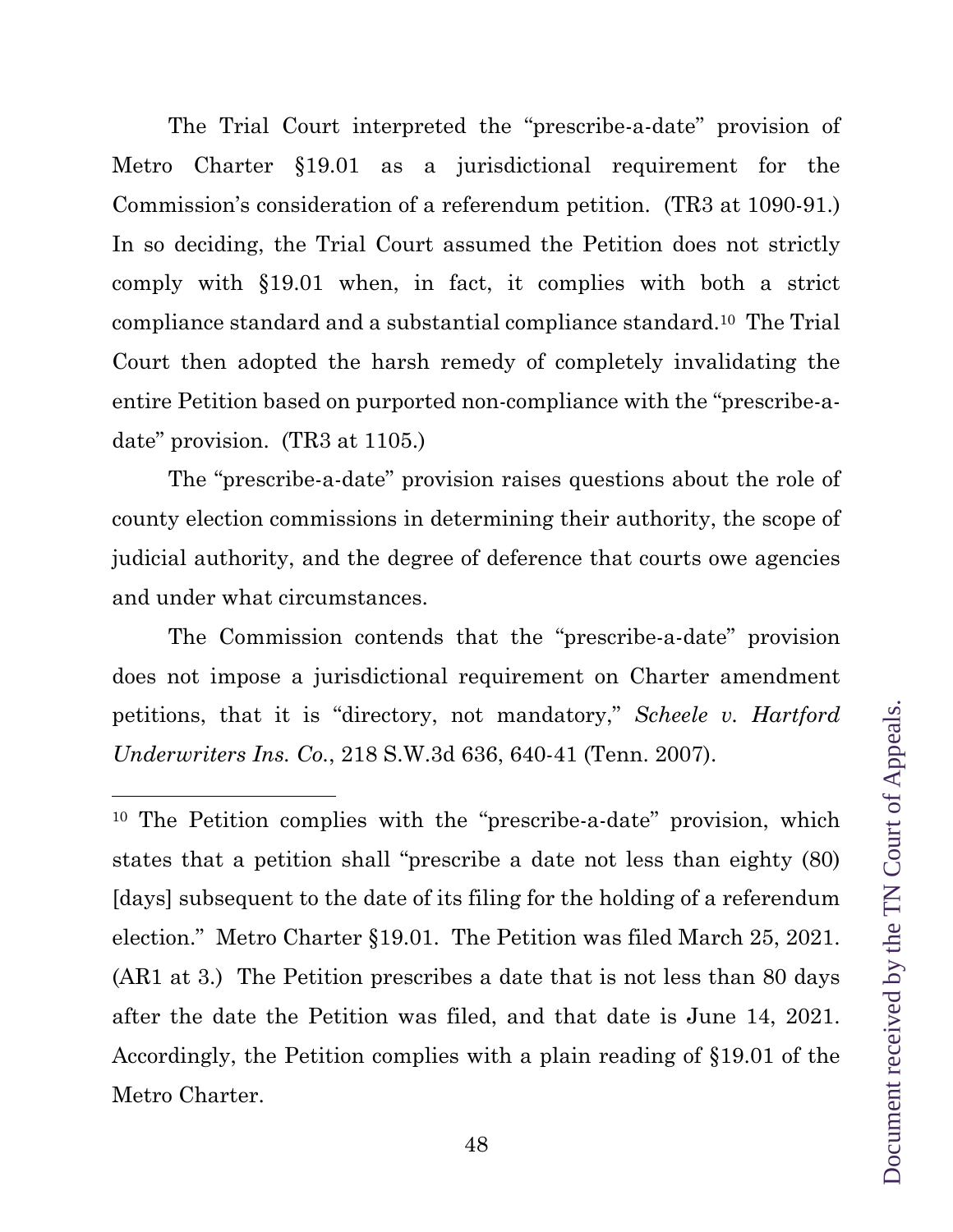The Commission, the Trial Court and the text of the Metro Charter11 agree: it is the Commission's exercise of discretion pursuant to state law, not the Metro Charter or the date in a referendum petition, that establishes when a referendum election will be held. Although the Metro Charter requires that a referendum petition propose an election date, it does not require the Commission to use the proposed date. The Commission, thus, scheduled the referendum election in accordance with state law, T.C.A.  $\S2-3-204(a)$ , as it was entitled to do. (TR3 at 1091) ("[T]he Election Commission has the authority under state law to set a different date for the referendum election than the date listed in the Petition").

The Trial Court's holding that the Petition failed to comply with the "prescribe-a-date" language in the Metro Charter is in error and should be reversed. In addition, the express lack of deference to the Commission, especially regarding the ambiguity and the disregarded remedy issues, is especially problematic. *Id*. (stating Election Commission decision regarding enforcement of the "prescribe-a-date" provision "is not entitled to deference upon judicial review").

<sup>&</sup>lt;sup>11</sup> "The general election laws of the state shall be applicable to all metropolitan elections, except as otherwise provided in this article." Metro Charter §15.04.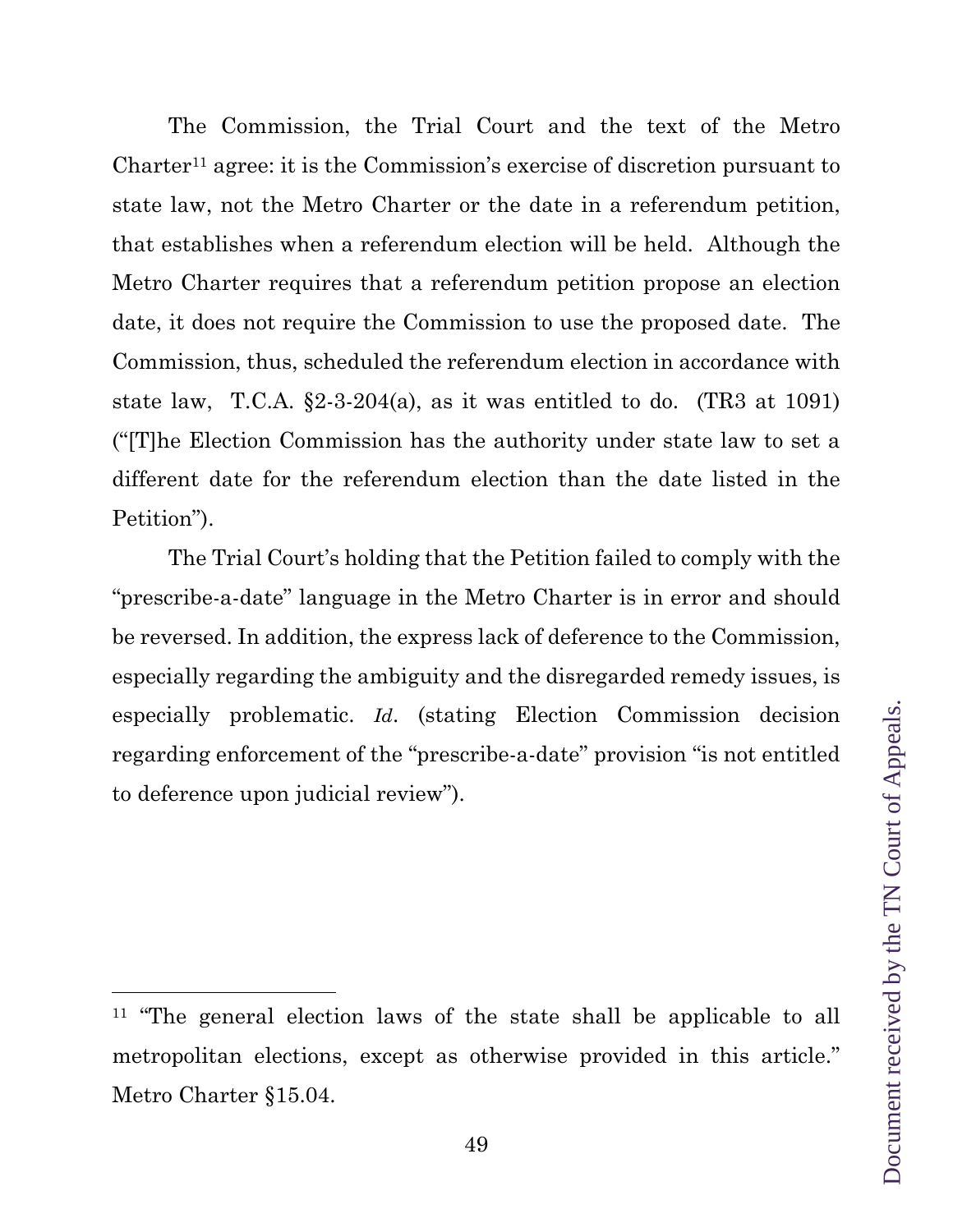State law grants authority to the Commission, not the proponent of a Charter amendment, to set the date for a referendum election. T.C.A. §2-3-204(a) (providing a window of 75 to 90 days within which a county election commission shall hold an election on questions submitted to the people). The Trial Court acknowledged this: "[T]he Election Commission has the authority under state law to set a different date for the referendum election than the date listed in the Petition." (TR3 at 1091.) In other words, the date prescribed in the Petition is merely advisory, "directory, not mandatory." *Scheele*, 218 S.W.3d at 640-41

The Trial Court overstated the importance of this advisory date based on factually and legally unsupported assumptions about parties' use of the date in a referendum petition. For example, the Trial Court erroneously stated that the date in a referendum petition "sets the governing time line." (TR3 at 1091.) Each of the Trial Court's statements is based on the incorrect assumption that the date in a petition supersedes state law when, in fact, the date in a petition is advisory.12

<sup>12</sup> The Trial Court also stated, incorrectly, that the date in a petition permits the Commission to determine whether the petition violates the prohibition on submitting a petition to voters more than once every two years. (TR3 at 1091.) However, Metro Charter §19.01's prohibition on submitting amendments proposed by petitions to voters more than once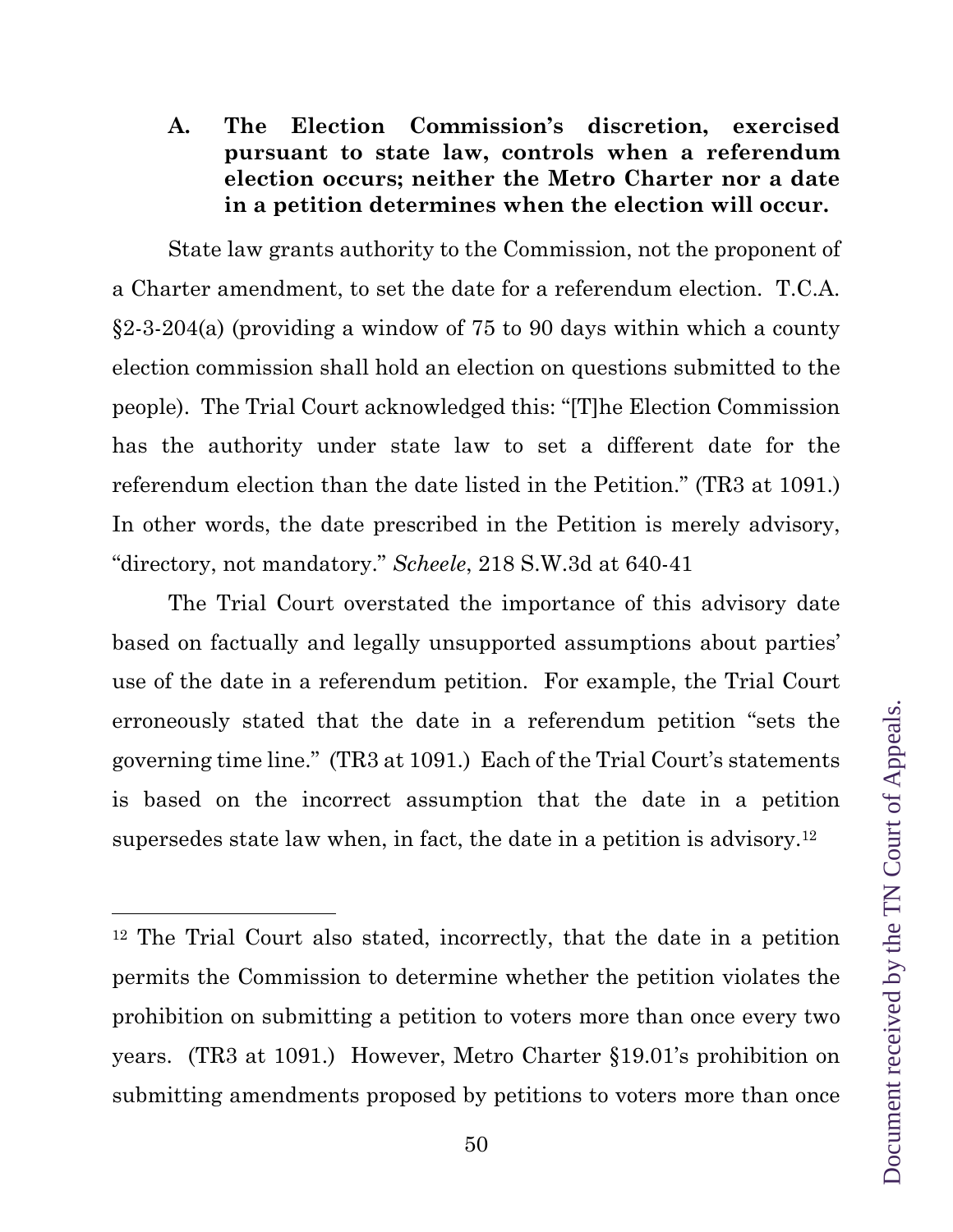### **B. The Petition complies with the text of the "prescribe-adate" provision of Metro Charter §19.01.**

The Petition complies with the "prescribe-a-date" provision. Section 19.01 states that a petition for a charter amendment or amendments shall "prescribe a date not less than eighty (80) [days] subsequent to the date of its filing for the holding of a referendum election." Metro Charter §19.01. The Trial Court read the provision as if the word "a" were underlined and bolded ("prescribe **a** date not less than eighty (80) [days] subsequent to the date of its filing for the holding of a referendum election"). (TR3 at 1090 (emphasis in original).) That is, the Trial Court interpreted the provision as if it prohibited petitions from mentioning more than one date. But the emphasis supplied by the Trial Court does not appear in the text.

Think of the example of the need to schedule the election so as not to interfere with distribution of the COVID-19 vaccine, a consideration that actually entered into the Commission's deliberative process when it set the referendum election. (AR1 at 338-39, 407-08.) If a petition states that the prescribed date is X but Y if date X would interfere with vaccine distribution (for parents or sports fans, analogous to a rain date), then

every two years is based on the actual election dates, not advisory dates included in referendum petitions. (TE at 52 (citing *Nashville English First v. Davidson County Election Commission*, Davidson County Chancery Court Case No. 08-1912-I, Sept. 5, 2008 Order, at 3 ("The phrase 'submitted by petition' means submitted to the voters")).) (Sept. 21, 2021, Supp. R. at 165.)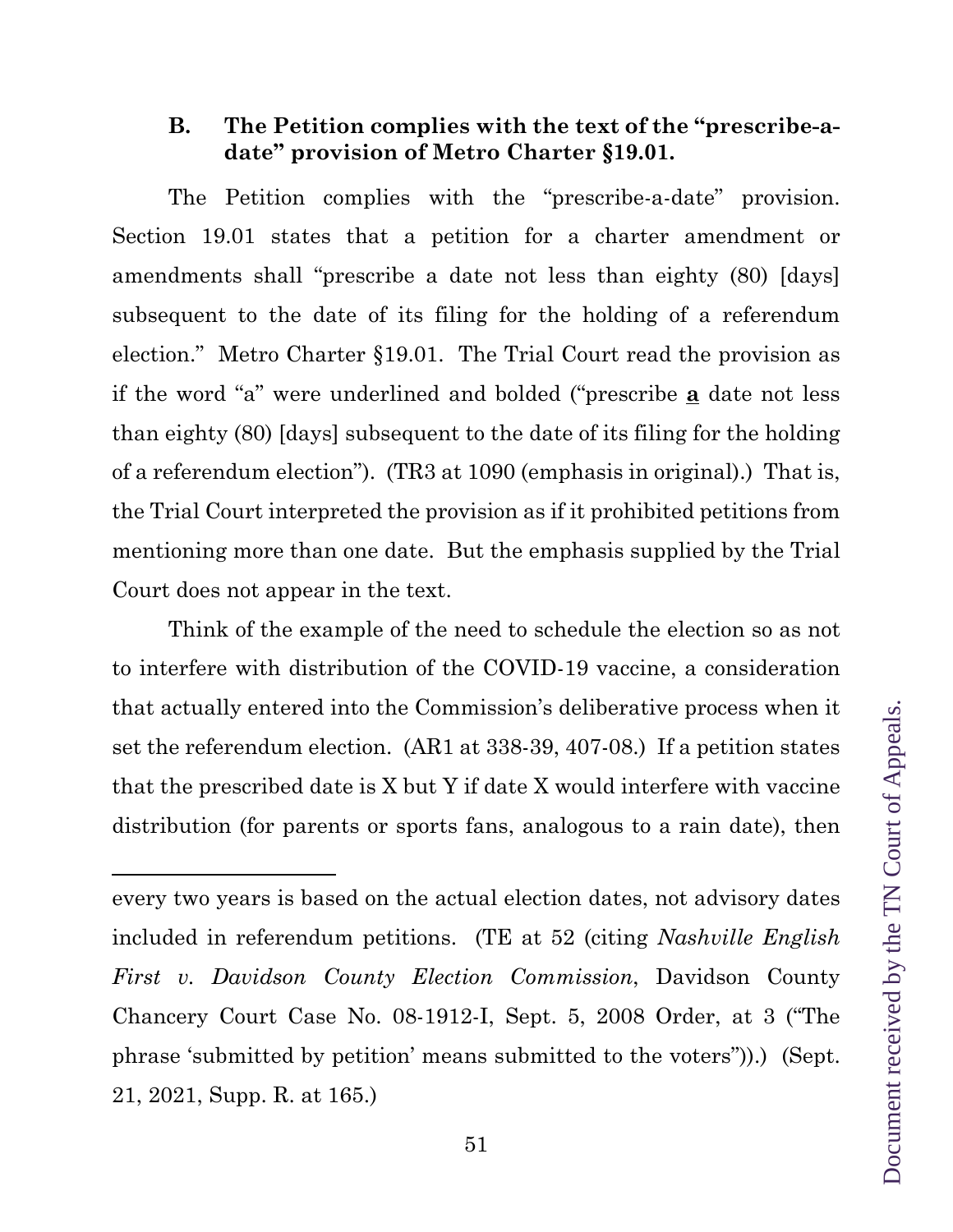the petition has properly proposed alternate dates with a clear decision rule. That is what the Petition did in this appeal, when it requested a referendum election on "May 28, 2021, or June 14, 2021, whichever is earlier as permitted by Metro Charter §19.01." (AR1 at 630.) Proposing alternate dates,13 with a clear decision rule, is the prescribing of "a" date (not multiple dates, as Metro asserts), provided that the date complies with the requirements of Metro Charter §19.01.

Only if one reads into §19.01 the imaginary underlining and bold (above) could the "prescribe-a-date" provision possibly mean prescribing a single, exclusive and inflexible date. Such an interpretation makes no sense, given that state law authorizes the Commission, not a measure's proponent, to set the date. And, under the Trial Court's reading, use of conditional, alternative dates is essentially a capital offense – the death of the Petition and the nullification of the voters' desire to vote on the Petition. Calling this fatal outcome "hypertechnical," (TR3 at 1090), is

<sup>&</sup>lt;sup>13</sup> By using the disjunctive "or," the Petition indicates that only one date is prescribed for holding the referendum election. "It is a well established rule of construction that when the disjunctive conjunction 'or' is used in a statute, the various elements are to be treated separately, with any one element sufficient to meet the objectives outlined in the statute." *State v. Cleveland*, No. W2004-02892-CCA-R3-CD, 2005 WL 1707975 at \*2 (Tenn. Ct. Crim. App. July 21, 2005). "The following legal maxim succinctly describes this principle, which has been followed for many years:... In disjunctive constructions, it is sufficient if either part is true." *Id.* at \*2, n. 3.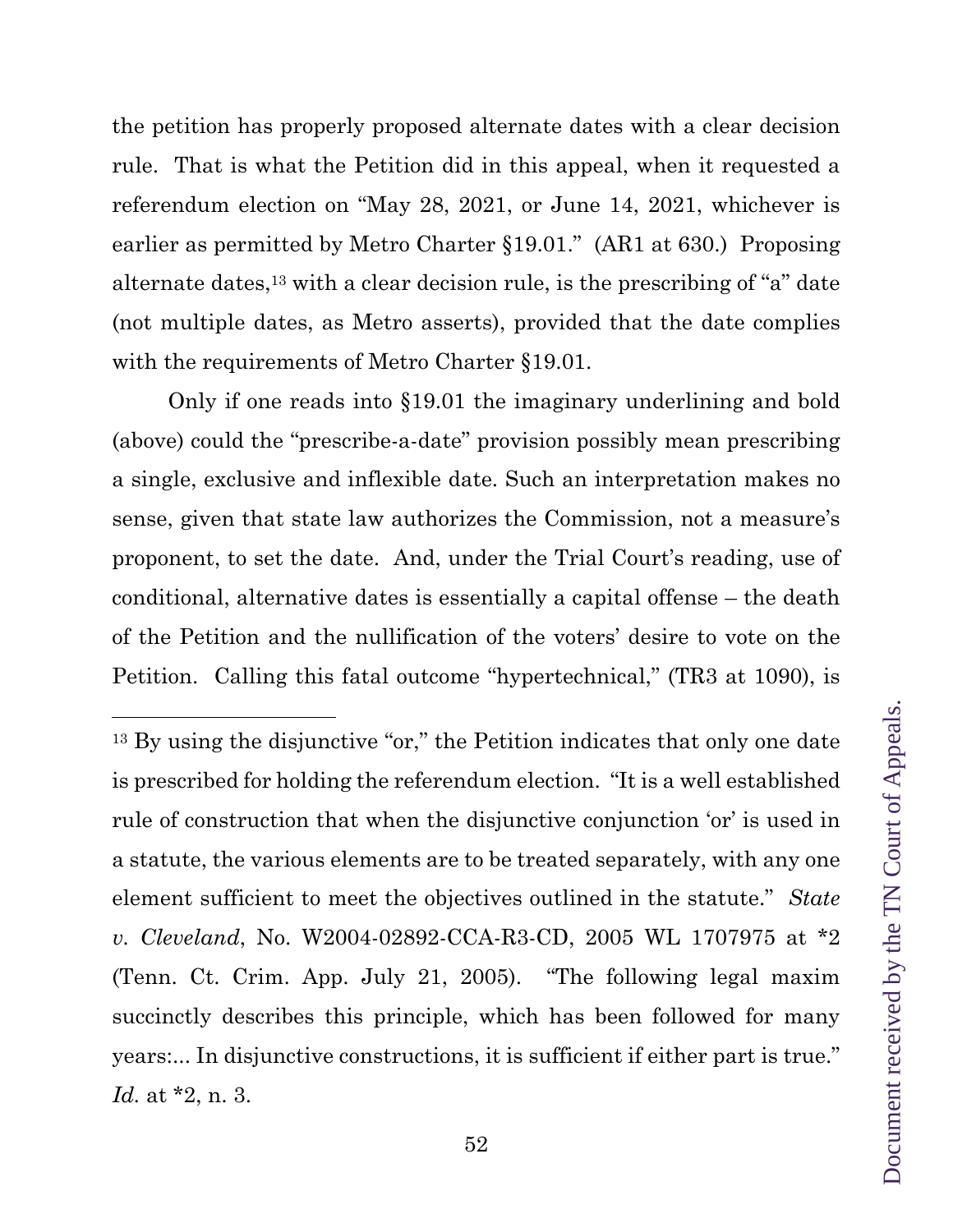charitable; it is Procrustean, entirely unwarranted by a plain and reasonable reading of §19.01 and the overriding provisions of state law. The Trial Court's reading of §19.01 does not recognize the essentially advisory nature of the initially proposed date in a referendum petition.

In sum, the Petition does not propose multiple dates but alternate dates, and, importantly, it sets out a clear decision rule about which of the alternative dates controls: the one (i) that is "earlier" and (ii) that is "permitted" by §19.01 of the Metro Charter. Under the circumstances, the date included in the Petition and "permitted" by the Charter was June 14; but this is much ado about nothing, as state law grants authority to the Commission, not the proponent of the charter amendment, to set the date. T.C.A. §2-3-204(a).

**C. The Election Commission's interpretation of the "prescribe-a-date" provision is entitled to respect because there is "room for two opinions" about the meaning of the provision.** 

The "prescribe-a-date" provision is unambiguous, but not in the way the Trial Court believed, *supra* at 51-53. Even if it were susceptible to two interpretations, the Commission has a role in interpreting the provision. In such circumstances, an "interpretation" by the Commission "is entitled to consideration and respect and should be awarded appropriate weight," especially regarding "doubtful or ambiguous statutes." *Nashville Mobilphone Co., Inc. v. Atkins*, 536 S.W.2d 335, 340 (Tenn. 1976).

Support for the proposition that a conditional, alternative date satisfies the "prescribe-a-date" requirement of §19.01 derives from the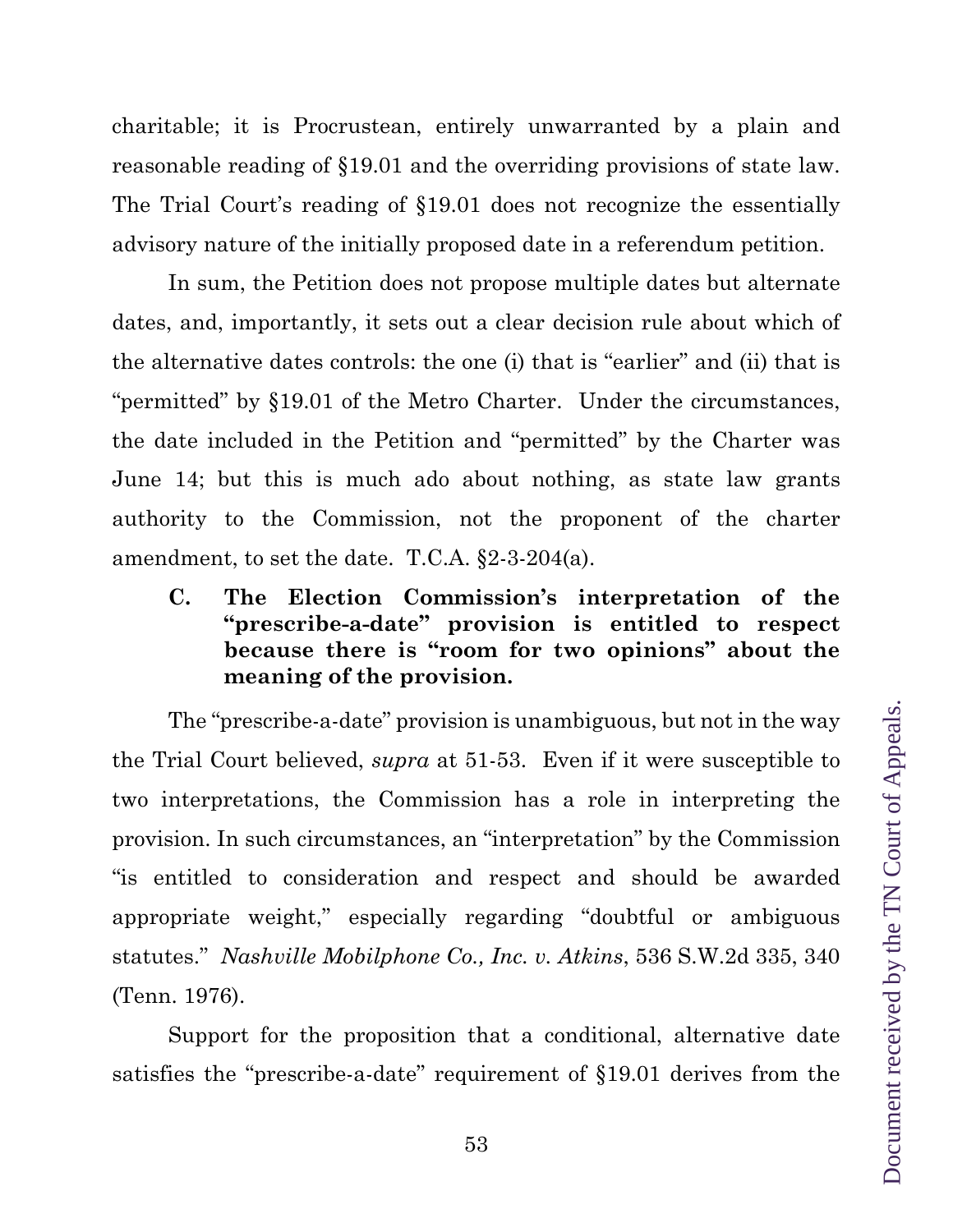approach taken by the Metro Council, in putting forth its own proposed competing Charter amendment.

The Council proposed an amendment to compete with those at issue in this appeal, and the Council's proposal included alternate dates. The Council requested a specific date for a referendum on its proposed Charter amendment, to track the June 14, 2021, date in the Petition. And then the Council stated an alternative date: "or such other date set by the Davidson [County] Election Commission for a referendum election regarding amendments to the Metropolitan Charter submitted by 4 Good Government." (TR2 at 38.) That is, the Council Resolution proposing a Charter amendment used the same conditional, alternative approach used by 4GG, with a clear decision rule as to which of the alternative dates is to be used. The Commission did not question the propriety of this conditional, alternative-date approach while reviewing the Council's proposed Charter amendment resolution.

Here, there is at minimum "room for two opinions" in the interpretation of the "prescribe-a-date" provision, so the Commission's interpretation should prevail, as it is not arbitrary and capricious. *Cumberland Bail Bonding*, 599 S.W.3d at 23. This is true, "even though" a reviewing court "think[s] a different conclusion might have been reached." *Id.* (internal citation omitted). See *McCallen*786 S.W.2d at 641 ("An invalidation of the [Commission's] action should take place only when the decision is clearly illegal, arbitrary, or capricious"). *Cf. National Cable & Telecomms. Ass'n v. Brand X Internet Servs.*, 545 U.S. 967, 982- 83, 986 (2005) (deferring to an agency's interpretation of an ambiguous statute, as long as the agency's interpretation is reasonable, and even if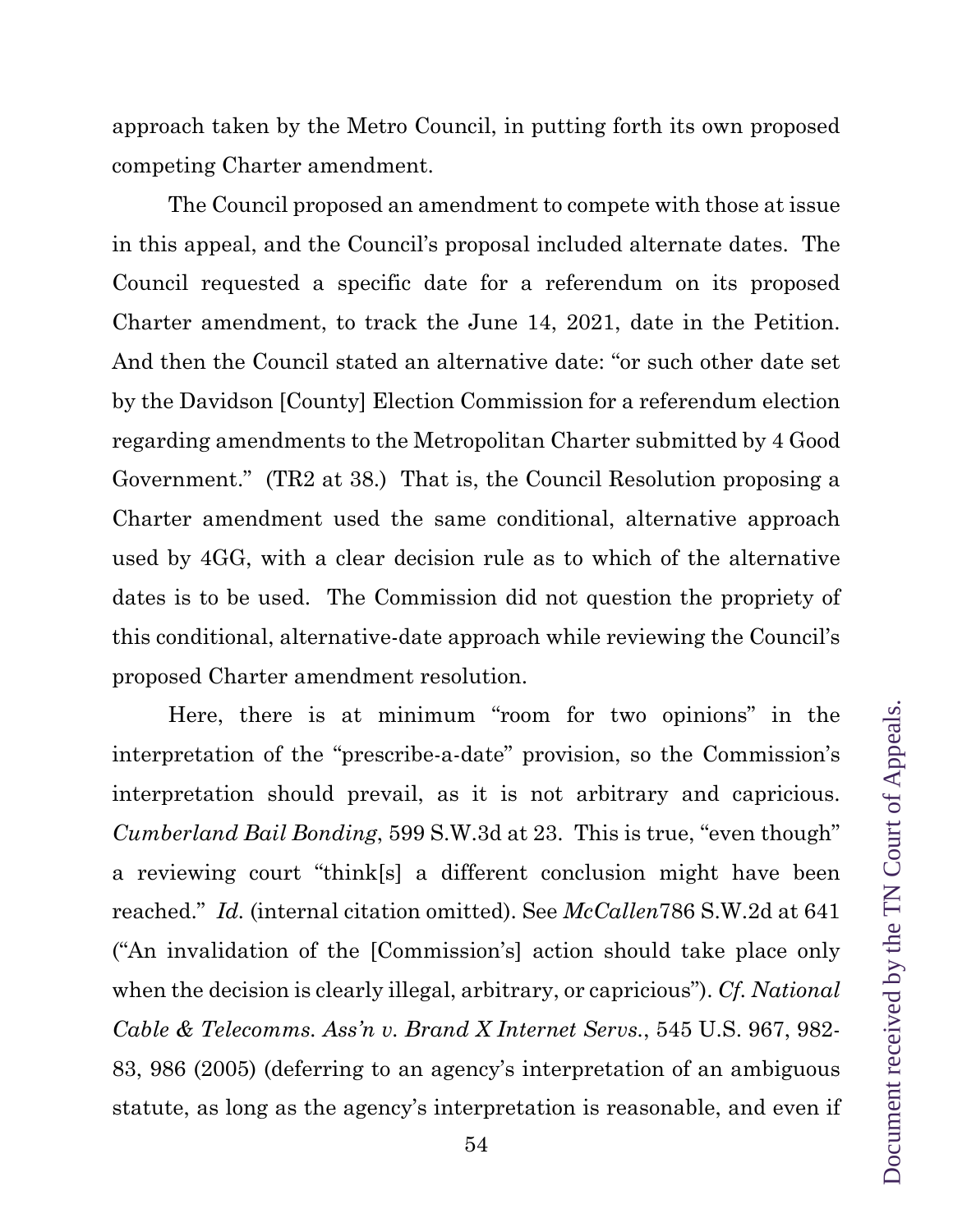the agency's interpretation differs from a previous judicial interpretation).

The Commission's interpretation in this proceeding of the "prescribe-a-date" provision is that it is advisory, with the Commission holding ultimate discretion for the setting of the referendum election date pursuant to T.C.A. §2-3-204. In the appeal at hand, the Petition includes a date or alternate dates that comply with the "prescribe-a-date" provision, so the Petition and the Commission's action comply with any requirement that could be derived from the "prescribe-a-date" provision.

**D. Even if the Petition does not comply with the "prescribe-a-date" provision, the remedy for noncompliance should not be withholding the measure from voters.** 

The Commission concluded that the Petition complies with the "prescribe-a-date" provision, but even if there is disagreement on whether the Petition complies, the question remains: what is the remedy for non-compliance? Although the Trial Court disagreed with the Commission and concluded that the Petition did not comply, the Trial Court did not address the question of the remedy for non-compliance or give appropriate respect to the Commission's determination.

Tennessee is a "substantial compliance" state so that "literal compliance" with all election laws is not required. *Lanier v. Revell*, 605 S.W.2d 821, 822 (Tenn. 1980). This means even if the Trial Court's interpretation of the "prescribe-a-date" provision is correct – which it is not – the question of the appropriate remedy remains. *Forbes v. Bell*, 816 S.W.2d 716, 724 (Tenn. 1991) ("[N]ot every irregularity or combination of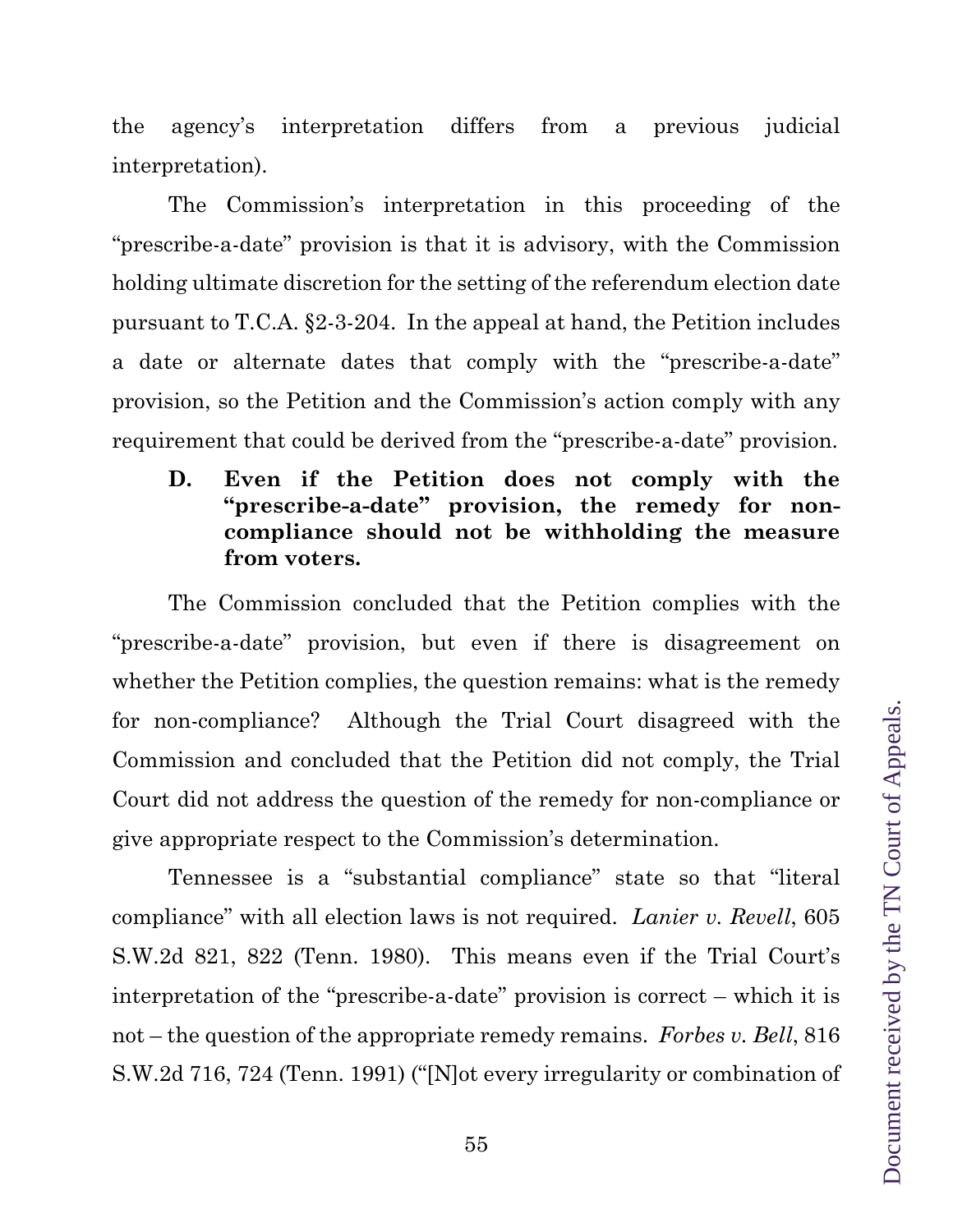irregularities will necessitate the invalidation of an election"). If the Petition does not comply with the "prescribe-a-date" provision, the question, unaddressed by the Trial Court, is whether the "prescribe-adate" provision is a jurisdictional prerequisite for Commission action, whether it is "directory" (non-jurisdictional) or "mandatory" (jurisdictional). *Scheele*, 218 S.W.3d at 640-41.

A "jurisdictional" rule is inflexible, whereas a non-jurisdictional rule can be applied less harshly, taking into account equitable factors such as consideration of consequences. *Henderson v. Shinseki*, 562 U.S. 428, 434 (2011). As a result, courts tend to "reject[] the notion that all 'mandatory prescriptions . . . are properly typed jurisdictional.'" *Id.* at 439 (internal citation omitted).

In a "substantial compliance" state like Tennessee under *Lanier*, non-compliance with procedural requirements is non-jurisdictional, not necessarily fatal. Courts look to (i) the "extent and significance" of the alleged errors and (ii) whether an adverse party is "prejudiced" by the alleged non-compliance. *Martin v. Rolling Hills Hosp., LLC*, 600 S.W.3d 322, 332 (Tenn. 2020). "[P]rejudice is an important element in determining whether substantial compliance was met." *Shaw v. Gross*, No. W2019-01448-COA-R3-CV, 2021 WL 1388007 at \*5 (Tenn. Ct. App. Jan. 19, 2021).

For a threshold filing requirement to be considered jurisdictional, there must be a "clear indication" or a "clear statement" of an intent to treat the "mandatory prescription[]" as jurisdictional. *Reed Elsevier, Inc. v. Muchnick*, 559 U.S. 154 (2010) (holding that a copyright holder's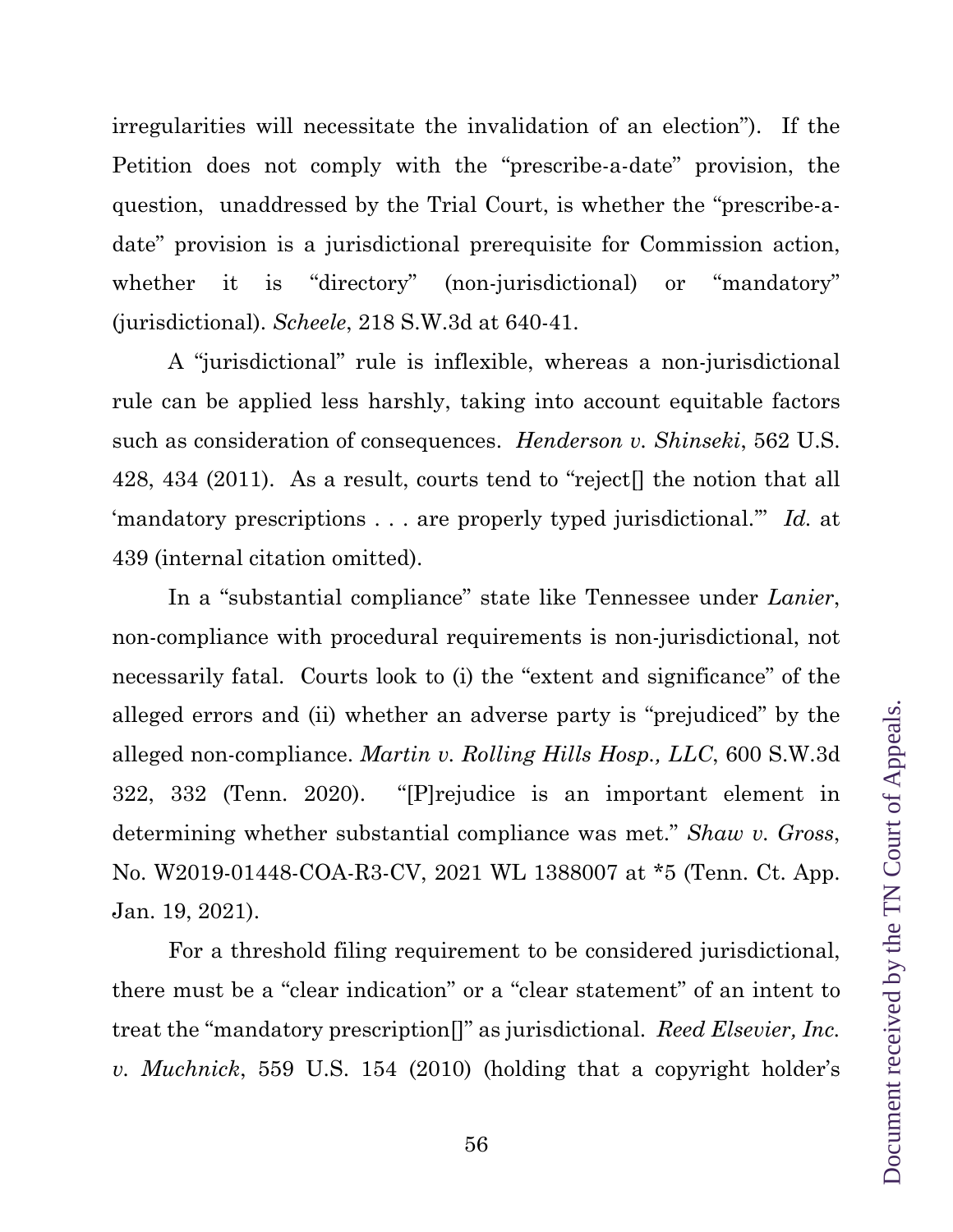failure to comply with a registration requirement did not bar a court from adjudicating a copyright violation claim; the requirement was nonjurisdictional because Congress did not "clearly state[]" otherwise). There is no evidence in this case of such a clear statement of intent that "prescribe a date" is jurisdictional. *Lanier*'s non-jurisdictional substantial compliance standard controls.

Since, as the Trial Court acknowledged, (TR3 at 1091), state law authorizes the Commission to set a date other than the one proposed in the Petition, the "significance" of any technical non-compliance with Charter §19.01 is minimal or non-existent. The only basis for a finding of invalidity is non-compliance, by itself, with a harsh, jurisdictional rule that is functionally immaterial. But such a harsh, jurisdictional rule is incompatible with the non-jurisdictional, substantial compliance rule of *Lanier*.

Any claimed "prejudice" to voters under the appropriate nonjurisdictional "substantial compliance" standard does not exist. Given the supremacy of state law, which authorizes the Commission to set a date for a referendum election, any claimed technical non-compliance with Charter §19.01 as to the date of the referendum election is immaterial and surely does not "frustrate[] or interfere[] with" the ballot-access purposes of §19.01. *Martin*, 600 S.W.3d at 334. Even if there are technical violations of §19.01, which is not the case, they do not warrant the cancellation of an opportunity for voters to vote on the proposed charter amendments.

When one considers the overall equities, including the Commission's compliance with state law in setting the date for the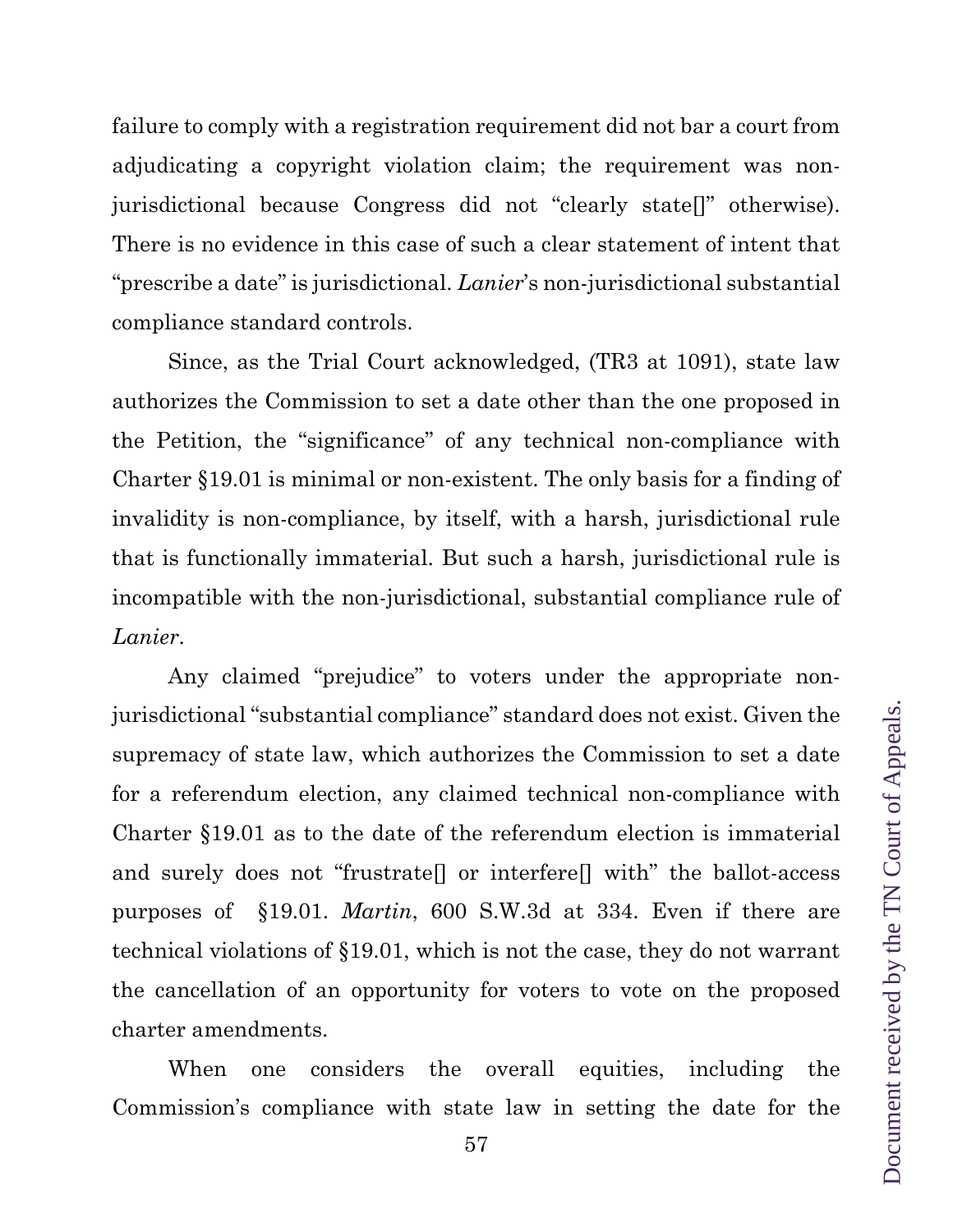referendum election, any technical violations cannot result in the invalidation of the proposed, and Commission-approved, referendum, which invalidation would "thwart the will of the electorate" to speak on the issue. *Forbes*, 816 S.W.2d at 724.

To summarize, the Election Commission properly exercised its discretion to set an election date under T.C.A. §2-3-204, and the "prescribe-a-date" provision does not serve as a basis for withholding the proposals at hand from the voters, especially when that harsh result turns on an advisory date in a petition.

# **III. THE TRIAL COURT ERRONEOUSLY APPLIED THE PRINCIPLE OF SEVERABILITY TO WITHHOLD THE PROPOSED AMENDMENTS FROM VOTERS.**

The Trial Court improperly held that if any one of the six proposed separate amendments is invalid, all are invalid and cannot be presented to voters. (TR3 at 1110.) This holding ignores the statements in the Petition, signed by more than 12,000 registered voters, that the amendments are separate. (AR1 at 629, 631.) Each amendment, thus, rises or falls on its own. Moreover, the Petition's statement that the six proposed amendments are separate complies with Metro Charter §19.01, which allows a referendum petition to propose "[a]n amendment or amendments." Metro Charter, §19.01.

The Commission determined that the proposed Amendments are separate and should be placed on the ballot as six separate amendments to be voted on up or down separately. The Commission had a rational basis for that decision, to which the Trial Court owed, but did not accord, deference in the context of a writ-of-certiorari proceeding. *McCallen*, 786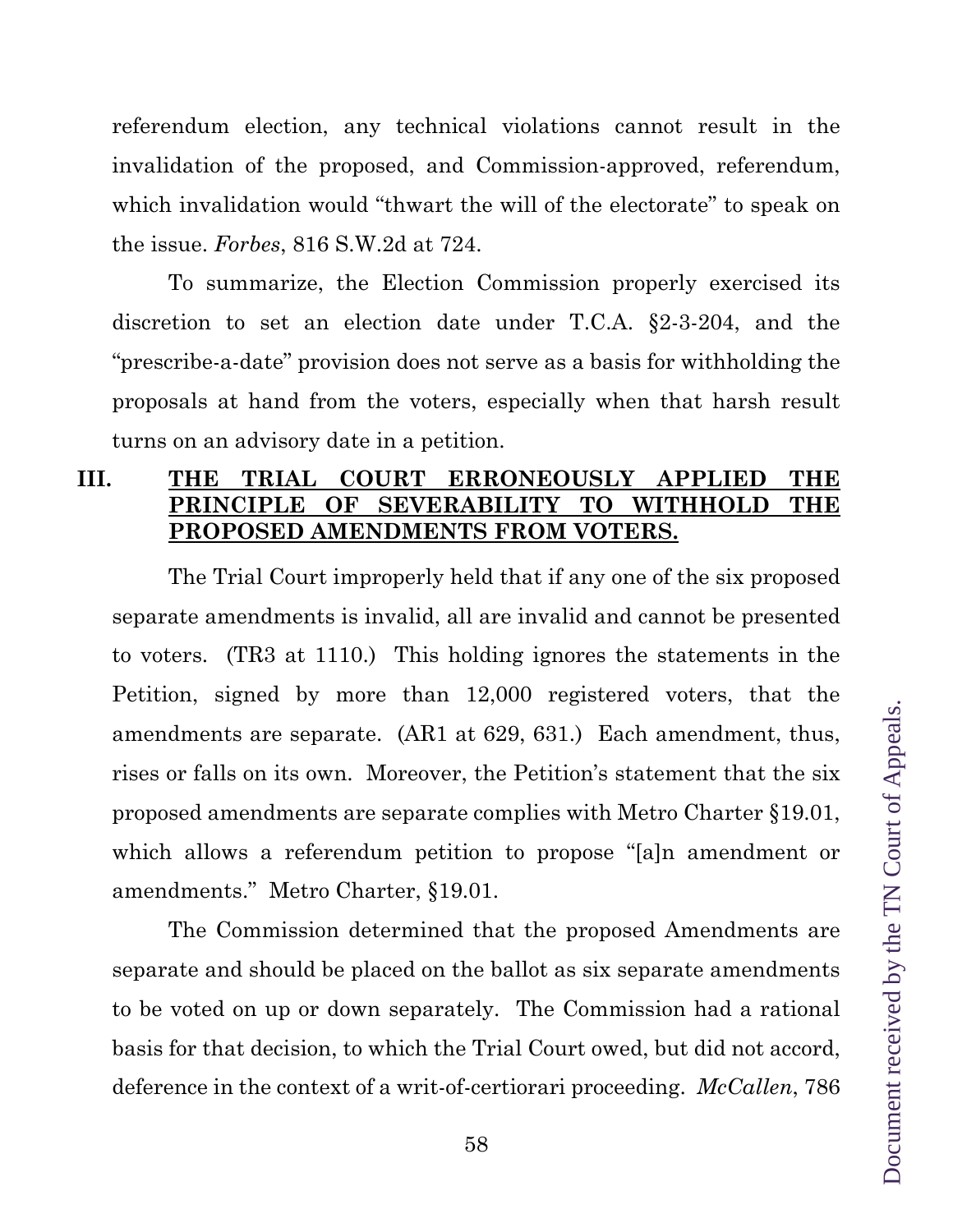S.W.2d at 640-41. Severability regarding placing the proposed amendments on the ballot is simply not an issue. The Trial Court erred in concluding that none of the six proposed Amendments could be placed on the ballot because of the supposed invalidity of one proposed Amendment.

## **IV. PORTIONS OF AMENDMENT 1 THAT ARE NO LONGER OPERABLE ARE SEVERABLE UNDER THE SEVERABILITY PROVISION IN PROPOSED AMENDMENT 1.**

Severability analysis is relevant regarding proposed Amendment 1, which contains a severability provision. There is one portion of proposed Amendment 1 that is no longer operable. Under the circumstances, the appropriate remedy is to sever the inoperable provision and submit the remainder of proposed Amendment 1 to the voters.

Proposed Amendment 1 establishes a baseline for spending and tax rates. For Fiscal Years 2021-22 and 2022-23, the proposed baseline is Fiscal Year 2019-20. (AR1 at 629.) Because this appeal was not expedited, it is no longer feasible to set a new baseline to govern Fiscal 2021-22; but it remains feasible to set the baseline for Fiscal 2022-23. Since proposed Amendment 1 specifically states that its provisions are severable, (AR1 at 629), the appropriate remedy is to delete the portion of proposed Amendment 1 that refers to Fiscal 2021-22 but to place on the ballot the remainder of proposed Amendment 1. That could put in place the proposed constraints on taxing and spending for Fiscal 2022- 23, if approved in the referendum.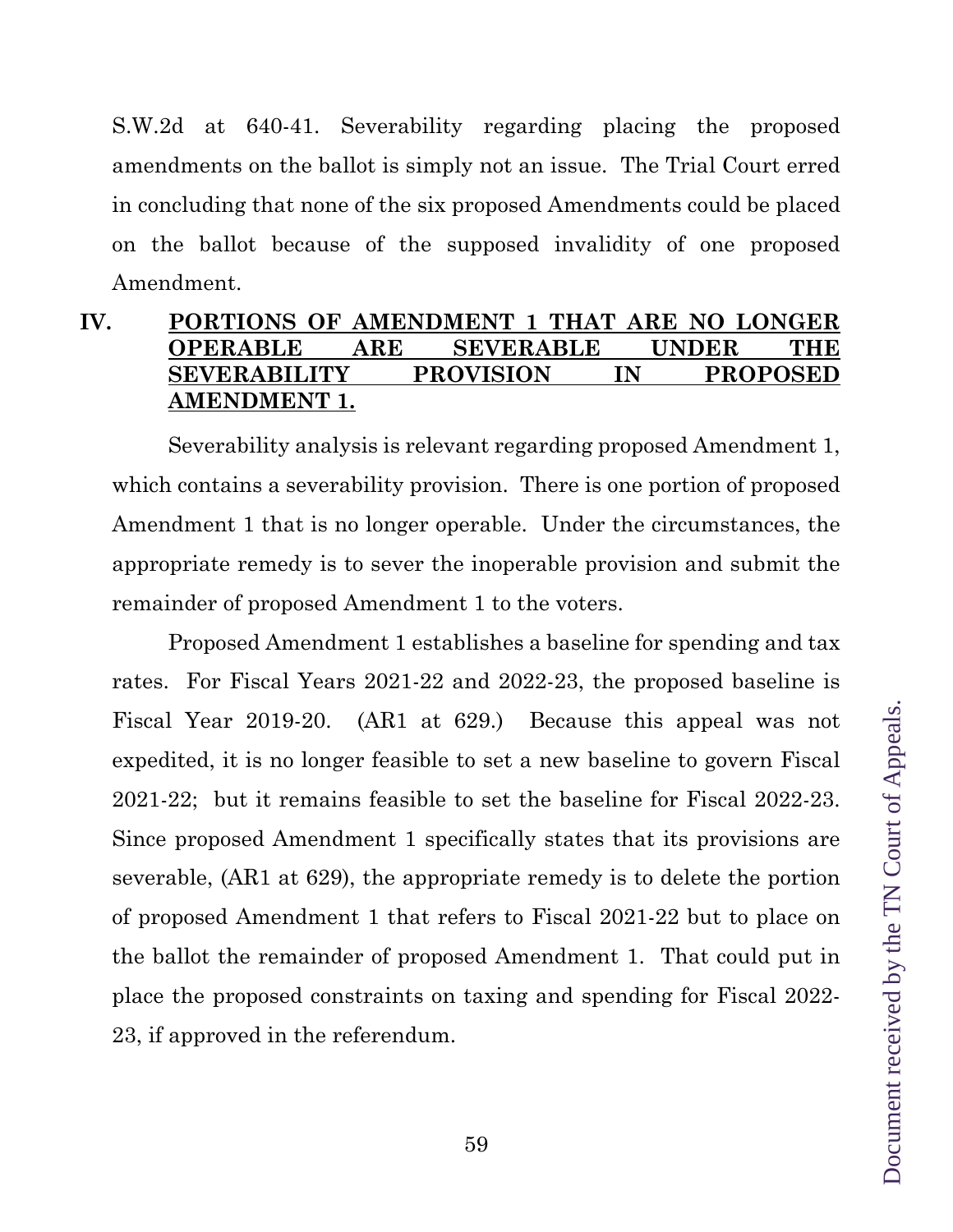Metro is obligated, each year, to adopt a tax rate sufficient to pay for projected expenditures for that year, to balance revenues and expenditures. T.C.A. §§9-21-403(b)-(c); 67-5-510; Metro Charter, §6.06. That is, the tax rate is set for a specific fiscal year so as to satisfy these balanced-budget requirements. There is no carry-over tax rate from year to year.

As it is obligated to do, Metro has adopted a tax rate for Fiscal 2021- 22, (TE at 78), and tax rates cannot change after they become due on the first Monday in October of each year. T.C.A. §§67-1-701(a), -702(a); Tenn. Op. Atty. Gen. No. 04-149. Accordingly, implementation of the portion of Amendment 1 that sets a baseline tax rate for Fiscal 2021-22 is no longer feasible. That raises the question of the appropriate remedy – severability. *Alaska Airlines, Inc. v. Brook*, 480 U.S. 678, 686 (1987)(severability is a remedy issue).

#### (2)

The key to severability analysis is the proponents' intent. The remaining operative portion of proposed Amendment 1 remains effective (i) if the valid portions remain "fully operative" without the inoperative provision, *id*. at 684, and (ii) "when a conclusion can be reached" that the proponents of the proposed charter amendment would have preferred to retain the valid, operative provisions of the proposed amendment and have a vote on those valid provisions, rather than invalidating the entire proposed Amendment 1. *Tennessee Baptist Children's Homes, Inc. v. Swanson*, 2 S.W.3d 180, 189 (Tenn. 1999); *accord*, *Willeford v. Klepper*,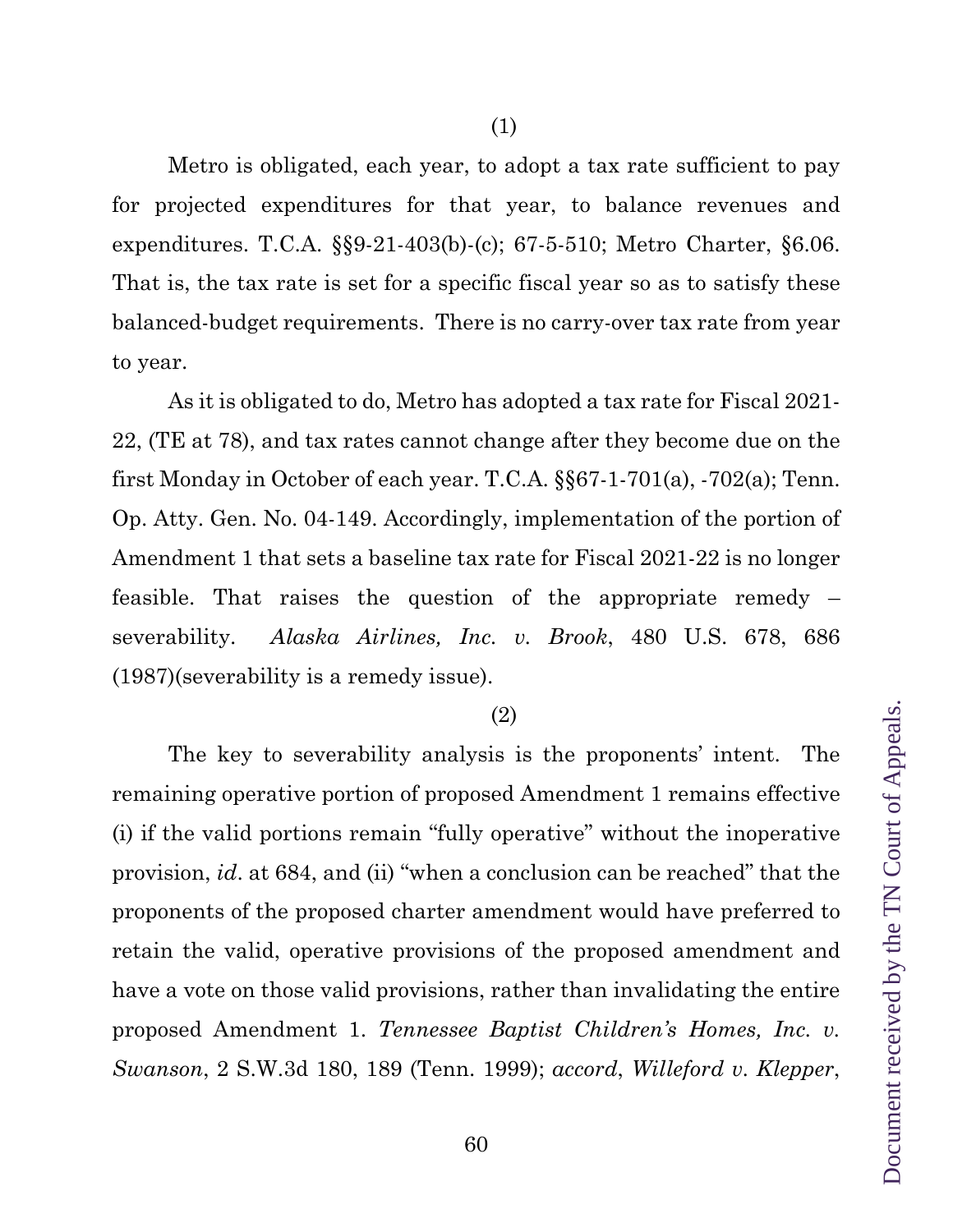597 S.W.3d 454, 470-71 (Tenn. 2020)(applying *Swanson* analysis, even in absence of severability clause).

In this case, both inquiries support severability as a remedy. The remaining portions of proposed Amendment 1 are "fully operative" if reference to Fiscal 2021-22 is deleted. The tax-rate baseline under proposed Amendment 1 would apply for Fiscal 2022-23, rather than for both Fiscal 2021-22 and 2022-23, and for future years. If approved by voters, Amendment 1 as modified will remain "fully operative."

As a general matter, there is a presumption of severability. If part of a ballot proposal becomes inoperative, it is the court's duty to "elide" the inoperative provision and "not to invalidate the entire" proposed amendment. *See Waters v. Farr*, 291 S.W.3d 873, 913 (Tenn. 2009); *Barr v. Am. Assn. of Political Consultants, Inc.*, 140 S. Ct. 2335, 2350- 51(2020)(plurality opinion)(applying presumption of severability and concluding that court should not invalidate more of a law than necessary); *Free Enter. Fund v. Public Co. Accounting Oversight Bd.*, 561 U.S. 477, 508 (2010)("[T]he 'normal rule' is 'that partial, rather than facial, invalidation is the required course'"). At the state level, this presumption is embodied in statute. T.C.A. §1-3-110.

When, as here, there is an express severability clause, that clause clearly manifests the proponents' intent of severability as the remedy. "[T[he judicial inquiry is straightforward. At least absent extraordinary circumstances, the Court should adhere to the text of the severability or nonseverabilty clause," as that sets out the intent in a very clear and straightforward manner. *Barr*, 140 S. Ct. at 2349. *Accord*, *Seila Law*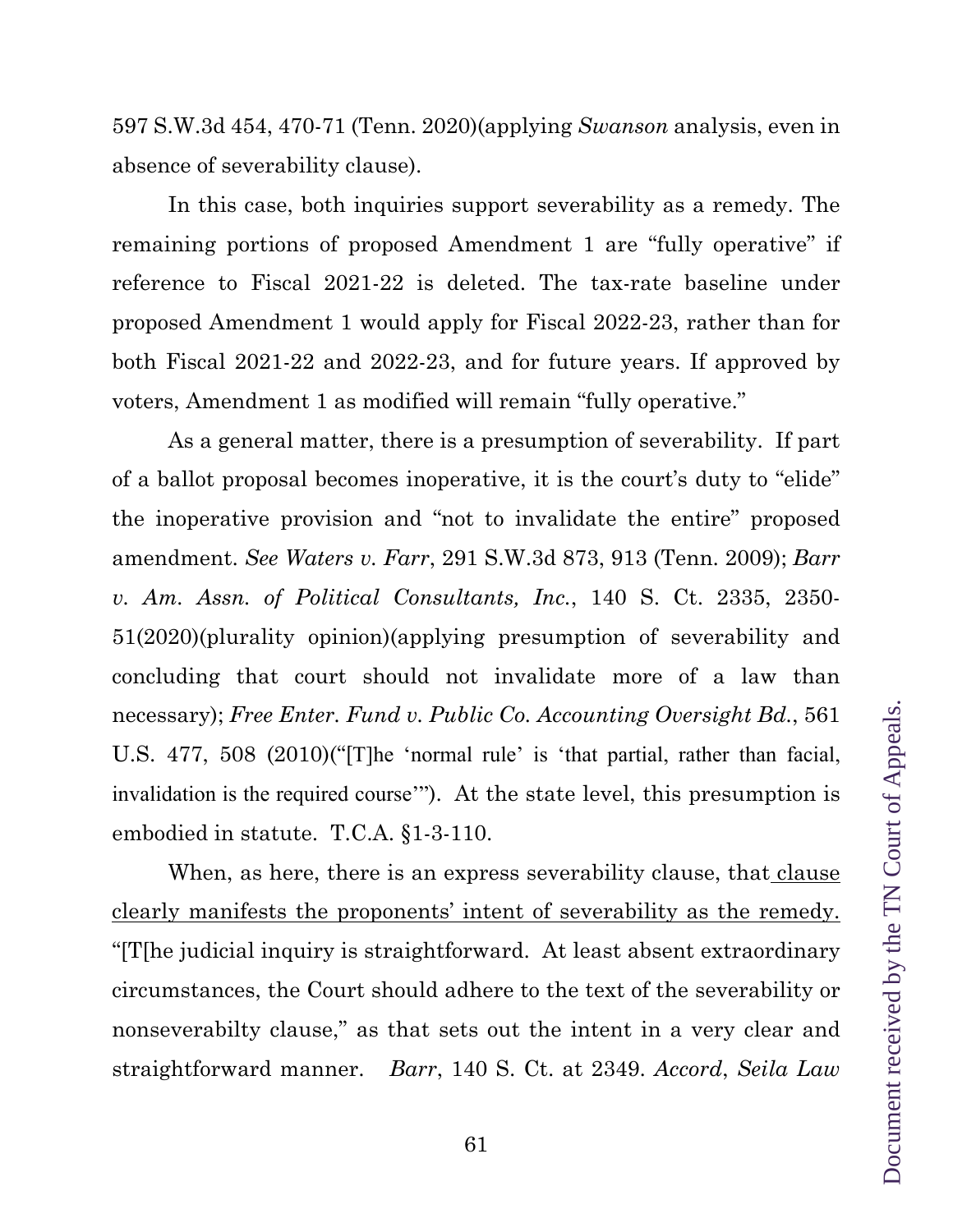*LLC v. Consumer Fin. Protection Bureau*, 140 S. Ct. 2183, 2209 (2020)(plurality opinion)(giving effect to express severability clause).

Because proposed Amendment 1 remains "fully operative" even if unenforceable for Fiscal 2021-22, and because the severability clause clearly sets out the proponents' intent for severability as a remedy, the Court should direct the Commission to place proposed Amendment 1 on the ballot, as modified. *Cf. Willeford*, 597 W.W.3d at 471-72 (describing how elided statute will read going forward).

## **V. THE TRIAL COURT APPLIED THE WRONG STANDARD OF REVIEW.**

This is a common-law writ-of-certiorari action to review the Commission's decision to place the proposed Amendments on the ballot. The Trial Court did not apply the writ-of-certiorari standard, which requires courts to review the record to determine "whether it contains any material evidence to support the decision" of the administrative agency and to affirm the decision "if any possible reason can be conceived to justify it." *Cumberland Bail Bonding*, 599 S.W.3d at 23; *Leonard Plating*, 213 S.W.3d at 904 (emphasis added).

This is an "extremely limited" scope of review, *Leonard Plating*, 213 S.W.3d at 903, as dictated by the separation-of-powers principle in the Tennessee Constitution. *Heyne*, 380 S.W.3d at 728 (citing Ben H. Cantrell, *Review of Administrative Decisions By Writ of Certiorari in Tennessee*, 4 MEM. ST. U. L. REV. 19, 21 (1973)). Under certiorari, a court will affirm administrative action unless it is illegal, arbitrary and capricious. T.C.A. §27-8-101. The "illegal, arbitrary and capricious" standard is "synonymous with the rational basis test." *Cumberland Bail*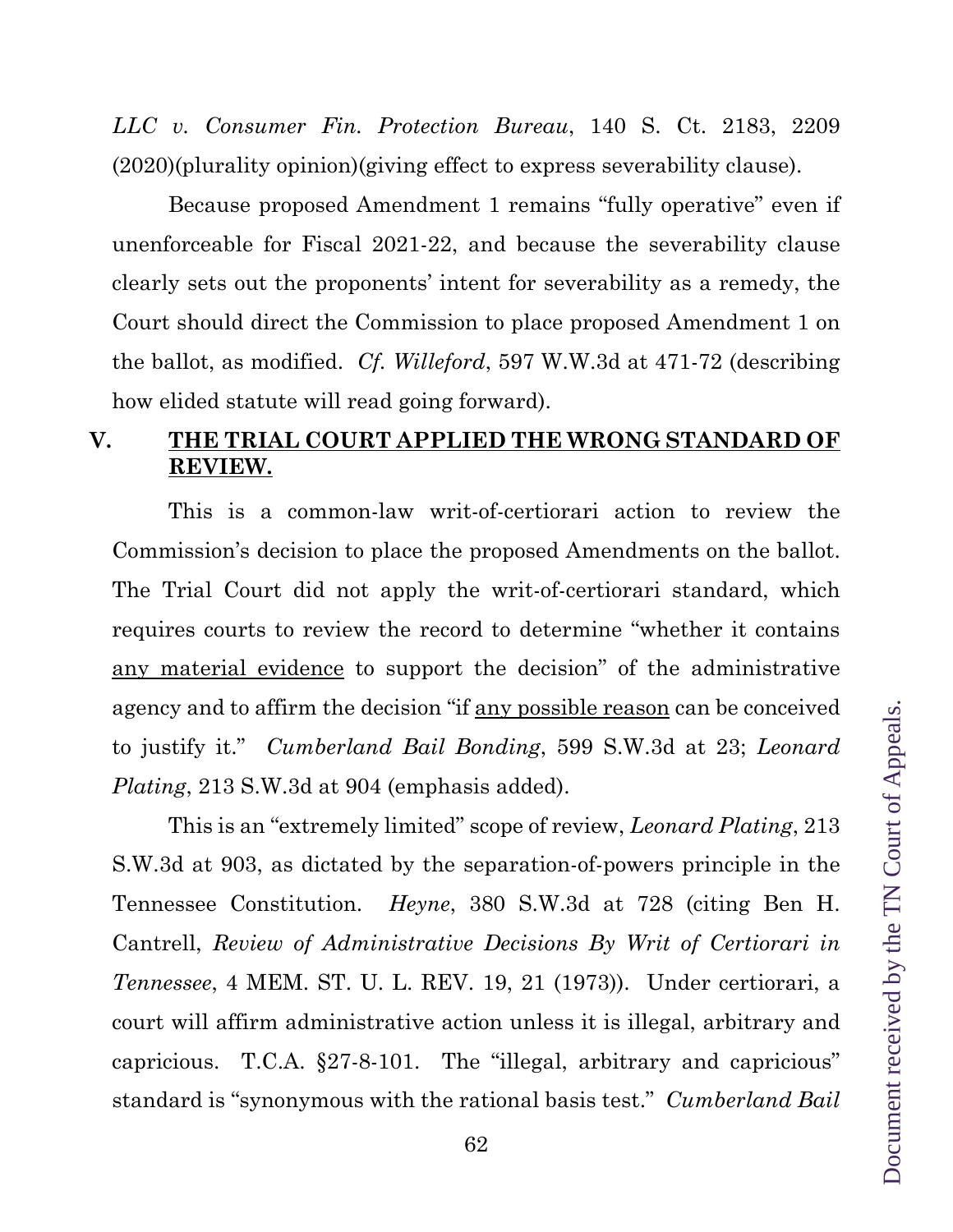*Bonding*, 599 S.W.3d at 23; *McCallen*, 786 S.W.2d at 641 ("The 'fairly debatable, rational basis,' as applied to legislative acts, and the 'illegal, arbitrary and capricious' standard relative to administrative acts are essentially the same") (emphasis added). Thus, the Commission's decision must be affirmed "if any possible reason can be conceived to justify it." *Cumberland Bail Bonding*, 599 S.W.3d at 23 (emphasis added); *see McCallen*, 786 S.W.2d at 641 ("If 'any possible reason' exists justifying the action, it will be upheld"). The justification need only be "conceivable." *Cumberland Bail Bonding*, 599 S.W.3d at 24; *see also Williamson*, 348 U.S. at 487 (allowing for conjured up, conceivable justifications, often called the "creative law clerk" approach). The Commission's decisions easily satisfy this standard: "It is hard to imagine a more difficult undertaking than that to overcome the 'any possible reason' standard." *McCallen*, 786 S.W.2d 641.

Instead of applying the deferential writ-of-certiorari "rational basis" standard,14 the Trial Court held the Commission to a standard it could not legally meet. Under the *City of Memphis* rule, the Commission does not have power to "review… the substantive constitutionality of

<sup>14</sup> The Trial Court was "not prepared to adopt the [deferential] rational basis test," (TR3 at 1086-87), even though *McCallen* holds that the "rational basis" and arbitrariness standards are the same, 786 S.W.2d at 641, and *Cumberland Bail Bonding* holds that the "illegal, arbitrary and capricious" standard is "synonymous with the rational basis test," 599 S.W.3d at 23.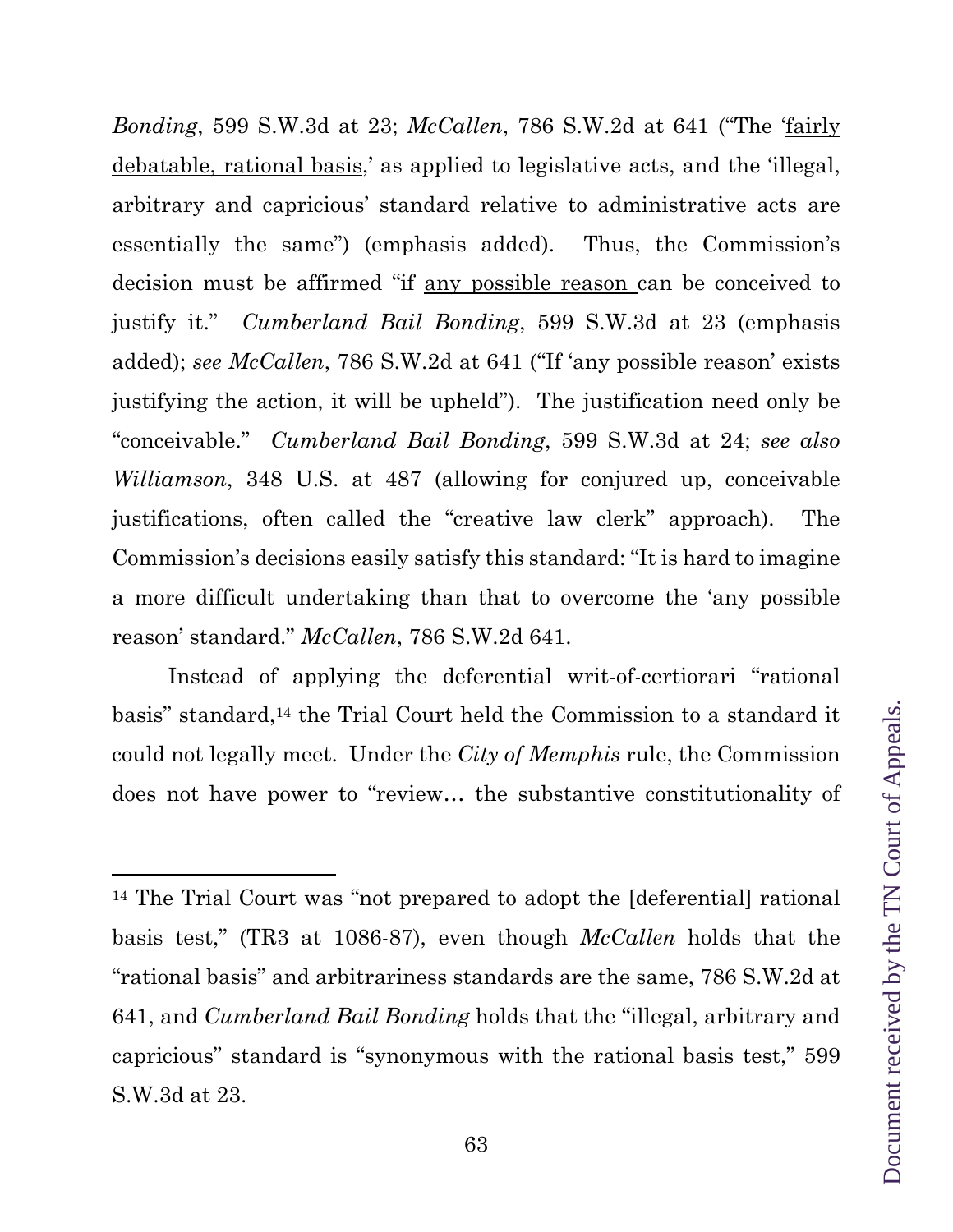measures to be placed on the ballot for referendum," even on an "initial or cursory" basis. 146 S.W.3d at 536. However, the Trial Court concluded that the Commission's refusal to engage in the substantive analysis advocated by Metro (and not permitted by *City of Memphis*) rendered the Commission's decision arbitrary, capricious and illegal. This was error.

The Commission's action cannot be held arbitrary, capricious and illegal since the Commission acted within its allowed scope of authority. *See McFarland*, 530 S.W.3d at 100-01, 104 (commission has power to fulfill its duties, and judicial review is under deferential writ-of-certiorari standard). The Commission's decision to place the proposed charter amendments on the ballot was supported by material evidence and a rational basis. The Trial Court expected the Commission to do what is impermissible for the Commission (or a reviewing court) under *City of Memphis*. The Commission acted appropriately when it concluded that the Petition proposes six separate amendments to be considered separately (so that severability considerations are inapplicable) and set the referendum election pursuant to T.C.A. §2-3-204. Further, the Trial Court improperly substituted its judgment for that of the Commission, *Leonard Plating*, 213 S.W.3d at 903-04, particularly on the questions of the "prescribe-a-date" provision,<sup>15</sup> the vagueness and substantial compliance analyses, and the severability of the proposed amendments.

<sup>&</sup>lt;sup>15</sup> The Trial Court refused to apply the deferential writ-of-certiorari standard regarding the Commission's action on the "prescribe-a-date" issue, particularly regarding ambiguity and remedy. (TR3 at 1091 (Commission's action "is not entitled to deference upon judicial review").)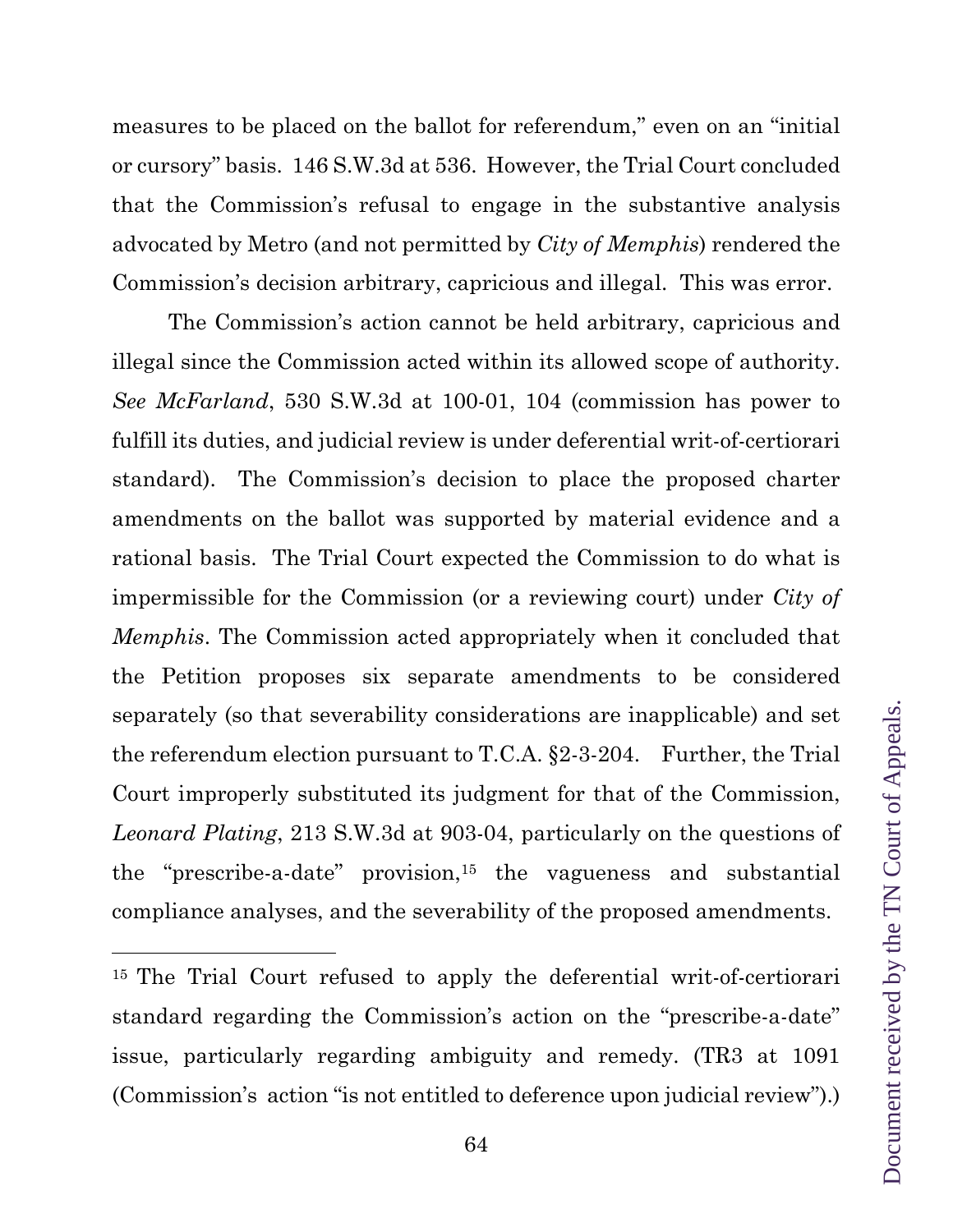## **CONCLUSION**

 The Commission respectfully requests that the Court reverse the Memorandum and Final Order of the Trial Court, affirm and reinstate the decision of the Commission to hold a referendum election on the proposed Charter amendments, and remand the matter to the Commission with instructions to schedule a referendum election at a date in the exercise of its appropriate, statutory discretion pursuant to T.C.A. §2-3-204(a). Tenn. R. App. P. 36 (appellate courts "shall grant the relief on the law and facts to which the party is entitled or the proceeding otherwise requires and may grant any relief, including the giving of any judgment and making of any order"); *Cf. Wallace v. Metro Gov't of Nashville*, 546 S.W.3d 47, 58 n.13 (Tenn. 2018)(remanding to the discretion of the election commission to set a date for a special election); *State v. McMahan*, 614 S.W.2d 83, 86 (Tenn. Ct. Crim. App. 1981) (right is accompanied by a remedy); *State* ex rel. *Flowers v. Tennessee Coordinated Care Network*, M2003-01658-COA-R3-CV, 2005 WL 427990 at \*13 (Tenn. Ct. App. July 9, 2004) ("Equity does not permit a wrong to be suffered without a remedy and will devise a remedy appropriate to the situation").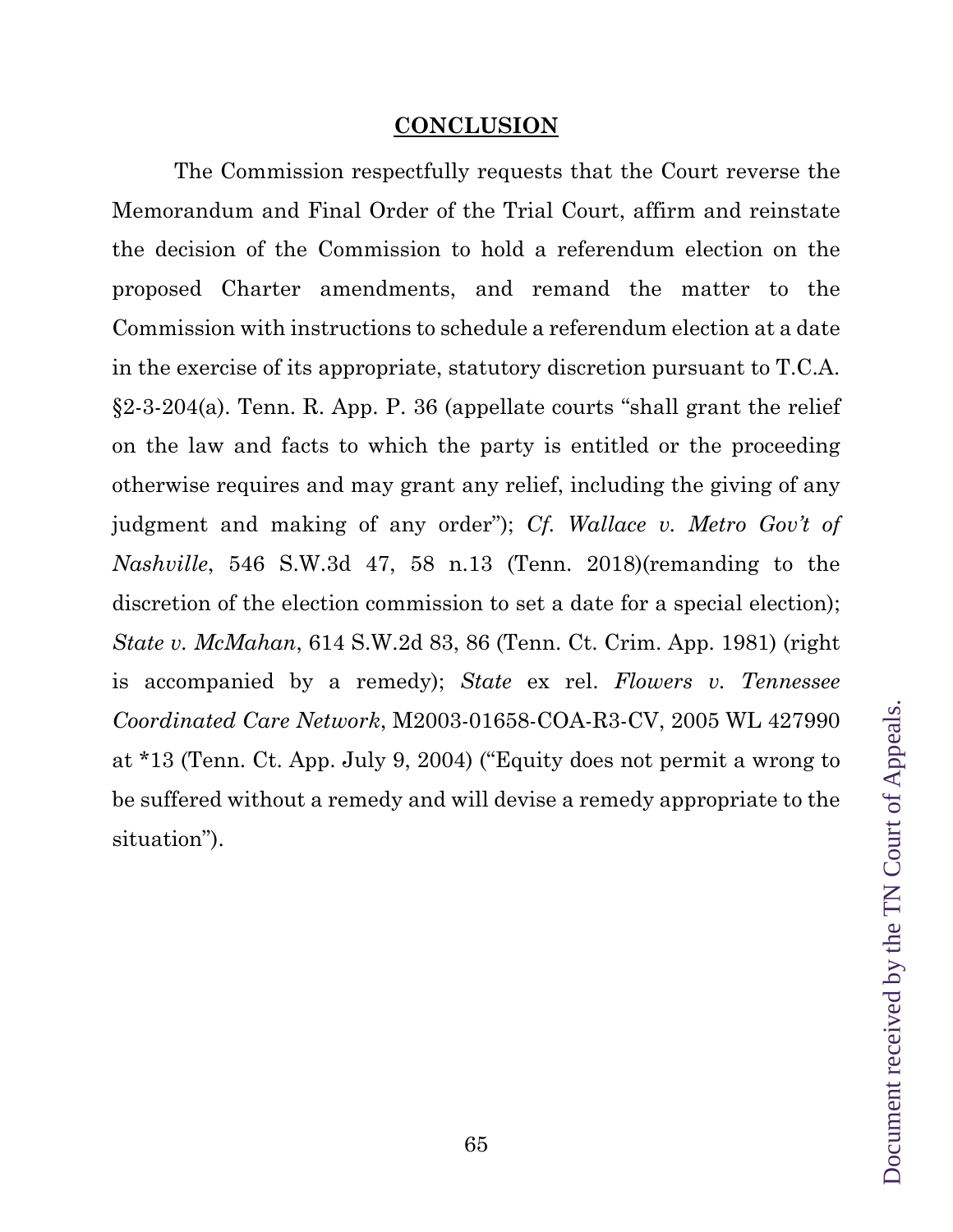Respectfully submitted,

/s/ James F. Blumstein James F. Blumstein (No. 004147) 2113 Hampton Avenue Nashville, Tennessee 37215 Phone: (615) 385-2875 Fax: (615) 385-3342 James.Blumstein@Vanderbilt.edu

- and -

/s/ Austin L. McMullen Austin L. McMullen (No. 020877) BRADLEY ARANT BOULT CUMMINGS, LLP 1600 Division Street, Suite 700 P. O. Box 340025 Nashville, Tennessee 37203 Phone: (615) 252-2307 Fax: (615) 252-6307 AMcMullen@Bradley.com

*Attorneys for Appellant, Davidson County Election Commission*